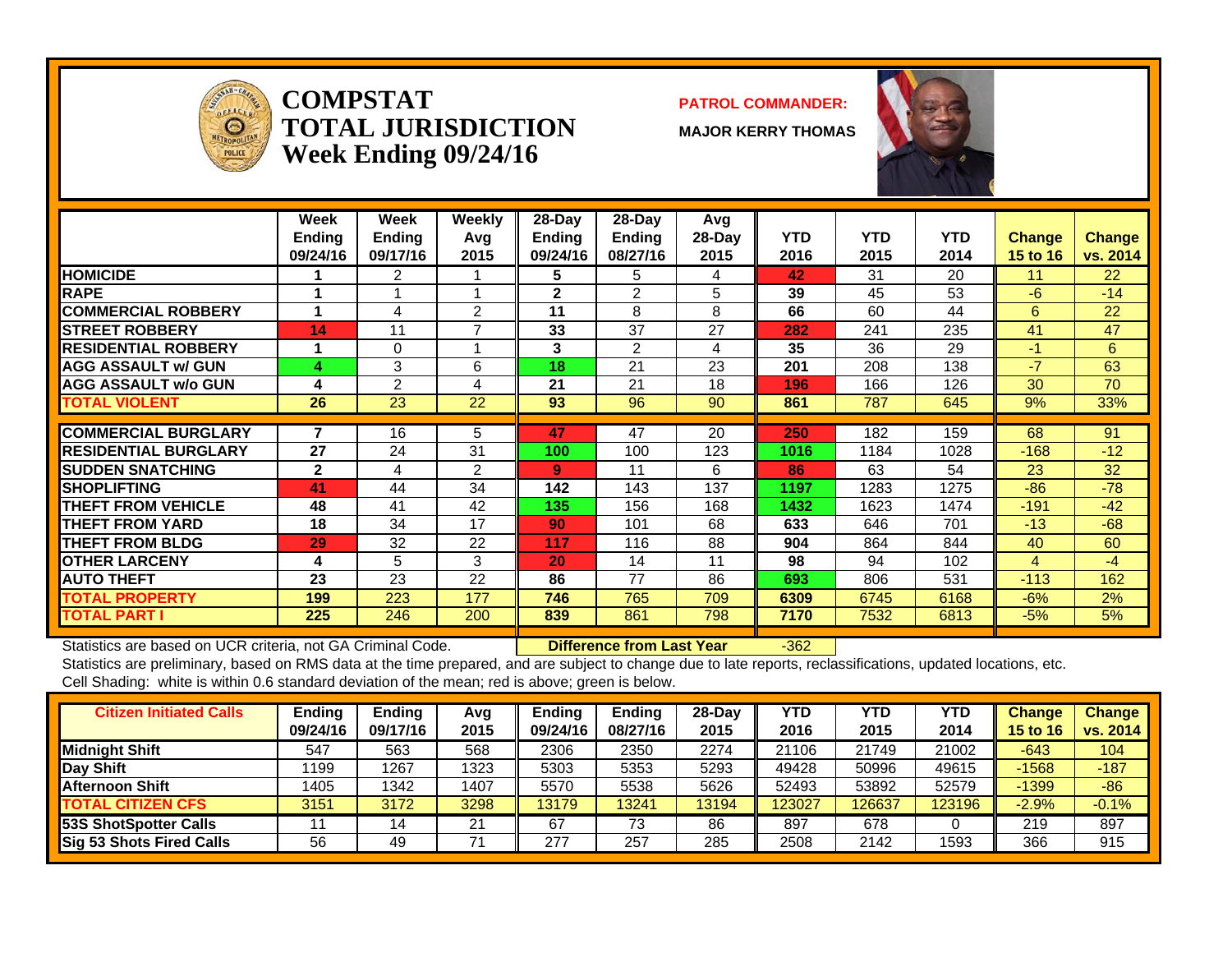

#### **Unincorporated Chatham County PRECINCT COMMANDER: within West Chatham PrecinctWeek Ending 09/24/16**

**CAPT. JOHN BEST**



|                             | Week<br><b>Ending</b><br>09/24/16 | Week<br><b>Ending</b><br>09/17/16 | <b>Weekly</b><br>Avg<br>2015 | 28-Day<br><b>Ending</b><br>09/24/16 | $28$ -Day<br>Ending<br>08/27/16 | Avg<br>$28$ -Day<br>2015 | <b>YTD</b><br>2016 | <b>YTD</b><br>2015   | <b>YTD</b><br>2014 | <b>Change</b><br><b>15 to 16</b> | <b>Change</b><br>vs. 2014 |
|-----------------------------|-----------------------------------|-----------------------------------|------------------------------|-------------------------------------|---------------------------------|--------------------------|--------------------|----------------------|--------------------|----------------------------------|---------------------------|
| <b>HOMICIDE</b>             | 0                                 | $\Omega$                          | 0.0                          | 0                                   | 0                               | 0.1                      | 4                  | 0                    | $\Omega$           | 4                                | 4                         |
| <b>RAPE</b>                 | $\bf{0}$                          | $\mathbf 0$                       | 0.2                          | 0                                   | $\Omega$                        | 0.6                      | $\mathbf{2}$       | 6                    | 8                  | $-4$                             | $-6$                      |
| <b>COMMERCIAL ROBBERY</b>   | $\mathbf{0}$                      | $\Omega$                          | 0.1                          | $\mathbf{0}$                        | $\Omega$                        | 0.4                      | 8                  | 3                    | 6                  | 5                                | $\overline{2}$            |
| <b>STREET ROBBERY</b>       |                                   | $\Omega$                          | 0.2                          |                                     | $\Omega$                        | 0.9                      | 16                 | 8                    | 6                  | 8                                | 10                        |
| <b>RESIDENTIAL ROBBERY</b>  | $\bf{0}$                          | $\mathbf{0}$                      | 0.1                          | $\mathbf{0}$                        | $\Omega$                        | 0.2                      | 9                  | $\blacktriangleleft$ | 1                  | 8                                | 8                         |
| <b>AGG ASSAULT w/ GUN</b>   | $\bf{0}$                          | $\mathbf{0}$                      | 0.2                          |                                     |                                 | 0.6                      | 14                 | 5                    | $\overline{2}$     | $9^{\circ}$                      | 12                        |
| <b>AGG ASSAULT w/o GUN</b>  | $\bf{0}$                          | $\bf{0}$                          | 0.3                          | $\mathbf{0}$                        |                                 | 1.4                      | 19                 | 14                   | $\overline{7}$     | 5                                | 12                        |
| <b>TOTAL VIOLENT</b>        | 1                                 | $\Omega$                          | 1.1                          | $\overline{2}$                      | 2                               | 4.2                      | 72                 | 37                   | 30                 | 95%                              | 140%                      |
| <b>COMMERCIAL BURGLARY</b>  | $\mathbf{0}$                      | 0                                 | 0.2                          | 0                                   | 0                               | 1.0                      | 18                 | 4                    | 9                  | 14                               | 9                         |
|                             | 5                                 |                                   |                              |                                     | 10                              |                          |                    |                      |                    |                                  |                           |
| <b>RESIDENTIAL BURGLARY</b> |                                   | 6                                 | 3.9                          | 11                                  |                                 | 15.7                     | 145                | 136                  | 92                 | 9                                | 53                        |
| <b>SUDDEN SNATCHING</b>     | $\bf{0}$                          | $\bf{0}$                          | 0.0                          |                                     |                                 | 0.0                      | 4                  | 0                    | 1                  | $\overline{4}$                   | 3                         |
| <b>SHOPLIFTING</b>          | 6                                 |                                   | 3.3                          | 13                                  | 9                               | 13.2                     | 102                | 139                  | 6                  | $-37$                            | 96                        |
| <b>THEFT FROM VEHICLE</b>   | 6                                 | 10                                | 3.4                          | 23                                  | 19                              | 13.7                     | 162                | 121                  | 97                 | 41                               | 65                        |
| <b>THEFT FROM YARD</b>      | 3                                 | $\bf{0}$                          | 1.4                          | 4                                   | 2                               | 5.4                      | 41                 | 52                   | 29                 | $-11$                            | 12                        |
| <b>THEFT FROM BLDG</b>      | 4                                 |                                   | 1.6                          | 8                                   | 6                               | 6.3                      | 69                 | 65                   | 63                 | $\overline{4}$                   | 6                         |
| <b>OTHER LARCENY</b>        | $\bf{0}$                          | $\bf{0}$                          | 0.3                          |                                     | $\overline{2}$                  | 1.2                      | 12                 | 10                   | 10                 | $\overline{2}$                   | $\overline{2}$            |
| <b>AUTO THEFT</b>           | $\overline{2}$                    |                                   | 2.0                          | 8                                   | 10                              | 8.0                      | 84                 | 59                   | 41                 | 25                               | 43                        |
| <b>TOTAL PROPERTY</b>       | 26                                | 19                                | 16.1                         | 69                                  | 59                              | 64.4                     | 637                | 586                  | 348                | 9%                               | 83%                       |
| <b>TOTAL PART I</b>         | 27                                | 19                                | 17.2                         | 71                                  | 61                              | 68.7                     | 709                | 623                  | 378                | 14%                              | 88%                       |

Statistics are based on UCR criteria, not GA Criminal Code. **Difference from Last Year** 86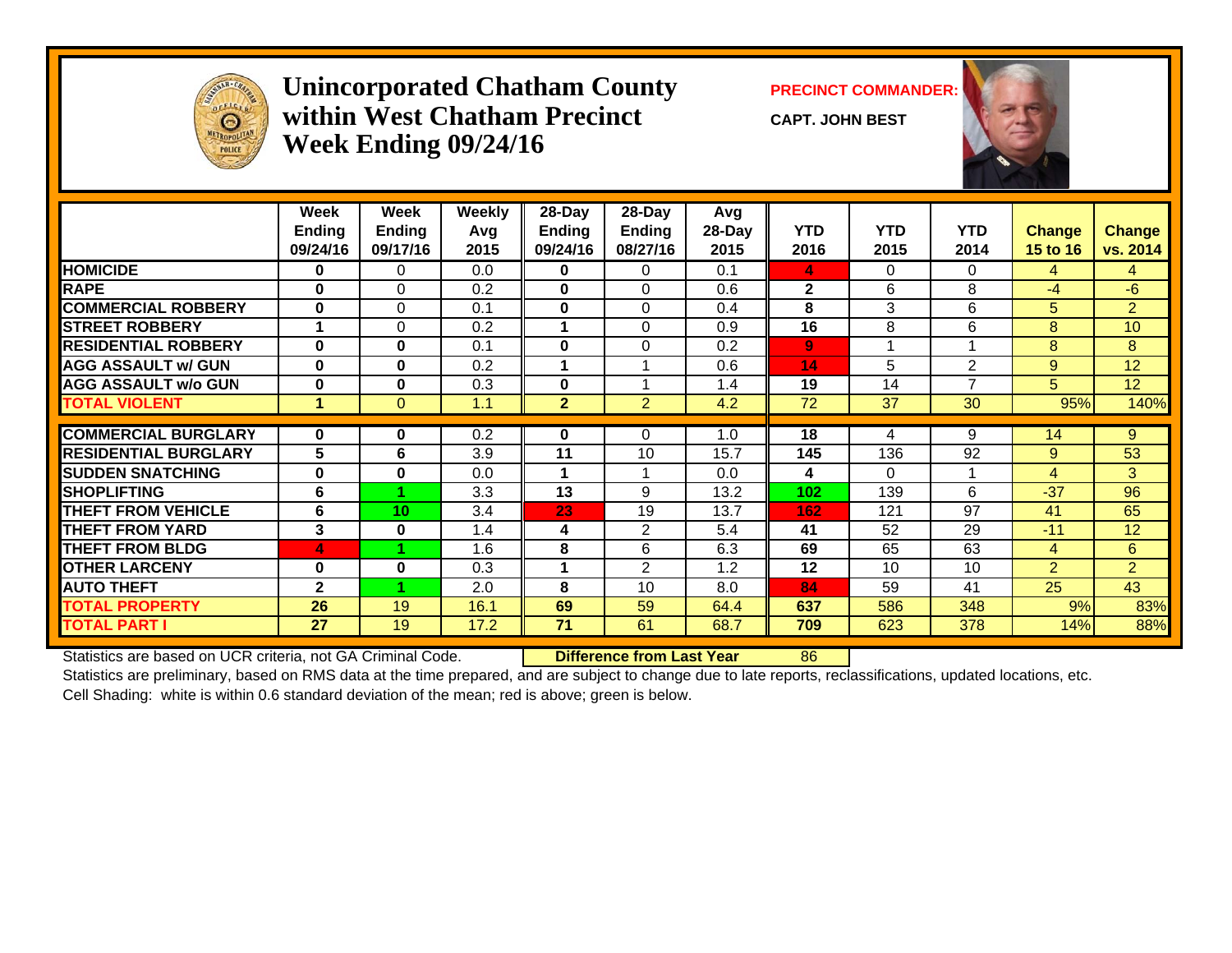

#### Unincorporated Chatham County PRECINCT COMMANDER: **within Islands PrecinctWeek Ending 09/24/16**

**CAPT. DEVONN ADAMS**



|                             | Week<br><b>Ending</b><br>09/24/16 | Week<br>Ending<br>09/17/16 | <b>Weekly</b><br>Avg<br>2015 | $28-Day$<br><b>Ending</b><br>09/24/16 | $28-Day$<br><b>Ending</b><br>08/27/16 | Avg<br>28-Day<br>2015 | <b>YTD</b><br>2016 | <b>YTD</b><br>2015 | <b>YTD</b><br>2014 | <b>Change</b><br><b>15 to 16</b> | <b>Change</b><br>vs. 2014 |
|-----------------------------|-----------------------------------|----------------------------|------------------------------|---------------------------------------|---------------------------------------|-----------------------|--------------------|--------------------|--------------------|----------------------------------|---------------------------|
| <b>HOMICIDE</b>             | 0                                 | 0                          | 0.1                          | $\mathbf{0}$                          | $\Omega$                              | 0.2                   | 1                  | $\overline{2}$     |                    | $-1$                             | $\mathbf{0}$              |
| <b>RAPE</b>                 | 0                                 | $\Omega$                   | 0.1                          | $\mathbf{0}$                          | $\Omega$                              | 0.2                   | $\overline{2}$     | 3                  |                    | $-1$                             |                           |
| <b>COMMERCIAL ROBBERY</b>   | $\bf{0}$                          | $\Omega$                   | 0.2                          | $\mathbf{0}$                          | $\Omega$                              | 0.8                   | $\mathbf{2}$       | 3                  | $\Omega$           | $-1$                             | $\overline{2}$            |
| <b>STREET ROBBERY</b>       | $\bf{0}$                          | $\Omega$                   | 0.2                          |                                       |                                       | 1.0                   | 4                  | 9                  | 5                  | $-5$                             | $-1$                      |
| <b>RESIDENTIAL ROBBERY</b>  | $\bf{0}$                          | $\Omega$                   | 0.1                          | $\bf{0}$                              | $\Omega$                              | 0.4                   | $\bf{0}$           | 4                  | $\Omega$           | $-4$                             | $\Omega$                  |
| <b>AGG ASSAULT w/ GUN</b>   | $\bf{0}$                          | $\Omega$                   | 0.2                          | $\mathbf{0}$                          | $\Omega$                              | 0.8                   | 13                 | 5                  | 2                  | 8                                | 11                        |
| <b>AGG ASSAULT w/o GUN</b>  | $\bf{0}$                          | $\Omega$                   | 0.2                          | $\bf{0}$                              | $\Omega$                              | 0.8                   | 6                  | 5                  | 5                  |                                  | $\blacktriangleleft$      |
| <b>TOTAL VIOLENT</b>        | $\bf{0}$                          | $\Omega$                   | 1.0                          | 1                                     |                                       | 4.1                   | 28                 | 31                 | 14                 | $-10%$                           | 100%                      |
|                             |                                   |                            |                              |                                       |                                       |                       |                    |                    |                    |                                  |                           |
| <b>COMMERCIAL BURGLARY</b>  |                                   | 0                          | 0.1                          |                                       | 0                                     | 0.5                   | 6                  | 5                  | 6                  |                                  | $\mathbf{0}$              |
| <b>RESIDENTIAL BURGLARY</b> |                                   | 2                          | 2.7                          | 9                                     | 9                                     | 10.9                  | 104                | 96                 | 78                 | 8                                | 26                        |
| <b>SUDDEN SNATCHING</b>     | $\bf{0}$                          | $\Omega$                   | 0.0                          | $\bf{0}$                              |                                       | 0.2                   | 6                  | -1                 | 2                  | 5                                | 4                         |
| <b>SHOPLIFTING</b>          | 6                                 | 8                          | 3.9                          | 23                                    | 25                                    | 15.4                  | 140                | 155                | 5                  | $-15$                            | 135                       |
| <b>THEFT FROM VEHICLE</b>   | 6                                 |                            | 2.2                          | 10                                    | 9                                     | 8.7                   | 78                 | 91                 | 60                 | $-13$                            | 18                        |
| <b>THEFT FROM YARD</b>      | $\bf{0}$                          | 3                          | 1.0                          | $\overline{7}$                        | 9                                     | 3.9                   | 38                 | 37                 | 30                 |                                  | 8                         |
| <b>THEFT FROM BLDG</b>      | B                                 | 2                          | 1.3                          | 11                                    | 11                                    | 5.4                   | 56                 | 54                 | 36                 | $\overline{2}$                   | 20                        |
| <b>OTHER LARCENY</b>        |                                   | $\mathbf 0$                | 0.2                          | 1                                     | $\Omega$                              | 0.8                   | 15                 | 9                  | 6                  | 6                                | 9                         |
| <b>AUTO THEFT</b>           | в.                                | 3                          | 0.8                          | 8                                     | 6                                     | 3.1                   | 34                 | 35                 | 14                 | $-1$                             | 20                        |
| <b>TOTAL PROPERTY</b>       | 21                                | 19                         | 12.2                         | 70                                    | 70                                    | 48.9                  | 477                | 483                | 237                | $-1\%$                           | 101%                      |
| <b>TOTAL PART I</b>         | 21                                | 19                         | 13.3                         | 71                                    | 71                                    | 53.1                  | 505                | 514                | 251                | $-2%$                            | 101%                      |

Statistics are based on UCR criteria, not GA Criminal Code. **Difference from Last Year** -9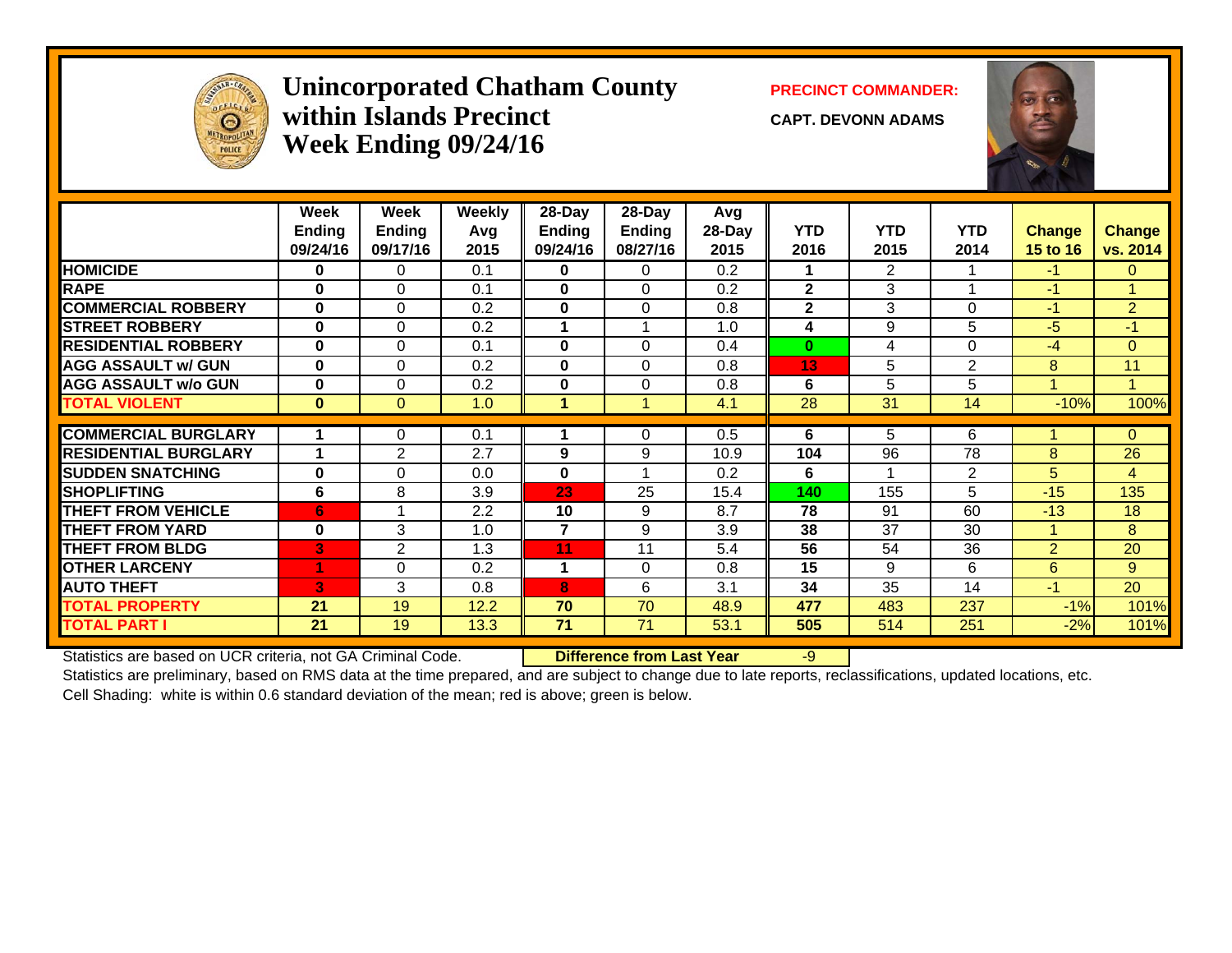

#### **Unincorporated Chatham County within Other Precincts (mostly 4, 89%) PRECINCT COMMANDERS: Week Ending 09/24/16 4 - CAPT. ASHLEY BROWN**



**2 - CAPT. JOY GELLATLY**



|                             | Week<br>Ending<br>09/24/16 | Week<br><b>Ending</b><br>09/17/16 | <b>Weekly</b><br>Avg<br>2015 | $28 - Day$<br><b>Ending</b><br>09/24/16 | $28 - Day$<br>Ending<br>08/27/16 | Avg<br>28-Day<br>2015 | <b>YTD</b><br>2016 | <b>YTD</b><br>2015 | <b>YTD</b><br>2014 | <b>Change</b><br>15 to 16 | <b>Change</b><br>vs. 2014 |
|-----------------------------|----------------------------|-----------------------------------|------------------------------|-----------------------------------------|----------------------------------|-----------------------|--------------------|--------------------|--------------------|---------------------------|---------------------------|
| <b>HOMICIDE</b>             | 0                          | 0                                 | 0.0                          | 0                                       | 0                                | 0.1                   | $\bf{0}$           | 0                  | 0                  | 0                         | $\mathbf{0}$              |
| <b>RAPE</b>                 | $\bf{0}$                   | $\Omega$                          | 0.0                          | $\mathbf{0}$                            | $\Omega$                         | 0.2                   | 0                  |                    | $\Omega$           | $-1$                      | $\Omega$                  |
| <b>COMMERCIAL ROBBERY</b>   | $\bf{0}$                   | $\Omega$                          | 0.0                          | $\mathbf{0}$                            | $\Omega$                         | 0.0                   | $\bf{0}$           | 0                  | $\Omega$           | $\Omega$                  | $\mathbf{0}$              |
| <b>ISTREET ROBBERY</b>      | $\bf{0}$                   | $\Omega$                          | 0.0                          | $\bf{0}$                                | $\Omega$                         | 0.1                   | $\bf{0}$           |                    | $\Omega$           | $-1$                      | $\mathbf{0}$              |
| <b>RESIDENTIAL ROBBERY</b>  | $\bf{0}$                   | $\Omega$                          | 0.0                          | 0                                       | $\Omega$                         | 0.0                   | $\bf{0}$           | $\Omega$           | 0                  | 0                         | $\mathbf{0}$              |
| <b>AGG ASSAULT w/ GUN</b>   | $\bf{0}$                   | $\Omega$                          | 0.1                          | $\bf{0}$                                | $\Omega$                         | 0.3                   | $\bf{0}$           | 2                  | 1                  | $-2$                      | $-1$                      |
| <b>AGG ASSAULT w/o GUN</b>  | $\mathbf 0$                | $\Omega$                          | 0.1                          | 0                                       | $\Omega$                         | 0.2                   | 1                  | 3                  | $\overline{2}$     | $-2$                      | $-1$                      |
| <b>TOTAL VIOLENT</b>        | $\bf{0}$                   | $\Omega$                          | 0.2                          | $\mathbf{0}$                            | $\Omega$                         | 0.8                   | 1                  | $\overline{7}$     | 3                  | $-86%$                    | $-67%$                    |
|                             |                            |                                   |                              |                                         |                                  |                       |                    |                    |                    |                           |                           |
| <b>COMMERCIAL BURGLARY</b>  | $\mathbf{0}$               | $\Omega$                          | 0.0                          | 0                                       | 0                                | 0.1                   | 0                  |                    | 0                  | -1                        | $\Omega$                  |
| <b>RESIDENTIAL BURGLARY</b> | $\bf{0}$                   | $\Omega$                          | 0.7                          |                                         |                                  | 2.9                   | 15                 | 33                 | 12                 | $-18$                     | 3                         |
| <b>SUDDEN SNATCHING</b>     | $\bf{0}$                   | $\Omega$                          | 0.0                          | $\bf{0}$                                |                                  | 0.1                   | 1                  |                    | $\Omega$           | $\Omega$                  | 1                         |
| <b>SHOPLIFTING</b>          | $\bf{0}$                   |                                   | 0.0                          | 4                                       |                                  | 0.0                   | 3                  | 0                  | $\Omega$           | 3                         | 3                         |
| <b>THEFT FROM VEHICLE</b>   | $\mathbf{2}$               | $\Omega$                          | 0.6                          | 3                                       |                                  | 2.5                   | 22                 | 21                 | 11                 |                           | 11                        |
| <b>THEFT FROM YARD</b>      |                            | 3                                 | 0.3                          | $\overline{7}$                          | 8                                | 1.1                   | 18                 | 13                 | 14                 | 5                         | 4                         |
| <b>THEFT FROM BLDG</b>      | $\mathbf 0$                | $\Omega$                          | 0.5                          | $\bf{0}$                                | $\Omega$                         | 1.9                   | 12                 | 16                 | 16                 | $-4$                      | $-4$                      |
| <b>OTHER LARCENY</b>        | $\bf{0}$                   | $\Omega$                          | 0.0                          | $\mathbf 0$                             | 0                                | 0.2                   | $\mathbf{2}$       | $\overline{2}$     | 3                  | 0                         | $-1$                      |
| <b>AUTO THEFT</b>           | $\bf{0}$                   | $\Omega$                          | 0.1                          | $\bf{0}$                                |                                  | 0.4                   | 6                  | 3                  | 4                  | 3                         | $\overline{2}$            |
| <b>TOTAL PROPERTY</b>       | 3                          | $\overline{4}$                    | 2.3                          | 12                                      | 13                               | 9.1                   | 79                 | 90                 | 60                 | $-12%$                    | 32%                       |
| <b>TOTAL PART I</b>         | 3                          | 4                                 | 2.5                          | 12                                      | 13                               | 10.0                  | 80                 | 97                 | 63                 | $-18%$                    | 27%                       |

Statistics are based on UCR criteria, not GA Criminal Code. **Difference from Last Year** -17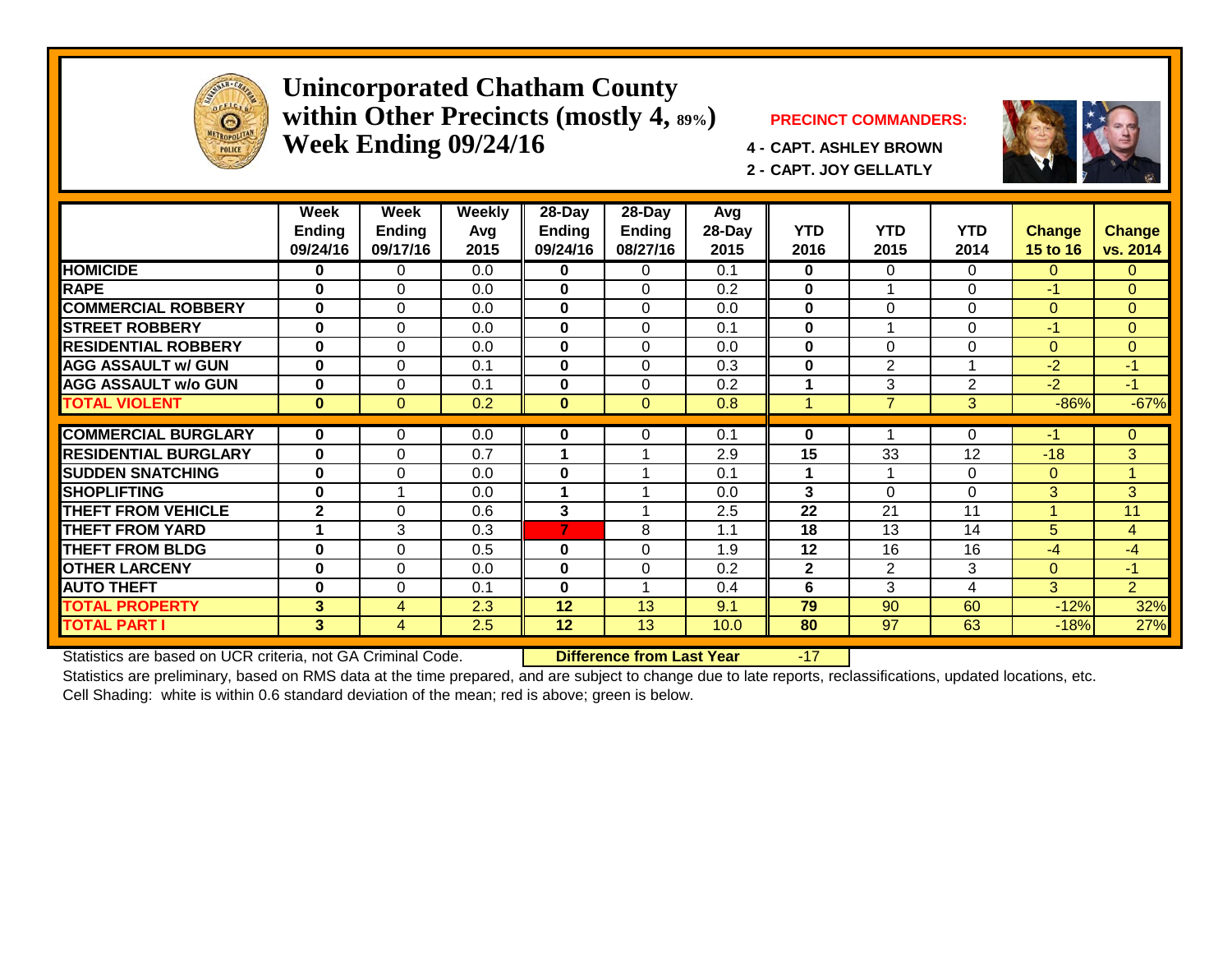# **Unincorporated Chatham County PATROL COMMANDER:**

**MAJOR KERRY THOMAS**





# **Week Ending 09/24/16**

|                             | Week<br><b>Ending</b><br>09/24/16 | Week<br><b>Ending</b><br>09/17/16 | Weekly<br>Avg<br>2015 | $28-Day$<br>Ending<br>09/24/16 | $28$ -Day<br><b>Ending</b><br>08/27/16 | Avg<br>$28-Day$<br>2015 | <b>YTD</b><br>2016 | <b>YTD</b><br>2015 | <b>YTD</b><br>2014 | <b>Change</b><br>15 to 16 | <b>Change</b><br>vs. 2014 |
|-----------------------------|-----------------------------------|-----------------------------------|-----------------------|--------------------------------|----------------------------------------|-------------------------|--------------------|--------------------|--------------------|---------------------------|---------------------------|
| <b>HOMICIDE</b>             | 0                                 | 0                                 | 0.1                   | 0                              | 0                                      | 0.4                     | 5                  | $\overline{2}$     |                    | 3.                        | 4                         |
| <b>RAPE</b>                 | 0                                 | $\Omega$                          | 0.2                   | 0                              | $\Omega$                               | 1.0                     | 4                  | 10                 | 9                  | $-6$                      | -5                        |
| <b>COMMERCIAL ROBBERY</b>   | $\bf{0}$                          | $\Omega$                          | 0.3                   | 0                              | $\Omega$                               | 1.2                     | 10                 | 6                  | 6                  | 4                         | $\overline{4}$            |
| <b>STREET ROBBERY</b>       | 1                                 | $\Omega$                          | 0.5                   | 2                              |                                        | 2.0                     | 20                 | 18                 | $\Omega$           | $\overline{2}$            | 20                        |
| <b>RESIDENTIAL ROBBERY</b>  | 0                                 | 0                                 | 0.2                   | 0                              | 0                                      | 0.6                     | $9^{\circ}$        | 5                  |                    | 4                         | 8                         |
| <b>AGG ASSAULT w/ GUN</b>   | 0                                 | $\Omega$                          | 0.4                   |                                |                                        | 1.7                     | 27                 | 12                 | 5                  | 15                        | 22                        |
| <b>AGG ASSAULT w/o GUN</b>  | 0                                 | 0                                 | 0.6                   | $\bf{0}$                       |                                        | 2.4                     | 26                 | 22                 | 14                 | 4                         | 12                        |
| <b>TOTAL VIOLENT</b>        | 1                                 | $\Omega$                          | 2.3                   | 3                              | 3                                      | 9.2                     | 101                | 75                 | 36                 | 35%                       | 181%                      |
|                             |                                   |                                   |                       |                                |                                        |                         |                    |                    |                    |                           |                           |
| <b>COMMERCIAL BURGLARY</b>  |                                   | 0                                 | 0.4                   |                                | $\Omega$                               | 1.6                     | 24                 | 10                 | 15                 | 14                        | 9                         |
| <b>RESIDENTIAL BURGLARY</b> | 6                                 | 8                                 | 7.4                   | 21                             | 20                                     | 29.5                    | 264                | 265                | 182                | $-1$                      | 82                        |
| <b>SUDDEN SNATCHING</b>     | $\bf{0}$                          | 0                                 | 0.1                   | 1                              | 3                                      | 0.2                     | 11                 | $\overline{2}$     | 3                  | 9                         | 8                         |
| <b>SHOPLIFTING</b>          | 12                                | 10                                | 7.2                   | 37                             | 35                                     | 28.6                    | 245                | 294                | 377                | $-49$                     | $-132$                    |
| <b>THEFT FROM VEHICLE</b>   | 14                                | 11                                | 6.2                   | 36                             | 29                                     | 24.9                    | 262                | 233                | 168                | 29                        | 94                        |
| <b>THEFT FROM YARD</b>      | 4                                 | 6                                 | 2.6                   | 18                             | 19                                     | 10.4                    | 97                 | 102                | 73                 | $-5$                      | 24                        |
| <b>THEFT FROM BLDG</b>      | 7                                 | 3                                 | 3.4                   | 19                             | 17                                     | 13.6                    | 137                | 135                | 115                | $\overline{2}$            | 22                        |
| <b>OTHER LARCENY</b>        | 1                                 | $\Omega$                          | 0.5                   | $\mathbf{2}$                   | 2                                      | 2.1                     | 29                 | 21                 | 19                 | 8                         | 10                        |
| <b>AUTO THEFT</b>           | 5                                 | 4                                 | 2.9                   | 16                             | 17                                     | 11.4                    | 124                | 97                 | 59                 | 27                        | 65                        |
| <b>TOTAL PROPERTY</b>       | 50                                | 42                                | 30.6                  | 151                            | 142                                    | 122.5                   | 1193               | 1159               | 1011               | 3%                        | 18%                       |
| <b>TOTAL PART I</b>         | 51                                | 42                                | 32.9                  | 154                            | 145                                    | 131.7                   | 1294               | 1234               | 1047               | 5%                        | 24%                       |

Statistics are based on UCR criteria, not GA Criminal Code. **Difference from Last Year** 60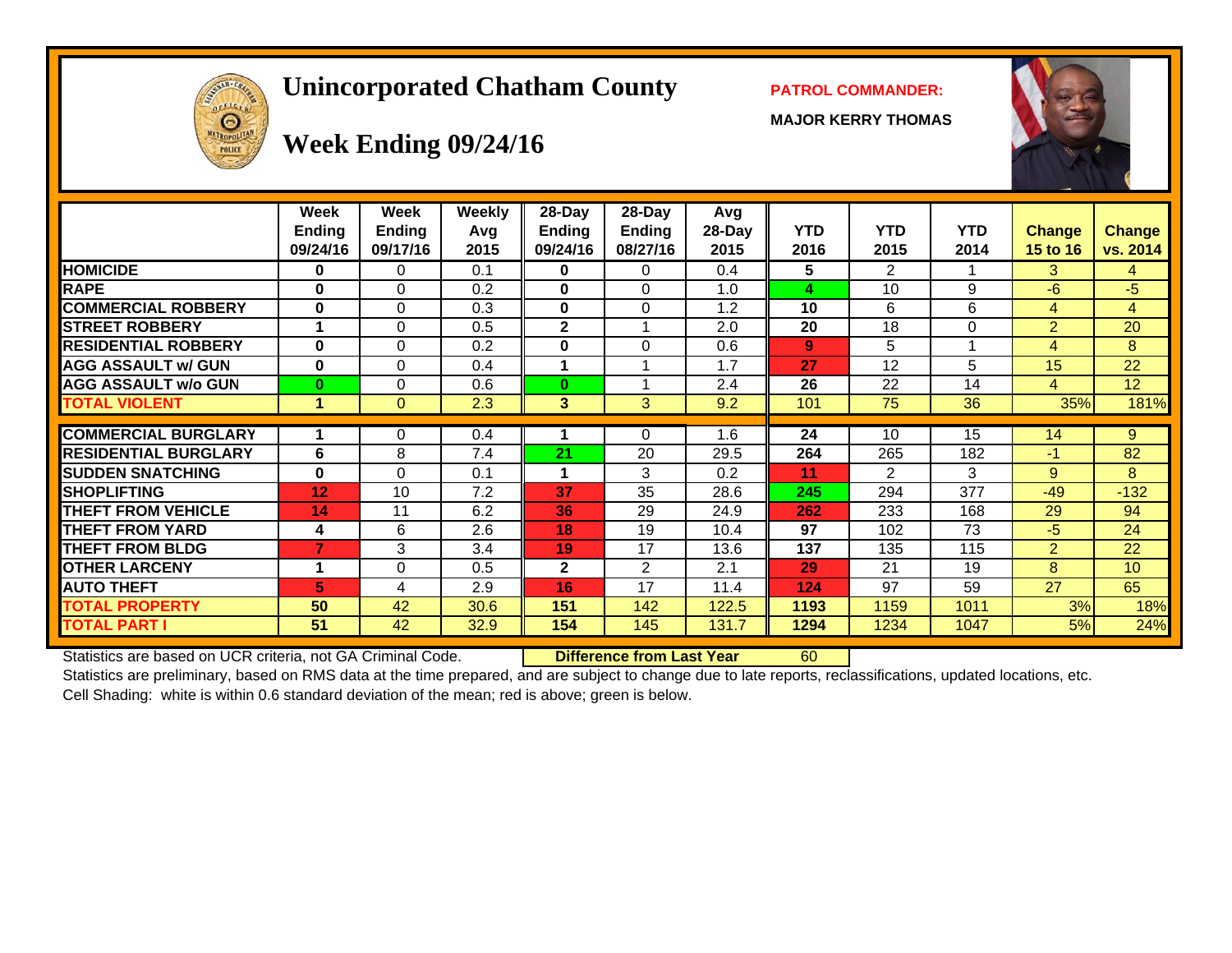

# City of Savannah Only **PATROL COMMANDER:**

**MAJOR KERRY THOMAS**



#### **Week Ending 09/24/16**

|                             | Week<br><b>Ending</b><br>09/24/16 | <b>Week</b><br><b>Ending</b><br>09/17/16 | Weekly<br>Avg<br>2015 | 28-Day<br>Ending<br>09/24/16 | $28-Day$<br>Ending<br>08/27/16 | Avg<br>$28-Day$<br>2015 | <b>YTD</b><br>2016 | <b>YTD</b><br>2015 | <b>YTD</b><br>2014 | <b>Change</b><br>15 to 16 | <b>Change</b><br>vs. 2014 |
|-----------------------------|-----------------------------------|------------------------------------------|-----------------------|------------------------------|--------------------------------|-------------------------|--------------------|--------------------|--------------------|---------------------------|---------------------------|
| <b>HOMICIDE</b>             |                                   | 2                                        |                       | 5                            | 5                              | 4                       | 37                 | 29                 | 19                 | 8                         | 18                        |
| <b>RAPE</b>                 |                                   |                                          |                       | $\mathbf{2}$                 | $\mathfrak{p}$                 | 4                       | 35                 | 35                 | 44                 | $\Omega$                  | -9                        |
| <b>ICOMMERCIAL ROBBERY</b>  | 4                                 | 4                                        | 2                     | 11                           | 8                              | $\overline{7}$          | 56                 | 54                 | 38                 | 2                         | 18                        |
| <b>STREET ROBBERY</b>       | 13                                | 11                                       | 6                     | 31                           | 36                             | 25                      | 262                | 223                | 235                | 39                        | 27                        |
| <b>RESIDENTIAL ROBBERY</b>  |                                   | $\Omega$                                 |                       | 3                            | 2                              | 3                       | 26                 | 31                 | 28                 | $-5$                      | $-2$                      |
| <b>AGG ASSAULT w/ GUN</b>   | 4                                 | 3                                        | 5                     | 17                           | 20                             | 22                      | 174                | 196                | 133                | $-22$                     | 41                        |
| <b>AGG ASSAULT w/o GUN</b>  | 4                                 | 2                                        | 4                     | 21                           | 20                             | 15                      | 170                | 144                | 112                | 26                        | 58                        |
| <b>TOTAL VIOLENT</b>        | 25                                | 23                                       | 20                    | 90                           | 93                             | 80                      | 760                | 712                | 609                | 7%                        | 25%                       |
| <b>COMMERCIAL BURGLARY</b>  | 6                                 | 16                                       | 5                     | 46                           | 47                             | 19                      | 226                | 172                | 144                | 54                        | 82                        |
| <b>RESIDENTIAL BURGLARY</b> | 21                                | 16                                       | 23                    | 79                           | 80                             | 94                      | 752                | 919                | 846                | $-167$                    | $-94$                     |
| <b>SUDDEN SNATCHING</b>     | $\mathbf{2}$                      | 4                                        | 2                     | 8                            | 8                              | 6                       | 75                 | 61                 | 51                 | 14                        | 24                        |
| <b>SHOPLIFTING</b>          | 29                                | 34                                       | 27                    | 105                          | 108                            | 109                     | 952                | 989                | 898                | $-37$                     | 54                        |
| <b>THEFT FROM VEHICLE</b>   | 34                                | 30                                       | 36                    | 99                           | 127                            | 143                     | 1170               | 1390               | 1306               | $-220$                    | $-136$                    |
| <b>THEFT FROM YARD</b>      | 14                                | 28                                       | 14                    | 72                           | 82                             | 58                      | 536                | 544                | 628                | $-8$                      | $-92$                     |
| <b>THEFT FROM BLDG</b>      | 22                                | 29                                       | 19                    | 98                           | 99                             | 75                      | 767                | 729                | 729                | 38                        | 38                        |
| <b>IOTHER LARCENY</b>       | 3                                 | 5                                        | 2                     | 18                           | 12                             | 8                       | 69                 | 73                 | 83                 | -4                        | $-14$                     |
| <b>AUTO THEFT</b>           | 18                                | 19                                       | 19                    | 70                           | 60                             | 75                      | 569                | 709                | 472                | $-140$                    | 97                        |
| <b>TOTAL PROPERTY</b>       | 149                               | 181                                      | 147                   | 595                          | 623                            | 586                     | 5116               | 5586               | 5157               | $-8%$                     | $-1%$                     |
| <b>TOTAL PART I</b>         | 174                               | 204                                      | 167                   | 685                          | 716                            | 666                     | 5876               | 6298               | 5766               | $-7%$                     | 2%                        |

Statistics are based on UCR criteria, not GA Criminal Code. **Difference from Last Year** -422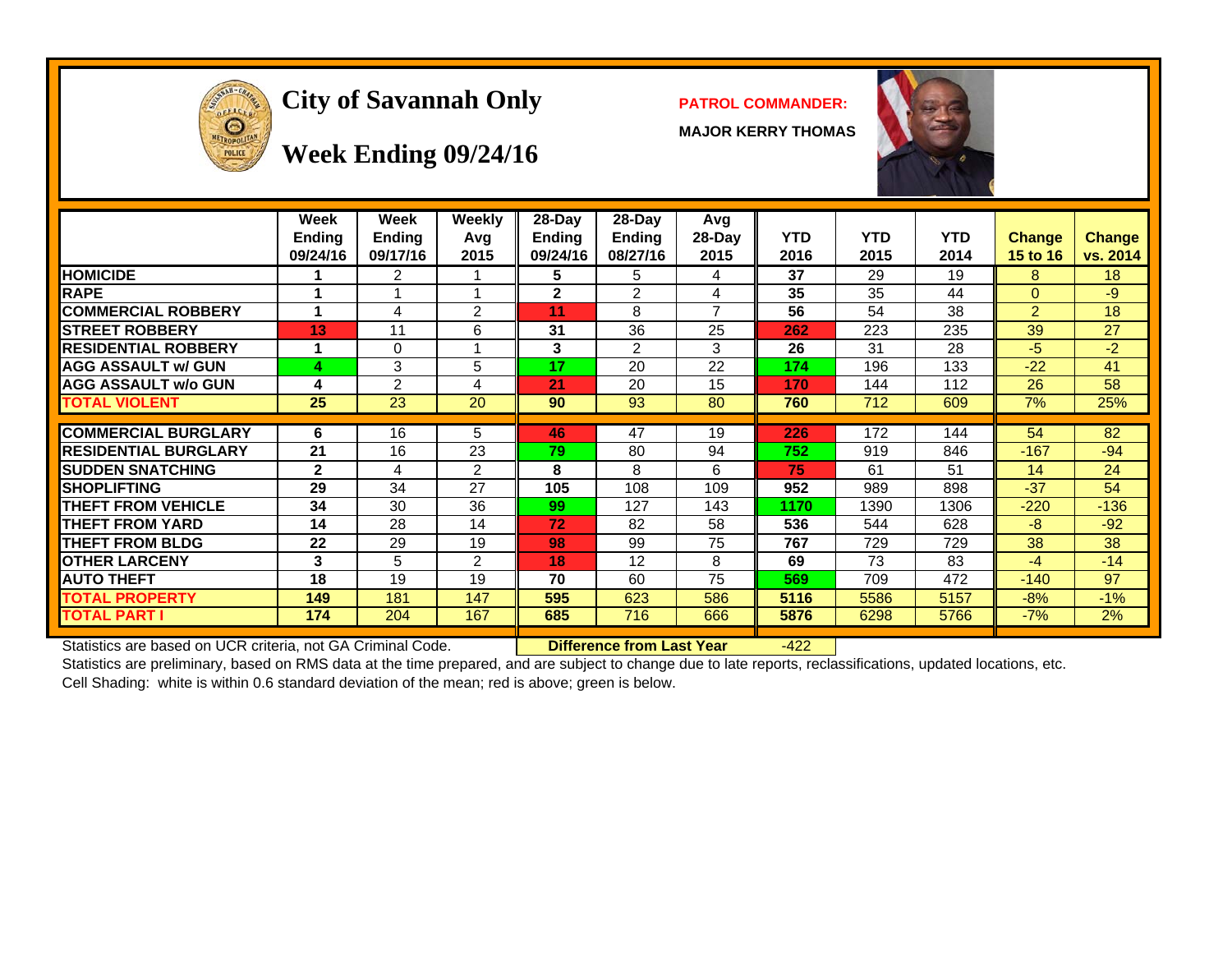

#### **COMPSTATWEST CHATHAM PRECINCTWeek Ending 09/24/16**

**PRECINCT COMMANDER:**

**CAPT. JOHN BEST**



|                             | Week<br><b>Endina</b><br>09/24/16 | Week<br><b>Endina</b><br>09/17/16 | Weekly<br>Avg<br>2015 | 28-Day<br>Ending<br>09/24/16 | 28-Day<br>Ending<br>08/27/16 | Avg<br>$28-Day$<br>2015 | <b>YTD</b><br>2016 | <b>YTD</b><br>2015 | <b>YTD</b><br>2014 | <b>Change</b><br><b>15 to 16</b> | <b>Change</b><br>vs. 2014 |
|-----------------------------|-----------------------------------|-----------------------------------|-----------------------|------------------------------|------------------------------|-------------------------|--------------------|--------------------|--------------------|----------------------------------|---------------------------|
| <b>HOMICIDE</b>             | $\bf{0}$                          | $\Omega$                          | $\Omega$              | 0                            | 0                            | 0                       | 4                  | 0                  |                    | 4                                | 3                         |
| <b>RAPE</b>                 | $\bf{0}$                          | 0                                 | $\Omega$              | $\bf{0}$                     | $\Omega$                     |                         | 8                  | 13                 | 11                 | -5                               | $-3$                      |
| <b>COMMERCIAL ROBBERY</b>   | $\bf{0}$                          | $\Omega$                          | $\Omega$              | $\bf{0}$                     | $\Omega$                     |                         | 13                 | 12                 | 8                  |                                  | 5                         |
| <b>STREET ROBBERY</b>       | $\overline{2}$                    |                                   |                       | 3                            | 3                            | 2                       | 27                 | 19                 | 21                 | 8                                | 6                         |
| <b>RESIDENTIAL ROBBERY</b>  | $\bf{0}$                          | $\Omega$                          | $\Omega$              | $\bf{0}$                     | $\Omega$                     |                         | 13                 | 6                  | 10                 | $\overline{7}$                   | 3                         |
| <b>AGG ASSAULT w/ GUN</b>   | $\overline{2}$                    | $\Omega$                          |                       | 6                            | 5                            | $\overline{2}$          | 33                 | 19                 | 12                 | 14                               | 21                        |
| <b>AGG ASSAULT w/o GUN</b>  | $\bf{0}$                          | 0                                 |                       | $\mathbf{2}$                 | 3                            | 3                       | 37                 | 32                 | 13                 | 5                                | 24                        |
| <b>TOTAL VIOLENT</b>        | 4                                 |                                   | 3                     | 11                           | 11                           | 11                      | 135                | 101                | 76                 | 34%                              | 78%                       |
|                             |                                   |                                   |                       |                              |                              |                         |                    |                    |                    |                                  |                           |
| <b>COMMERCIAL BURGLARY</b>  | $\bf{0}$                          | $\overline{2}$                    | $\overline{2}$        | 4                            | 3                            | 6                       | 47                 | 50                 | 40                 | $\overline{3}$                   | $\overline{7}$            |
| <b>RESIDENTIAL BURGLARY</b> | 6                                 | $\overline{\phantom{a}}$          | 7                     | 15                           | 16                           | 27                      | 211                | 240                | 197                | $-29$                            | 14                        |
| <b>SUDDEN SNATCHING</b>     | $\bf{0}$                          | 0                                 | $\Omega$              | $\mathbf{0}$                 |                              | 0                       | 8                  | 4                  | 4                  | 4                                | $\overline{4}$            |
| <b>SHOPLIFTING</b>          | 6                                 | 2                                 | 4                     | 12                           | 14                           | 16                      | 134                | 160                | 190                | $-26$                            | $-56$                     |
| <b>THEFT FROM VEHICLE</b>   | 8                                 | 17                                | 8                     | 33                           | 38                           | 32                      | 278                | 271                | 233                | $\overline{7}$                   | 45                        |
| <b>THEFT FROM YARD</b>      | 4                                 |                                   | 3                     | 7                            | $\overline{7}$               | 13                      | 91                 | 119                | 106                | $-28$                            | $-15$                     |
| <b>THEFT FROM BLDG</b>      | 6                                 | 2                                 | 4                     | 14                           | 14                           | 16                      | 137                | 160                | 143                | $-23$                            | $-6$                      |
| <b>OTHER LARCENY</b>        | $\bf{0}$                          |                                   |                       | 4                            | 3                            | $\overline{2}$          | 22                 | 19                 | 22                 | 3                                | $\Omega$                  |
| <b>AUTO THEFT</b>           | 4                                 | 3                                 | 5                     | 17                           | 17                           | 20                      | 154                | 157                | 102                | $-3$                             | 52                        |
| <b>TOTAL PROPERTY</b>       | 34                                | 35                                | 33                    | 106                          | 113                          | 133                     | 1082               | 1180               | 1037               | $-8%$                            | 4%                        |
| <b>TOTAL PART I</b>         | 38                                | 36                                | 36                    | 117                          | 124                          | 144                     | 1217               | 1281               | 1113               | $-5%$                            | 9%                        |

Statistics are based on UCR criteria, not GA Criminal Code. **Difference from Last Year** -64

| <b>Citizen Initiated Calls</b>  | Week<br><b>Ending</b><br>09/24/16 | Week<br><b>Ending</b><br>09/17/16 | Weekly<br>Avq<br>2015 | 28-Day<br><b>Ending</b><br>09/24/16 | $28$ -Day<br><b>Ending</b><br>08/27/16 | Avg<br>$28-Day$<br>2015 | YTD<br>2016 | <b>YTD</b><br>2015 | <b>YTD</b><br>2014 | <b>Change</b><br><b>15 to 16</b> | <b>Change</b><br>vs. 2014 |
|---------------------------------|-----------------------------------|-----------------------------------|-----------------------|-------------------------------------|----------------------------------------|-------------------------|-------------|--------------------|--------------------|----------------------------------|---------------------------|
| <b>Midnight Shift</b>           | 111                               | 122                               | 114                   | 484                                 | 518                                    | 455                     | 4326        | 4298               | 4212               | 28                               | 114                       |
| Day Shift                       | 255                               | 260                               | 282                   | 1116                                | 1139                                   | 1127                    | 10970       | 10742              | 10540              | 228                              | 430                       |
| <b>Afternoon Shift</b>          | 284                               | 288                               | 294                   | 1194                                | 1216                                   | 1177                    | 11288       | 11189              | 11062              | 99                               | 226                       |
| <b>TOTAL CITIZEN CFS</b>        | 650                               | 650                               | 690                   | 2794                                | 2873                                   | 2758                    | 26584       | 26229              | 25814              | $1.4\%$                          | 3.0%                      |
| 53S ShotSpotter Calls           |                                   |                                   |                       |                                     |                                        |                         |             |                    |                    |                                  | 2                         |
| <b>Sig 53 Shots Fired Calls</b> | C                                 |                                   |                       | 23                                  | 30                                     | 43                      | 349         | 316                | 238                | 33                               | 111                       |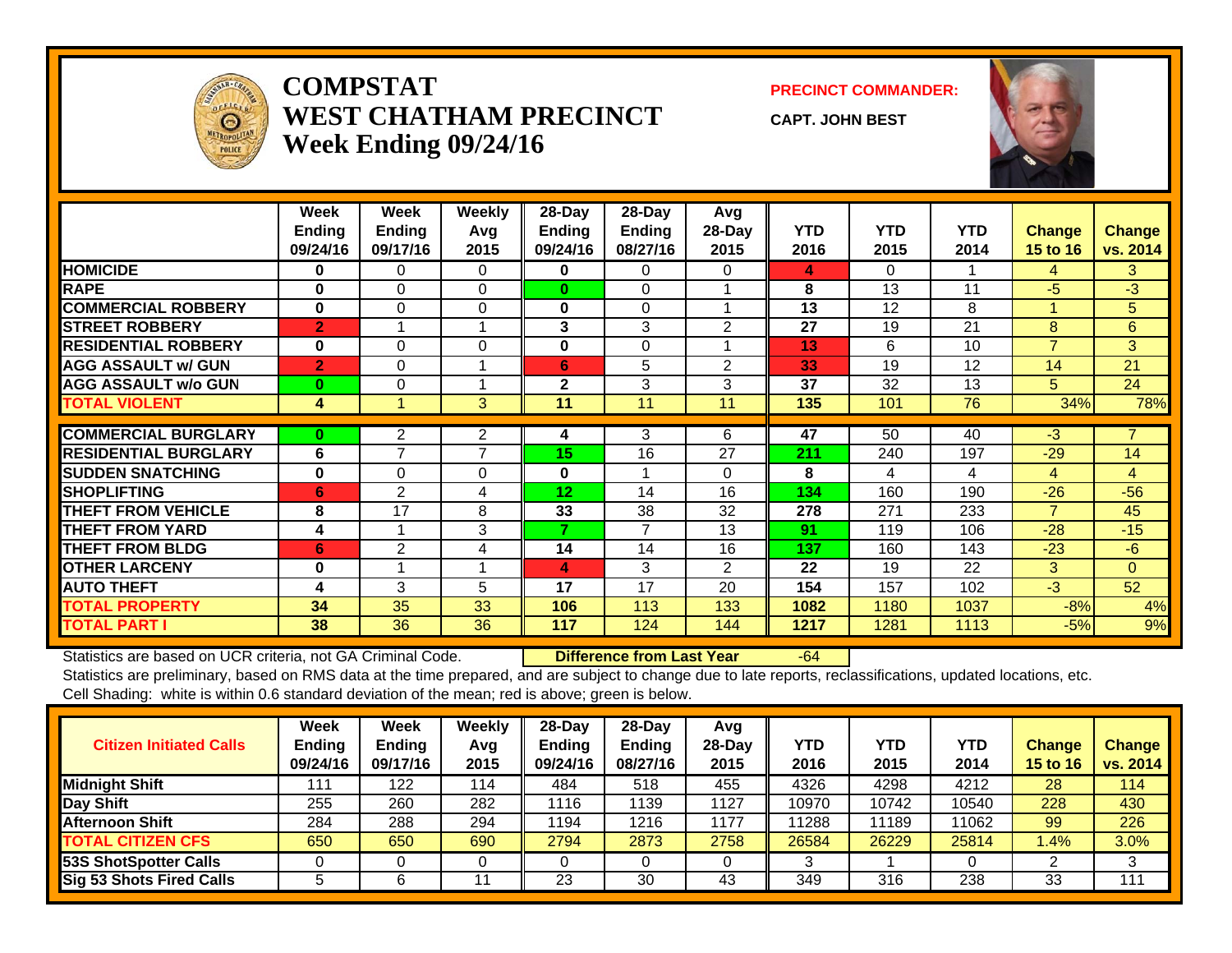# **BEAT 11 West Chatham Precinct Week Ending 09/24/16**



|                             |                | <b>Last 4 Weeks</b> |                |                | 28 Days        | 28 Day  |                |                |                |                |                      |
|-----------------------------|----------------|---------------------|----------------|----------------|----------------|---------|----------------|----------------|----------------|----------------|----------------------|
|                             | Ending         | Ending              | Ending         | <b>Ending</b>  | <b>Ending</b>  | Average | <b>YTD</b>     | <b>YTD</b>     | <b>YTD</b>     | <b>Change</b>  | <b>Change</b>        |
|                             | 08/27/16       | 08/27/16            | 09/17/16       | 09/24/16       | 09/24/16       | 2015    | 2016           | 2015           | 2014           | 15 to 16       | vs. 2014             |
| <b>HOMICIDE</b>             | $\mathbf{0}$   | 0                   | 0              | $\Omega$       | $\Omega$       | 0.0     | $\Omega$       | 0              | 0              | $\Omega$       | $\Omega$             |
| <b>RAPE</b>                 | $\Omega$       | $\Omega$            | $\Omega$       | 0              | $\Omega$       | 0.1     | 1              | 1              | 0              | $\Omega$       | 1                    |
| <b>COMMERCIAL ROBBERY</b>   | $\Omega$       | $\Omega$            | $\Omega$       | $\Omega$       | $\Omega$       | 0.2     | 2              | 3              | $\mathbf{1}$   | $-1$           | $\mathbf{1}$         |
| <b>STREET ROBBERY</b>       | $\Omega$       | $\Omega$            | $\Omega$       | $\Omega$       | $\Omega$       | 0.3     | $\overline{2}$ | 3              | 5              | $-1$           | $-3$                 |
| <b>RESIDENTIAL ROBBERY</b>  | 0              | $\Omega$            | $\Omega$       | $\Omega$       | $\Omega$       | 0.0     | $\mathbf{0}$   | $\Omega$       | 0              | $\Omega$       | $\Omega$             |
| <b>AGG ASSAULT w/ GUN</b>   | 0              | $\Omega$            | $\Omega$       | $\Omega$       | 0              | 0.1     | 1              | 1              | 1              | $\mathbf{0}$   | $\mathbf{0}$         |
| <b>AGG ASSAULT w/o GUN</b>  | $\mathbf{1}$   | $\mathbf{1}$        | $\Omega$       | $\Omega$       | $\overline{2}$ | 0.2     | 4              | $\mathbf{1}$   | $\mathbf{1}$   | 3              | 3                    |
| <b>TOTAL VIOLENT</b>        | 1              | $\mathbf{1}$        | $\mathbf{0}$   | $\mathbf{0}$   | $\overline{2}$ | 0.8     | 10             | 9              | 8              | 11%            | 25%                  |
| <b>COMMERCIAL BURGLARY</b>  |                |                     |                |                |                |         |                |                | 7              |                |                      |
|                             | $\mathbf 0$    | $\Omega$            | 0              | 0              | $\Omega$       | 1.0     | 5              | 7              |                | $-2$           | $-2$                 |
| <b>RESIDENTIAL BURGLARY</b> | $\Omega$       | $\Omega$            | 1              | $\Omega$       | $\mathbf{1}$   | 1.7     | 11             | 15             | 20             | $-4$           | $-9$                 |
| <b>ISUDDEN SNATCHING</b>    | $\Omega$       | $\Omega$            | $\Omega$       | $\Omega$       | $\Omega$       | 0.0     | $\mathbf{1}$   | $\Omega$       | 0              | 1              | 1                    |
| <b>SHOPLIFTING</b>          | $\Omega$       | $\Omega$            | $\Omega$       | 0              | 0              | 0.2     | $\overline{2}$ | $\mathbf{1}$   | $\mathbf{1}$   | $\overline{1}$ | $\blacktriangleleft$ |
| <b>THEFT FROM VEHICLE</b>   | $\Omega$       | $\Omega$            | 3              | $\mathbf{1}$   | 4              | 3.3     | 28             | 29             | 32             | $-1$           | $-4$                 |
| <b>THEFT FROM YARD</b>      | $\Omega$       | $\Omega$            | $\mathbf{1}$   | $\Omega$       | $\mathbf{1}$   | 1.8     | 21             | 19             | 17             | $\overline{2}$ | $\overline{4}$       |
| <b>THEFT FROM BLDG</b>      | $\mathbf 0$    | $\mathbf{1}$        | 1              | $\mathbf{1}$   | 3              | 4.0     | 30             | 48             | 32             | $-18$          | $-2$                 |
| <b>OTHER LARCENY</b>        | 1              | 1                   | $\mathbf{1}$   | $\Omega$       | 3              | 0.3     | 5              | $\overline{2}$ | 3              | 3              | $\overline{2}$       |
| <b>AUTO THEFT</b>           | 0              | $\Omega$            | $\Omega$       | $\Omega$       | $\Omega$       | 3.4     | 20             | 25             | $\overline{7}$ | $-5$           | 13                   |
| <b>TOTAL PROPERTY</b>       | $\mathbf{1}$   | $\overline{2}$      | $\overline{7}$ | $\overline{2}$ | 12             | 15.6    | 123            | 146            | 119            | $-16%$         | 3%                   |
| <b>TOTAL PART I</b>         | $\overline{2}$ | $\overline{3}$      | $\overline{7}$ | $\overline{2}$ | 14             | 16.5    | 133            | 155            | 127            | $-14%$         | 5%                   |

 **Difference from Last Year**‐22

Statistics are based on UCR criteria, not GA Criminal Code.

| <b>Shots Fired Calls</b>        | Week<br><b>Ending</b><br>08/27/16 | Week<br><b>Endina</b><br>08/27/16 | Week<br><b>Ending</b><br>09/17/16 | Week<br>Ending | 28 Days<br><b>Ending</b><br>09/24/16    09/24/16 | 28 Day<br>Average II<br>2015 | YTD<br>2016 | YTD<br>2015 | YTD<br>2014           | <b>Change</b><br>15 to 16 $\vert$ | <b>Change</b><br>vs. 2014 |
|---------------------------------|-----------------------------------|-----------------------------------|-----------------------------------|----------------|--------------------------------------------------|------------------------------|-------------|-------------|-----------------------|-----------------------------------|---------------------------|
| <b>153S ShotSpotter Calls</b>   |                                   |                                   |                                   |                |                                                  | 0.0                          |             |             |                       | 0%                                | 0%                        |
| <b>Sig 53 Shots Fired Calls</b> |                                   |                                   |                                   |                |                                                  | 2.9                          | 12          | 20          | <b>n</b> <sub>1</sub> | $-40%$                            | $-43%$                    |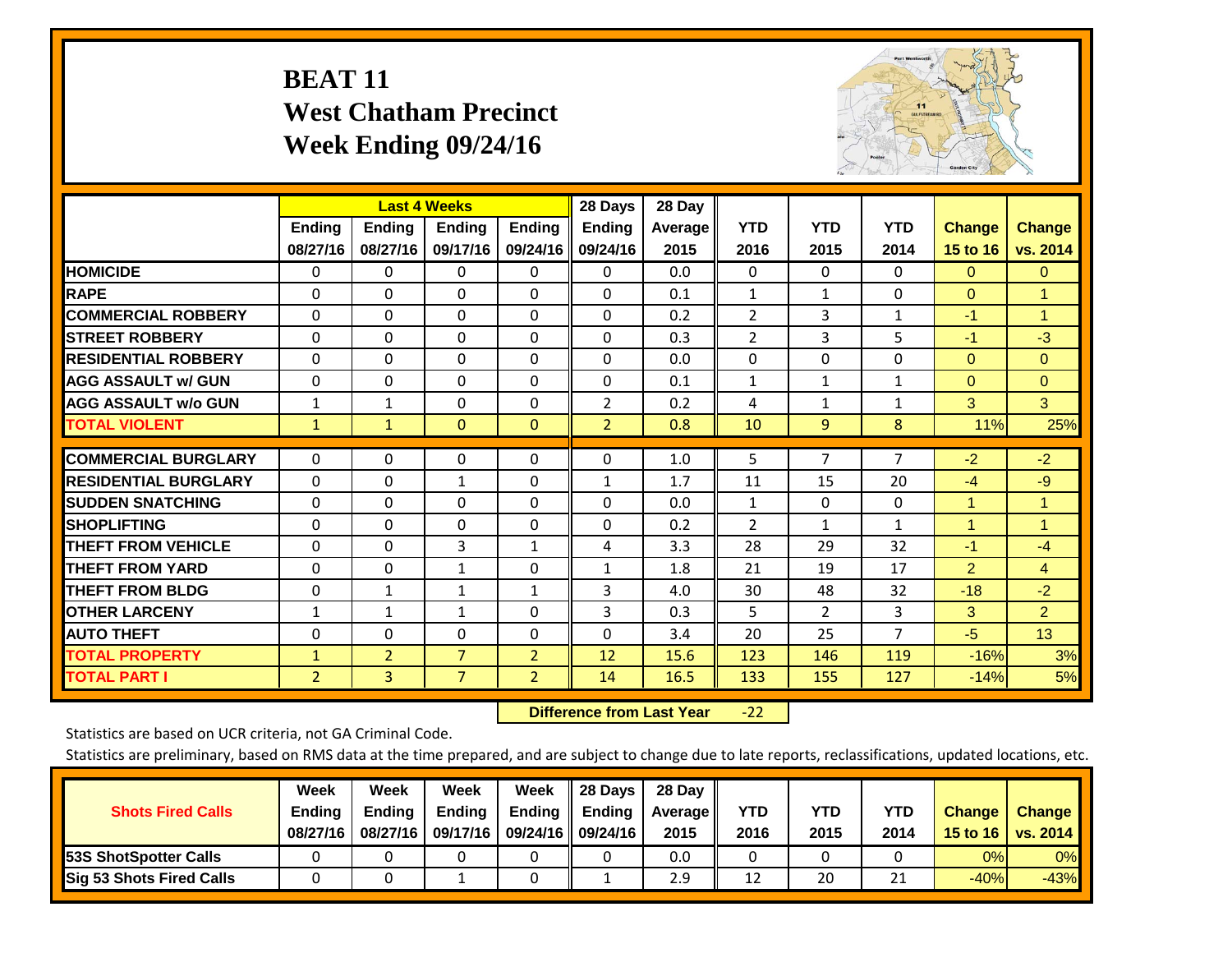# **BEAT 12 West Chatham Precinct Week Ending 09/24/16**



|                             |                | <b>Last 4 Weeks</b> |               |                | 28 Days       | 28 Day  |                |              |                |                |                      |
|-----------------------------|----------------|---------------------|---------------|----------------|---------------|---------|----------------|--------------|----------------|----------------|----------------------|
|                             | <b>Ending</b>  | <b>Ending</b>       | <b>Endina</b> | <b>Endina</b>  | <b>Endina</b> | Average | <b>YTD</b>     | <b>YTD</b>   | <b>YTD</b>     | <b>Change</b>  | <b>Change</b>        |
|                             | 08/27/16       | 08/27/16            | 09/17/16      | 09/24/16       | 09/24/16      | 2015    | 2016           | 2015         | 2014           | 15 to 16       | vs. 2014             |
| <b>HOMICIDE</b>             | 0              | 0                   | 0             | 0              | 0             | 0.0     | 1              | $\Omega$     | 0              | 1              | $\blacktriangleleft$ |
| <b>RAPE</b>                 | 0              | $\Omega$            | $\Omega$      | $\Omega$       | $\Omega$      | 0.3     | $\mathbf{1}$   | 4            | 5              | $-3$           | $-4$                 |
| <b>COMMERCIAL ROBBERY</b>   | $\Omega$       | $\Omega$            | $\Omega$      | 0              | $\Omega$      | 0.2     | 4              | $\mathbf{1}$ | $\mathbf{1}$   | 3              | 3                    |
| <b>STREET ROBBERY</b>       | $\Omega$       | $\Omega$            | $\Omega$      | $\Omega$       | $\Omega$      | 0.5     | 5              | 3            | $\overline{2}$ | $\overline{2}$ | 3                    |
| <b>RESIDENTIAL ROBBERY</b>  | 0              | $\Omega$            | $\Omega$      | $\mathbf{0}$   | $\Omega$      | 0.2     | 3              | $\mathbf{1}$ | $\mathbf{1}$   | $\overline{2}$ | $\overline{2}$       |
| <b>AGG ASSAULT w/ GUN</b>   | 0              | $\Omega$            | $\Omega$      | $\mathbf{0}$   | $\Omega$      | 0.2     | 5              | 1            | 1              | $\overline{4}$ | $\overline{4}$       |
| <b>AGG ASSAULT w/o GUN</b>  | $\Omega$       | 0                   | $\Omega$      | 0              | $\Omega$      | 0.8     | $\overline{7}$ | 8            | 5              | $-1$           | $\overline{2}$       |
| <b>TOTAL VIOLENT</b>        | $\mathbf{0}$   | $\mathbf{0}$        | $\mathbf{0}$  | $\mathbf{0}$   | $\mathbf{0}$  | 2.3     | 26             | 18           | 15             | 44%            | 73%                  |
|                             |                |                     |               |                |               |         |                |              |                |                |                      |
| <b>COMMERCIAL BURGLARY</b>  | $\Omega$       | 0                   | $\mathbf{0}$  | $\mathbf{0}$   | 0             | 0.6     | 4              | 4            | 6              | $\mathbf{0}$   | $-2$                 |
| <b>RESIDENTIAL BURGLARY</b> | 0              | $\Omega$            | 3             | 2              | 5             | 9.7     | 73             | 86           | 64             | $-13$          | 9                    |
| <b>SUDDEN SNATCHING</b>     | 0              | $\Omega$            | $\Omega$      | $\mathbf{0}$   | $\Omega$      | 0.0     | $\overline{2}$ | 0            | 1              | 2              | 1                    |
| <b>SHOPLIFTING</b>          | $\Omega$       | $\Omega$            | $\mathbf{1}$  | $\overline{2}$ | 3             | 2.4     | 27             | 19           | 32             | 8              | $-5$                 |
| <b>THEFT FROM VEHICLE</b>   | $\mathbf{1}$   | $\mathbf{1}$        | 8             | 3              | 13            | 8.4     | 87             | 76           | 67             | 11             | 20                   |
| <b>THEFT FROM YARD</b>      | $\Omega$       | 0                   | $\mathbf{0}$  | 3              | 3             | 3.1     | 20             | 29           | 22             | $-9$           | $-2$                 |
| <b>THEFT FROM BLDG</b>      | 2              | 2                   | 1             | $\mathbf{0}$   | 5             | 2.9     | 29             | 26           | 23             | 3              | 6                    |
| <b>IOTHER LARCENY</b>       | 0              | 0                   | $\mathbf{0}$  | $\Omega$       | 0             | 0.3     | 6              | 4            | 5.             | $\overline{2}$ | $\blacktriangleleft$ |
| <b>AUTO THEFT</b>           | $\mathbf{1}$   | $\mathbf{1}$        | $\mathbf{1}$  | 3              | 6             | 4.7     | 40             | 36           | 23             | $\overline{4}$ | 17                   |
| <b>TOTAL PROPERTY</b>       | $\overline{4}$ | 4                   | 14            | 13             | 35            | 32.2    | 288            | 280          | 243            | 3%             | 19%                  |
| <b>TOTAL PART I</b>         | 4              | 4                   | 14            | 13             | 35            | 34.5    | 314            | 298          | 258            | 5%             | 22%                  |

 **Difference from Last Year**r 16

Statistics are based on UCR criteria, not GA Criminal Code.

| <b>Shots Fired Calls</b>        | Week<br><b>Ending</b><br>08/27/16 | Week<br><b>Endina</b><br>08/27/16 | Week<br><b>Ending</b><br>09/17/16 | Week<br>Ending | 28 Days<br><b>Ending</b><br>09/24/16    09/24/16 | 28 Day<br>Average II<br>2015 | YTD<br>2016 | YTD<br>2015 | YTD<br>2014 | <b>Change</b><br>15 to 16 $\vert$ | <b>Change</b><br>vs. 2014 |
|---------------------------------|-----------------------------------|-----------------------------------|-----------------------------------|----------------|--------------------------------------------------|------------------------------|-------------|-------------|-------------|-----------------------------------|---------------------------|
| <b>153S ShotSpotter Calls</b>   |                                   |                                   |                                   |                |                                                  | 0.0                          |             |             |             | 0%                                | 0%                        |
| <b>Sig 53 Shots Fired Calls</b> |                                   |                                   |                                   |                |                                                  | 6.2                          | 54          | 53          | 35          | 2%                                | 54%                       |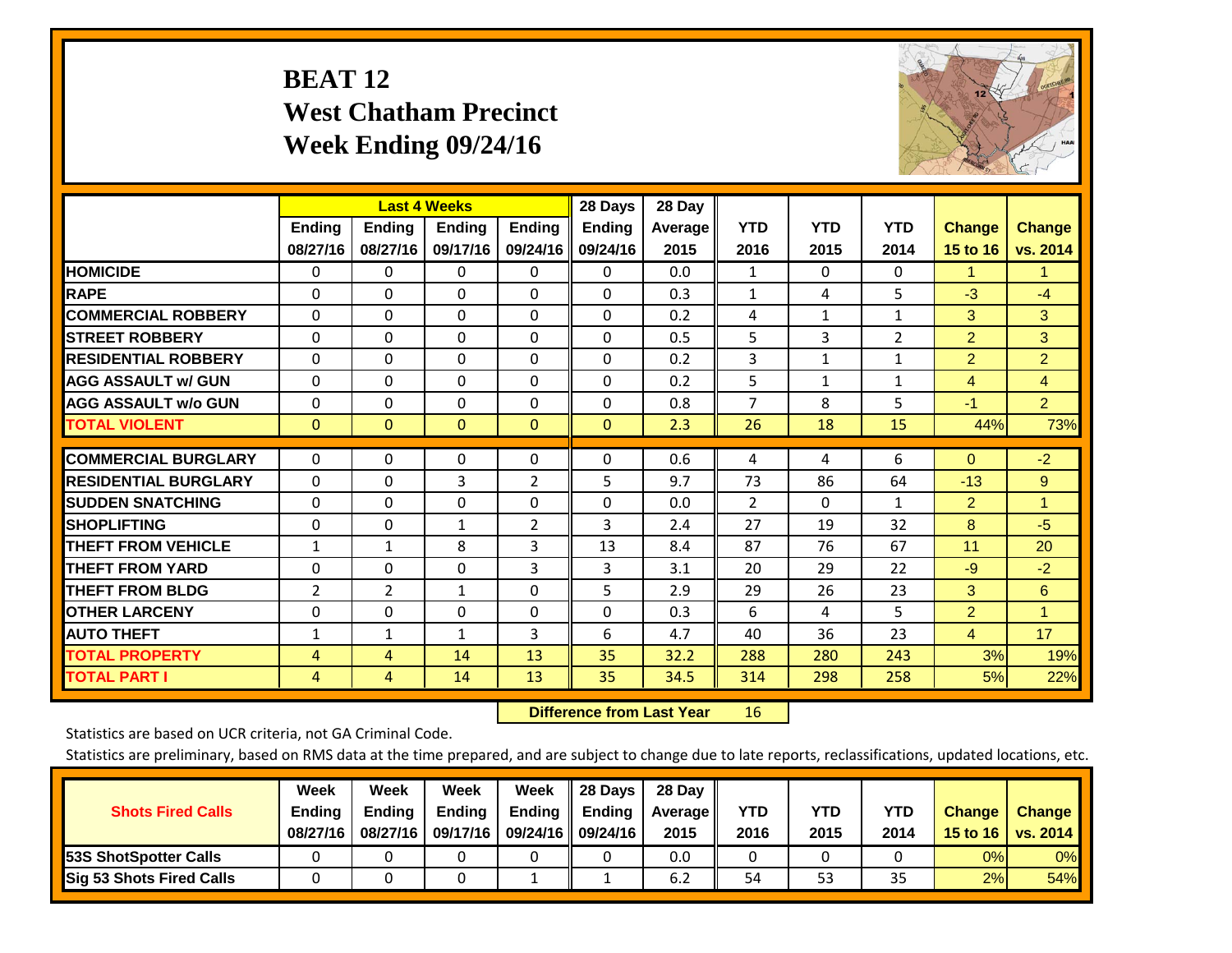# **BEAT 13 West Chatham Precinct Week Ending 09/24/16**



|                             |                           | <b>Last 4 Weeks</b>       |                           |                           | 28 Days                   | 28 Day                 |                    |                    |                    |                           |                           |
|-----------------------------|---------------------------|---------------------------|---------------------------|---------------------------|---------------------------|------------------------|--------------------|--------------------|--------------------|---------------------------|---------------------------|
|                             | <b>Ending</b><br>08/27/16 | <b>Ending</b><br>08/27/16 | <b>Endina</b><br>09/17/16 | <b>Endina</b><br>09/24/16 | <b>Endina</b><br>09/24/16 | <b>Average</b><br>2015 | <b>YTD</b><br>2016 | <b>YTD</b><br>2015 | <b>YTD</b><br>2014 | <b>Change</b><br>15 to 16 | <b>Change</b><br>vs. 2014 |
|                             |                           |                           |                           |                           |                           |                        |                    |                    |                    |                           |                           |
| <b>HOMICIDE</b>             | 0                         | 0                         | 0                         | 0                         | 0                         | 0.2                    | 0                  | 0                  | 1                  | $\Omega$                  | $-1$                      |
| <b>RAPE</b>                 | $\Omega$                  | $\Omega$                  | $\Omega$                  | $\Omega$                  | $\Omega$                  | 0.2                    | 4                  | $\overline{2}$     | 1                  | $\overline{2}$            | 3                         |
| <b>COMMERCIAL ROBBERY</b>   | $\Omega$                  | $\Omega$                  | $\Omega$                  | $\Omega$                  | 0                         | 0.2                    | $\mathbf{1}$       | $\overline{2}$     | $\mathbf{1}$       | $-1$                      | $\Omega$                  |
| <b>ISTREET ROBBERY</b>      | $\Omega$                  | $\Omega$                  | $\Omega$                  | $\mathbf{1}$              | $\mathbf{1}$              | 0.4                    | 4                  | 4                  | 6                  | $\mathbf{0}$              | $-2$                      |
| <b>RESIDENTIAL ROBBERY</b>  | 0                         | $\Omega$                  | $\Omega$                  | 0                         | 0                         | 0.2                    | $\overline{2}$     | $\overline{2}$     | 3                  | $\mathbf{0}$              | $-1$                      |
| <b>AGG ASSAULT w/ GUN</b>   | 2                         | $\overline{2}$            | $\Omega$                  | $\overline{2}$            | 6                         | 0.7                    | 13                 | 8                  | 5                  | 5                         | 8                         |
| <b>AGG ASSAULT w/o GUN</b>  | 0                         | 0                         | $\mathbf{0}$              | $\Omega$                  | 0                         | 0.8                    | 10                 | 9                  | $\overline{2}$     | $\mathbf{1}$              | 8                         |
| <b>TOTAL VIOLENT</b>        | $\overline{2}$            | $\overline{2}$            | $\mathbf{0}$              | 3                         | $\overline{7}$            | 2.8                    | 34                 | 27                 | 19                 | 26%                       | 79%                       |
|                             |                           |                           |                           |                           |                           |                        |                    |                    |                    |                           |                           |
| <b>COMMERCIAL BURGLARY</b>  | $\mathbf{1}$              | 1                         | $\Omega$                  | 0                         | $\overline{2}$            | 2.0                    | 11                 | 19                 | 14                 | $-8$                      | $-3$                      |
| <b>RESIDENTIAL BURGLARY</b> | 1                         | $\mathbf{1}$              | 1                         | 1                         | 4                         | 4.0                    | 28                 | 35                 | 35                 | $-7$                      | $-7$                      |
| <b>ISUDDEN SNATCHING</b>    | $\Omega$                  | $\Omega$                  | $\Omega$                  | 0                         | 0                         | 0.3                    | 1                  | 4                  | $\overline{2}$     | $-3$                      | $-1$                      |
| <b>SHOPLIFTING</b>          | $\Omega$                  | $\Omega$                  | $\Omega$                  | 0                         | 0                         | 0.5                    | 15                 | 5                  | 5                  | 10 <sup>1</sup>           | 10                        |
| <b>THEFT FROM VEHICLE</b>   | $\mathbf{1}$              | $\mathbf{1}$              | $\mathbf{1}$              | $\Omega$                  | 3                         | 5.7                    | 48                 | 48                 | 30                 | $\mathbf{0}$              | 18                        |
| <b>THEFT FROM YARD</b>      | $\Omega$                  | $\Omega$                  | $\Omega$                  | $\mathbf{1}$              | $\mathbf{1}$              | 2.3                    | 14                 | 20                 | 24                 | $-6$                      | $-10$                     |
| <b>THEFT FROM BLDG</b>      | 0                         | $\mathbf{1}$              | $\Omega$                  | 1                         | 2                         | 2.0                    | 17                 | 21                 | 19                 | $-4$                      | $-2$                      |
| <b>OTHER LARCENY</b>        | 1                         | $\Omega$                  | $\Omega$                  | 0                         | $\mathbf{1}$              | 0.3                    | 1                  | 3                  | 1                  | $-2$                      | $\Omega$                  |
| <b>AUTO THEFT</b>           | 0                         | 0                         | $\mathbf{1}$              | 1                         | 2                         | 2.8                    | 22                 | 29                 | 24                 | $-7$                      | $-2$                      |
| <b>TOTAL PROPERTY</b>       | $\overline{4}$            | 4                         | 3                         | 4                         | 15                        | 19.9                   | 157                | 184                | 154                | $-15%$                    | 2%                        |
| <b>TOTAL PART I</b>         | 6                         | 6                         | $\overline{3}$            | $\overline{7}$            | 22                        | 22.7                   | 191                | 211                | 173                | $-9%$                     | 10%                       |

 **Difference from Last Year**‐20

Statistics are based on UCR criteria, not GA Criminal Code.

| <b>Shots Fired Calls</b>        | Week<br><b>Ending</b><br>08/27/16 | Week<br><b>Endina</b><br>08/27/16 | <b>Week</b><br>Ending<br>09/17/16 | Week<br>Ending | 28 Days<br><b>Ending</b><br>09/24/16    09/24/16 | 28 Day<br>Average II<br>2015 | YTD<br>2016 | YTD<br>2015 | YTD<br>2014 | <b>Change</b><br>15 to 16 $\vert$ | <b>Change</b><br>vs. 2014 |
|---------------------------------|-----------------------------------|-----------------------------------|-----------------------------------|----------------|--------------------------------------------------|------------------------------|-------------|-------------|-------------|-----------------------------------|---------------------------|
| <b>153S ShotSpotter Calls</b>   |                                   |                                   |                                   |                |                                                  | 0.0                          |             |             |             | 0%                                | 0%                        |
| <b>Sig 53 Shots Fired Calls</b> |                                   |                                   |                                   |                | 10                                               | 10.6                         | 80          | 65          | 42          | 23%                               | 90%                       |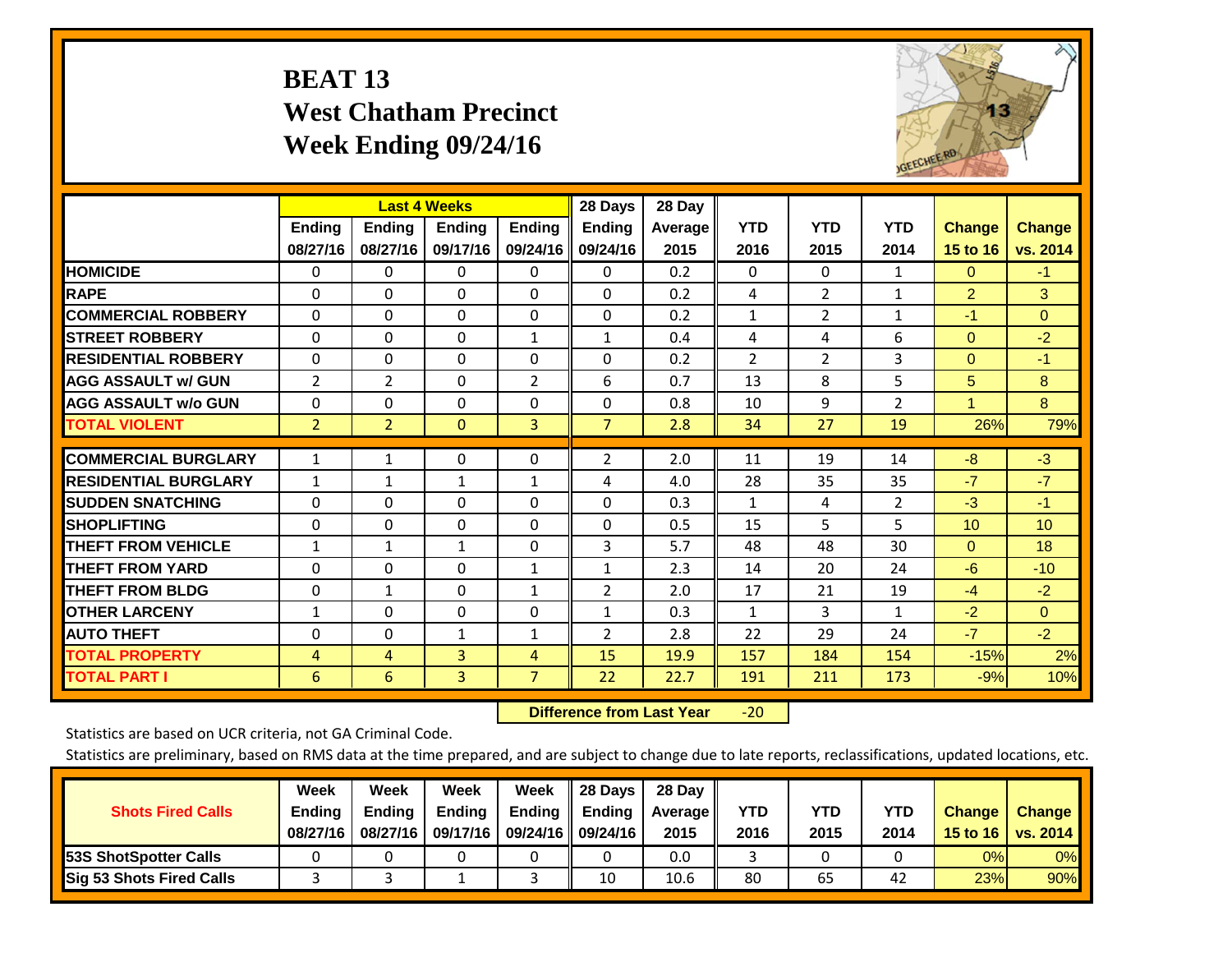# **BEAT 14 West Chatham Precinct Week Ending 09/24/16**



|                             |                | <b>Last 4 Weeks</b> |                |                | 28 Days        | 28 Day         |                |                |                |                      |                 |
|-----------------------------|----------------|---------------------|----------------|----------------|----------------|----------------|----------------|----------------|----------------|----------------------|-----------------|
|                             | Ending         | Ending              | <b>Ending</b>  | <b>Ending</b>  | <b>Ending</b>  | <b>Average</b> | <b>YTD</b>     | <b>YTD</b>     | <b>YTD</b>     | <b>Change</b>        | <b>Change</b>   |
|                             | 08/27/16       | 08/27/16            | 09/17/16       | 09/24/16       | 09/24/16       | 2015           | 2016           | 2015           | 2014           | 15 to 16             | vs. 2014        |
| <b>HOMICIDE</b>             | 0              | 0                   | $\Omega$       | 0              | 0              | 0.1            | 1              | 0              | 0              | 1.                   | 1.              |
| <b>RAPE</b>                 | $\Omega$       | $\Omega$            | $\Omega$       | 0              | $\Omega$       | 0.5            | $\Omega$       | 4              | 3              | $-4$                 | $-3$            |
| <b>COMMERCIAL ROBBERY</b>   | $\Omega$       | $\Omega$            | $\Omega$       | $\Omega$       | $\Omega$       | 0.2            | $\mathbf{1}$   | 1              | $\Omega$       | $\mathbf{0}$         | $\mathbf{1}$    |
| <b>STREET ROBBERY</b>       | $\Omega$       | $\Omega$            | $\mathbf{1}$   | 1              | $\overline{2}$ | 0.1            | 3              | 1              | $\overline{2}$ | $\overline{2}$       | 1               |
| <b>RESIDENTIAL ROBBERY</b>  | $\Omega$       | $\Omega$            | 0              | $\Omega$       | $\Omega$       | 0.0            | $\mathbf{1}$   | 0              | 2              | $\blacktriangleleft$ | $-1$            |
| <b>AGG ASSAULT w/ GUN</b>   | $\Omega$       | 0                   | $\mathbf{0}$   | $\Omega$       | $\Omega$       | 0.0            | $\overline{2}$ | 0              | $\mathbf{1}$   | $\overline{2}$       | 1               |
| <b>AGG ASSAULT w/o GUN</b>  | $\Omega$       | $\Omega$            | 0              | $\Omega$       | $\Omega$       | 0.1            | 4              | $\mathbf{1}$   | $\Omega$       | 3                    | $\overline{4}$  |
| <b>TOTAL VIOLENT</b>        | $\mathbf{0}$   | $\mathbf{0}$        | $\mathbf{1}$   | 1              | $\overline{2}$ | 0.9            | 12             | $\overline{7}$ | 8              | 71%                  | 50%             |
|                             |                |                     |                |                |                |                |                |                |                |                      |                 |
| <b>COMMERCIAL BURGLARY</b>  | $\Omega$       | $\Omega$            | 1              | 0              | 1              | 0.7            | 6              | 6              | 5              | $\mathbf{0}$         | 1               |
| <b>RESIDENTIAL BURGLARY</b> | $\Omega$       | $\Omega$            | $\overline{2}$ | $\Omega$       | $\overline{2}$ | 3.5            | 39             | 31             | 23             | 8                    | 16              |
| <b>ISUDDEN SNATCHING</b>    | $\Omega$       | 0                   | $\Omega$       | $\Omega$       | $\Omega$       | 0.0            | 1              | 0              | $\Omega$       | 1                    | 1               |
| <b>SHOPLIFTING</b>          | $\mathbf{1}$   | 1                   | $\Omega$       | $\Omega$       | $\overline{2}$ | 0.6            | 8              | 5              | 9              | 3                    | $-1$            |
| <b>THEFT FROM VEHICLE</b>   | $\mathbf{1}$   | $\mathbf{1}$        | $\overline{2}$ | $\overline{2}$ | 6              | 4.4            | 29             | 42             | 38             | $-13$                | $-9$            |
| <b>THEFT FROM YARD</b>      | $\mathbf{1}$   | 1                   | $\Omega$       | $\Omega$       | $\overline{2}$ | 2.1            | 14             | 18             | $\overline{7}$ | $-4$                 | $\overline{7}$  |
| <b>THEFT FROM BLDG</b>      | $\Omega$       | 0                   | $\mathbf{0}$   | 3              | 3              | 2.7            | 14             | 26             | 24             | $-12$                | $-10$           |
| <b>OTHER LARCENY</b>        | $\Omega$       | $\Omega$            | $\mathbf{0}$   | $\Omega$       | 0              | 0.8            | $\overline{7}$ | 6              | 3              | $\mathbf{1}$         | $\overline{4}$  |
| <b>AUTO THEFT</b>           | $\Omega$       | $\Omega$            | 1              | $\Omega$       | 1              | 3.5            | 26             | 23             | 16             | 3                    | 10 <sup>°</sup> |
| <b>TOTAL PROPERTY</b>       | 3              | $\overline{3}$      | 6              | 5              | 17             | 18.2           | 144            | 157            | 125            | $-8%$                | 15%             |
| <b>TOTAL PART I</b>         | $\overline{3}$ | $\overline{3}$      | $\overline{7}$ | 6              | 19             | 19.1           | 156            | 164            | 133            | $-5%$                | 17%             |

 **Difference from Last Year**‐8

Statistics are based on UCR criteria, not GA Criminal Code.

| <b>Shots Fired Calls</b>        | Week<br><b>Ending</b><br>08/27/16 | Week<br><b>Endina</b><br>08/27/16 | <b>Week</b><br>Ending<br>09/17/16 | Week<br>Ending | 28 Days<br><b>Ending</b><br>09/24/16    09/24/16 | 28 Day<br>Average II<br>2015 | YTD<br>2016 | YTD<br>2015 | YTD<br>2014 | <b>Change</b><br>15 to 16 $\vert$ | <b>Change</b><br>vs. 2014 |
|---------------------------------|-----------------------------------|-----------------------------------|-----------------------------------|----------------|--------------------------------------------------|------------------------------|-------------|-------------|-------------|-----------------------------------|---------------------------|
| <b>153S ShotSpotter Calls</b>   |                                   |                                   |                                   |                |                                                  | 0.1                          |             |             |             | 0%                                | 0%                        |
| <b>Sig 53 Shots Fired Calls</b> |                                   |                                   |                                   |                |                                                  | 8.4                          | 69          | 68          | 53          | 1%                                | 30%                       |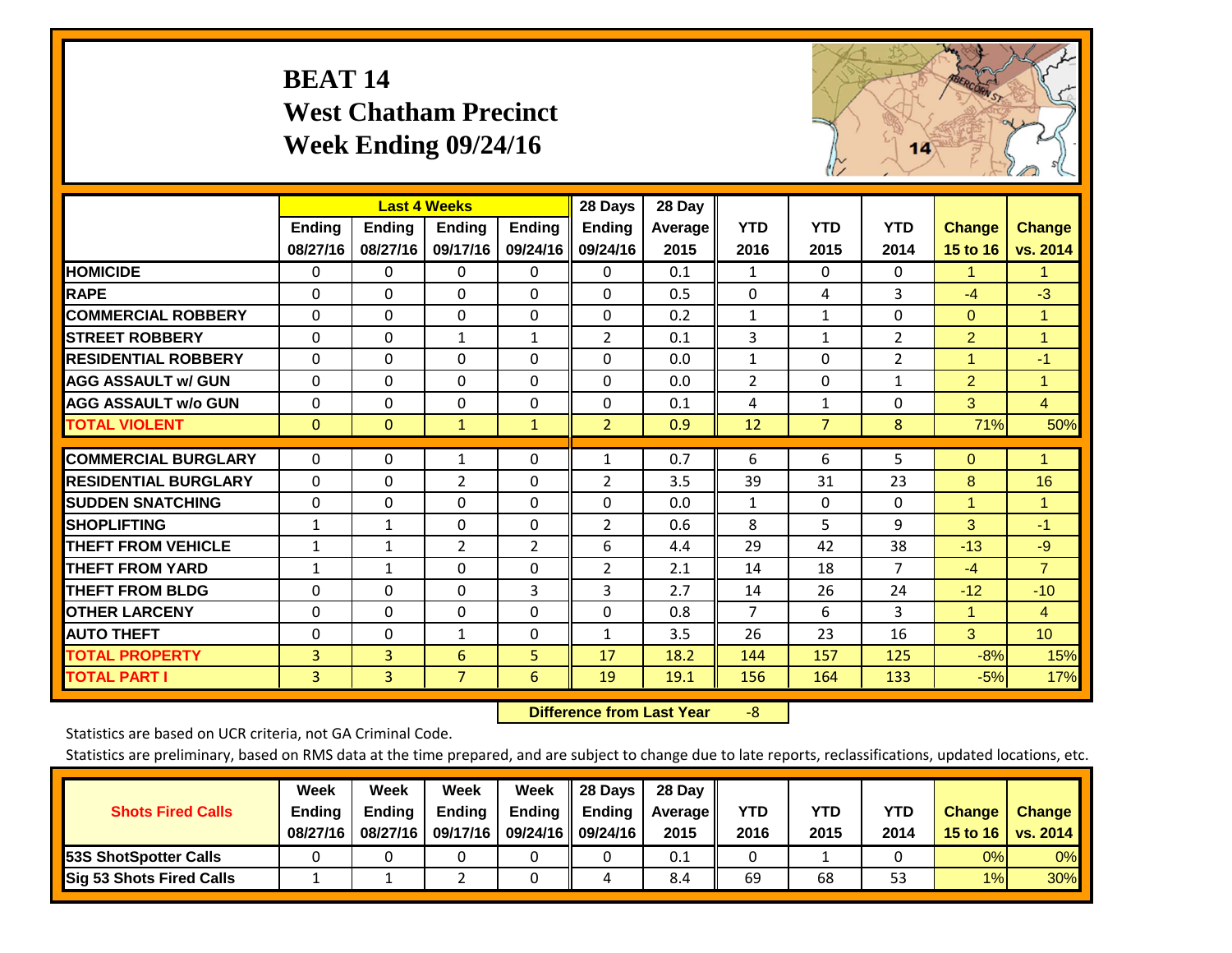# **BEAT 15 West Chatham Precinct Week Ending 09/24/16**



|                             |                           | <b>Last 4 Weeks</b>       |                           |                           | 28 Days                   | 28 Day          |                    |                    |                    |                           |                           |
|-----------------------------|---------------------------|---------------------------|---------------------------|---------------------------|---------------------------|-----------------|--------------------|--------------------|--------------------|---------------------------|---------------------------|
|                             | <b>Ending</b><br>08/27/16 | <b>Ending</b><br>08/27/16 | <b>Endina</b><br>09/17/16 | <b>Endina</b><br>09/24/16 | <b>Endina</b><br>09/24/16 | Average<br>2015 | <b>YTD</b><br>2016 | <b>YTD</b><br>2015 | <b>YTD</b><br>2014 | <b>Change</b><br>15 to 16 | <b>Change</b><br>vs. 2014 |
| <b>HOMICIDE</b>             | 0                         | 0                         | 0                         | 0                         | 0                         | 0.0             | $\overline{2}$     | 0                  | 0                  | $\overline{2}$            | $\overline{2}$            |
| <b>RAPE</b>                 | $\Omega$                  | $\Omega$                  | $\Omega$                  | $\Omega$                  | 0                         | 0.2             | 1                  | $\overline{2}$     | $\mathbf{1}$       | $-1$                      | $\mathbf{0}$              |
| <b>COMMERCIAL ROBBERY</b>   | $\Omega$                  | $\Omega$                  | $\Omega$                  | $\Omega$                  | 0                         | 0.2             | 4                  | 2                  | $\Omega$           | $\overline{2}$            | 4                         |
| <b>ISTREET ROBBERY</b>      | $\Omega$                  | $\Omega$                  | $\Omega$                  | $\Omega$                  | $\Omega$                  | 0.5             | 8                  | 4                  | 3                  | $\overline{4}$            | 5                         |
| <b>RESIDENTIAL ROBBERY</b>  | $\Omega$                  | $\Omega$                  | $\Omega$                  | 0                         | 0                         | 0.1             | 3                  | 1                  | 3                  | $\overline{2}$            | $\Omega$                  |
| <b>AGG ASSAULT w/ GUN</b>   | $\Omega$                  | $\Omega$                  | $\Omega$                  | $\Omega$                  | $\Omega$                  | 1.0             | 7                  | 9                  | 4                  | $-2$                      | 3                         |
| <b>AGG ASSAULT w/o GUN</b>  | 0                         | $\Omega$                  | $\Omega$                  | $\Omega$                  | 0                         | 0.5             | 9                  | 5                  | 3                  | $\overline{4}$            | 6                         |
| <b>TOTAL VIOLENT</b>        | $\mathbf{0}$              | $\mathbf{0}$              | $\mathbf{0}$              | $\mathbf{0}$              | $\mathbf{0}$              | 2.4             | 34                 | 23                 | 14                 | 48%                       | 143%                      |
| <b>COMMERCIAL BURGLARY</b>  | $\Omega$                  | $\Omega$                  |                           |                           |                           |                 | 13                 | 12                 | 3                  | 1                         | 10                        |
|                             |                           |                           | 1                         | 0                         | $\mathbf{1}$              | 1.5             |                    |                    |                    |                           |                           |
| <b>RESIDENTIAL BURGLARY</b> | $\Omega$                  | $\Omega$                  | $\Omega$                  | 2                         | 2                         | 5.1             | 36                 | 41                 | 43                 | $-5$                      | $-7$                      |
| <b>ISUDDEN SNATCHING</b>    | $\Omega$                  | $\Omega$                  | $\Omega$                  | 0                         | 0                         | 0.0             | $\overline{2}$     | $\Omega$           | $\mathbf{1}$       | $\overline{2}$            | 1                         |
| <b>SHOPLIFTING</b>          | $\Omega$                  | $\Omega$                  | $\mathbf{1}$              | 0                         | $\mathbf{1}$              | 0.8             | 15                 | 6                  | 5                  | 9                         | 10                        |
| <b>THEFT FROM VEHICLE</b>   | $\Omega$                  | $\Omega$                  | $\overline{2}$            | 1                         | 3                         | 4.5             | 29                 | 37                 | 29                 | $-8$                      | $\Omega$                  |
| <b>THEFT FROM YARD</b>      | $\mathbf 0$               | $\Omega$                  | $\Omega$                  | 0                         | $\Omega$                  | 0.9             | 10                 | 8                  | 20                 | $\overline{2}$            | $-10$                     |
| <b>THEFT FROM BLDG</b>      | 0                         | $\Omega$                  | $\Omega$                  | $\Omega$                  | 0                         | 1.5             | 21                 | 7                  | 12                 | 14                        | 9                         |
| <b>OTHER LARCENY</b>        | $\Omega$                  | $\Omega$                  | $\Omega$                  | $\Omega$                  | 0                         | 0.0             | 2                  | 0                  | 4                  | $\overline{2}$            | $-2$                      |
| <b>AUTO THEFT</b>           | $\mathbf{1}$              | $\mathbf{1}$              | $\Omega$                  | 0                         | 2                         | 3.0             | 18                 | 25                 | 19                 | $-7$                      | $-1$                      |
| <b>TOTAL PROPERTY</b>       | $\mathbf{1}$              | $\mathbf{1}$              | 4                         | 3                         | 9                         | 17.3            | 146                | 136                | 136                | 7%                        | 7%                        |
| <b>TOTAL PART I</b>         | $\mathbf{1}$              | $\mathbf{1}$              | 4                         | 3                         | 9                         | 19.6            | 180                | 159                | 150                | 13%                       | 20%                       |

 **Difference from Last Year**r 21

Statistics are based on UCR criteria, not GA Criminal Code.

| <b>Shots Fired Calls</b>        | Week<br><b>Ending</b><br>08/27/16 | Week<br><b>Endina</b><br>08/27/16 | Week<br>Ending<br>09/17/16 | Week<br>Ending | 28 Days<br><b>Ending</b><br>09/24/16    09/24/16 | 28 Day<br>Average II<br>2015 | YTD<br>2016 | YTD<br>2015 | YTD<br>2014 | <b>Change</b><br>15 to 16 $\vert$ | <b>Change</b><br>vs. 2014 |
|---------------------------------|-----------------------------------|-----------------------------------|----------------------------|----------------|--------------------------------------------------|------------------------------|-------------|-------------|-------------|-----------------------------------|---------------------------|
| <b>153S ShotSpotter Calls</b>   |                                   |                                   |                            |                |                                                  | 0.0                          |             |             |             | 0%                                | 0%                        |
| <b>Sig 53 Shots Fired Calls</b> |                                   |                                   |                            |                | 4                                                |                              | 81          | 75          | 60          | 8%                                | 35%                       |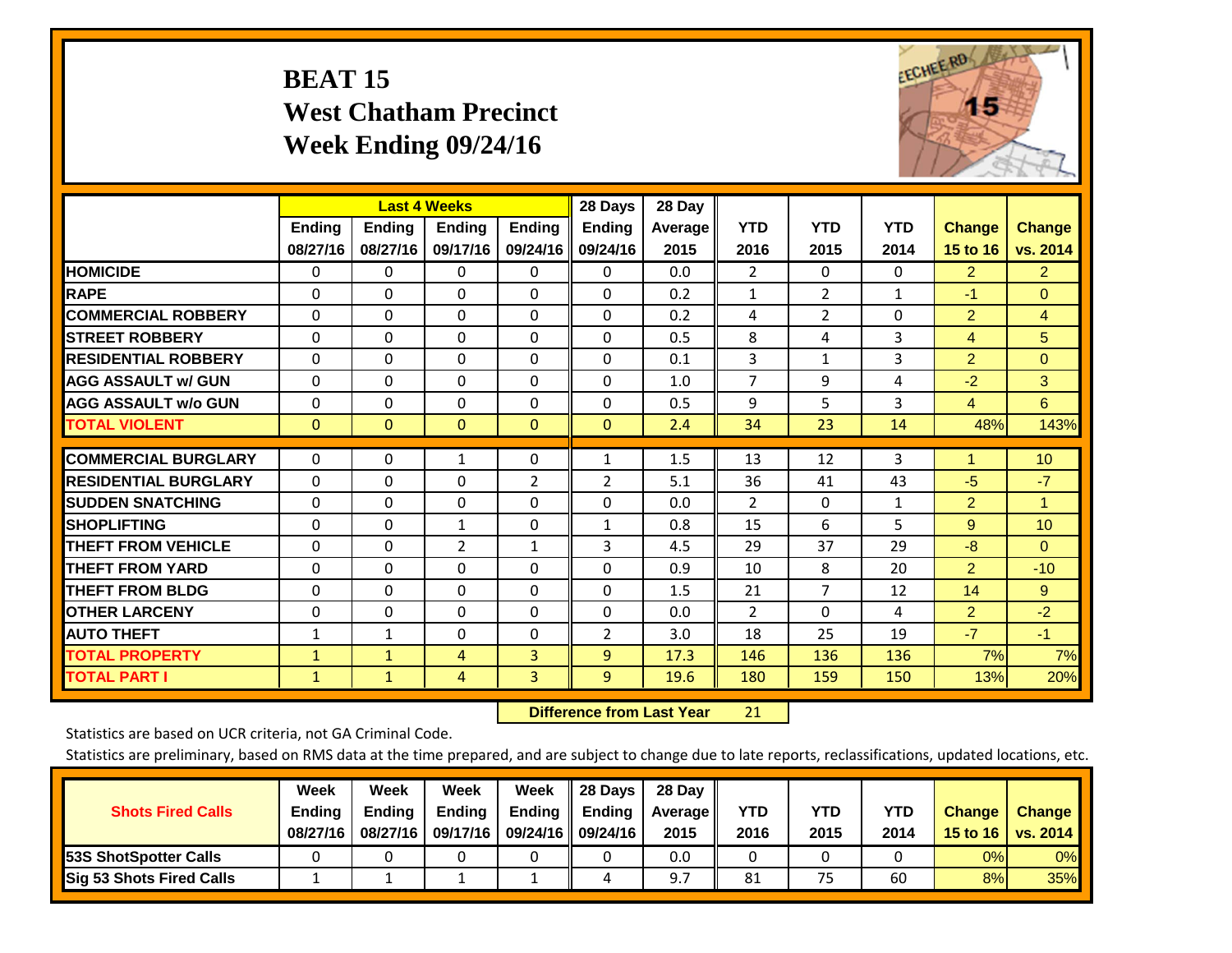# **BEAT 16 West Chatham Precinct Week Ending 09/24/16**



|                             |               | <b>Last 4 Weeks</b> |               |                | 28 Days       | 28 Day  |              |                |                |                      |                |
|-----------------------------|---------------|---------------------|---------------|----------------|---------------|---------|--------------|----------------|----------------|----------------------|----------------|
|                             | <b>Ending</b> | <b>Ending</b>       | <b>Endina</b> | <b>Endina</b>  | <b>Endina</b> | Average | <b>YTD</b>   | <b>YTD</b>     | <b>YTD</b>     | <b>Change</b>        | <b>Change</b>  |
|                             | 08/27/16      | 08/27/16            | 09/17/16      | 09/24/16       | 09/24/16      | 2015    | 2016         | 2015           | 2014           | 15 to 16             | vs. 2014       |
| <b>HOMICIDE</b>             | 0             | 0                   | 0             | 0              | 0             | 0.0     | 0            | $\Omega$       | 0              | $\mathbf{0}$         | $\Omega$       |
| <b>RAPE</b>                 | 0             | $\Omega$            | $\Omega$      | $\Omega$       | $\Omega$      | 0.1     | $\mathbf{1}$ | $\Omega$       | $\mathbf{1}$   | 1                    | $\Omega$       |
| <b>COMMERCIAL ROBBERY</b>   | $\Omega$      | $\Omega$            | $\Omega$      | 0              | $\Omega$      | 0.3     | $\mathbf{1}$ | 3              | 5              | $-2$                 | $-4$           |
| <b>STREET ROBBERY</b>       | $\Omega$      | $\Omega$            | $\Omega$      | $\Omega$       | $\Omega$      | 0.4     | 5            | 4              | 3              | $\blacktriangleleft$ | $\overline{2}$ |
| <b>RESIDENTIAL ROBBERY</b>  | 0             | $\Omega$            | $\Omega$      | $\mathbf{0}$   | $\Omega$      | 0.2     | 4            | $\overline{2}$ | $\mathbf{1}$   | $\overline{2}$       | 3              |
| <b>AGG ASSAULT w/ GUN</b>   | 0             | $\Omega$            | $\Omega$      | $\mathbf{0}$   | $\Omega$      | 0.1     | 5            | $\Omega$       | 0              | 5                    | 5              |
| <b>AGG ASSAULT w/o GUN</b>  | $\Omega$      | 0                   | $\Omega$      | 0              | $\Omega$      | 0.6     | 3            | 8              | $\overline{2}$ | $-5$                 | $\mathbf{1}$   |
| <b>TOTAL VIOLENT</b>        | $\mathbf{0}$  | $\mathbf{0}$        | $\mathbf{0}$  | $\mathbf{0}$   | $\mathbf{0}$  | 1.7     | 19           | 17             | 12             | 12%                  | 58%            |
|                             |               |                     |               |                |               |         |              |                |                |                      |                |
| <b>COMMERCIAL BURGLARY</b>  | $\Omega$      | 0                   | $\mathbf{0}$  | $\mathbf{0}$   | $\Omega$      | 0.5     | 8            | $\overline{2}$ | 5              | 6                    | 3              |
| <b>RESIDENTIAL BURGLARY</b> | $\Omega$      | $\Omega$            | $\Omega$      | 1              | 1             | 3.4     | 24           | 32             | 12             | -8                   | 12             |
| <b>SUDDEN SNATCHING</b>     | 0             | $\Omega$            | $\Omega$      | $\Omega$       | $\Omega$      | 0.0     | $\mathbf{1}$ | 0              | $\Omega$       | 1                    | 1              |
| <b>SHOPLIFTING</b>          | 1             | $\mathbf{1}$        | $\mathbf{0}$  | 4              | 6             | 11.4    | 67           | 124            | 138            | $-57$                | $-71$          |
| <b>THEFT FROM VEHICLE</b>   | $\mathbf{1}$  | $\mathbf{1}$        | $\mathbf{1}$  | 1              | 4             | 5.3     | 57           | 39             | 37             | 18                   | 20             |
| <b>THEFT FROM YARD</b>      | $\Omega$      | 0                   | $\mathbf{0}$  | $\Omega$       | $\Omega$      | 2.6     | 12           | 25             | 16             | $-13$                | $-4$           |
| <b>THEFT FROM BLDG</b>      | 0             | 0                   | $\Omega$      | 1              | $\mathbf{1}$  | 2.8     | 26           | 32             | 33             | -6                   | $-7$           |
| <b>IOTHER LARCENY</b>       | 0             | 0                   | $\Omega$      | $\Omega$       | 0             | 0.4     | $\mathbf{1}$ | 4              | 6              | $-3$                 | $-5$           |
| <b>AUTO THEFT</b>           | 3             | 3                   | 0             | 0              | 6             | 3.0     | 28           | 19             | 13             | 9                    | 15             |
| <b>TOTAL PROPERTY</b>       | 5             | 5 <sup>5</sup>      | $\mathbf{1}$  | $\overline{7}$ | 18            | 29.4    | 224          | 277            | 260            | $-19%$               | $-14%$         |
| <b>TOTAL PART I</b>         | 5.            | 5                   | $\mathbf{1}$  | $\overline{7}$ | 18            | 31.1    | 243          | 294            | 272            | $-17%$               | $-11%$         |

 **Difference from Last Year**r -51

Statistics are based on UCR criteria, not GA Criminal Code.

| <b>Shots Fired Calls</b>        | Week<br><b>Ending</b><br>08/27/16 | Week<br><b>Endina</b><br>08/27/16 | Week<br>Ending<br>09/17/16 | Week<br>Ending | 28 Days<br><b>Ending</b><br>09/24/16    09/24/16 | 28 Day<br>Average II<br>2015 | YTD<br>2016 | YTD<br>2015 | YTD<br>2014 | <b>Change</b><br>15 to 16 $\vert$ | <b>Change</b><br>vs. 2014 |
|---------------------------------|-----------------------------------|-----------------------------------|----------------------------|----------------|--------------------------------------------------|------------------------------|-------------|-------------|-------------|-----------------------------------|---------------------------|
| <b>153S ShotSpotter Calls</b>   |                                   |                                   |                            |                |                                                  | 0.0                          |             |             |             | 0%                                | 0%                        |
| <b>Sig 53 Shots Fired Calls</b> |                                   |                                   |                            |                |                                                  | 5.2                          | 53          | 35          | 55          | 51%                               | 96%                       |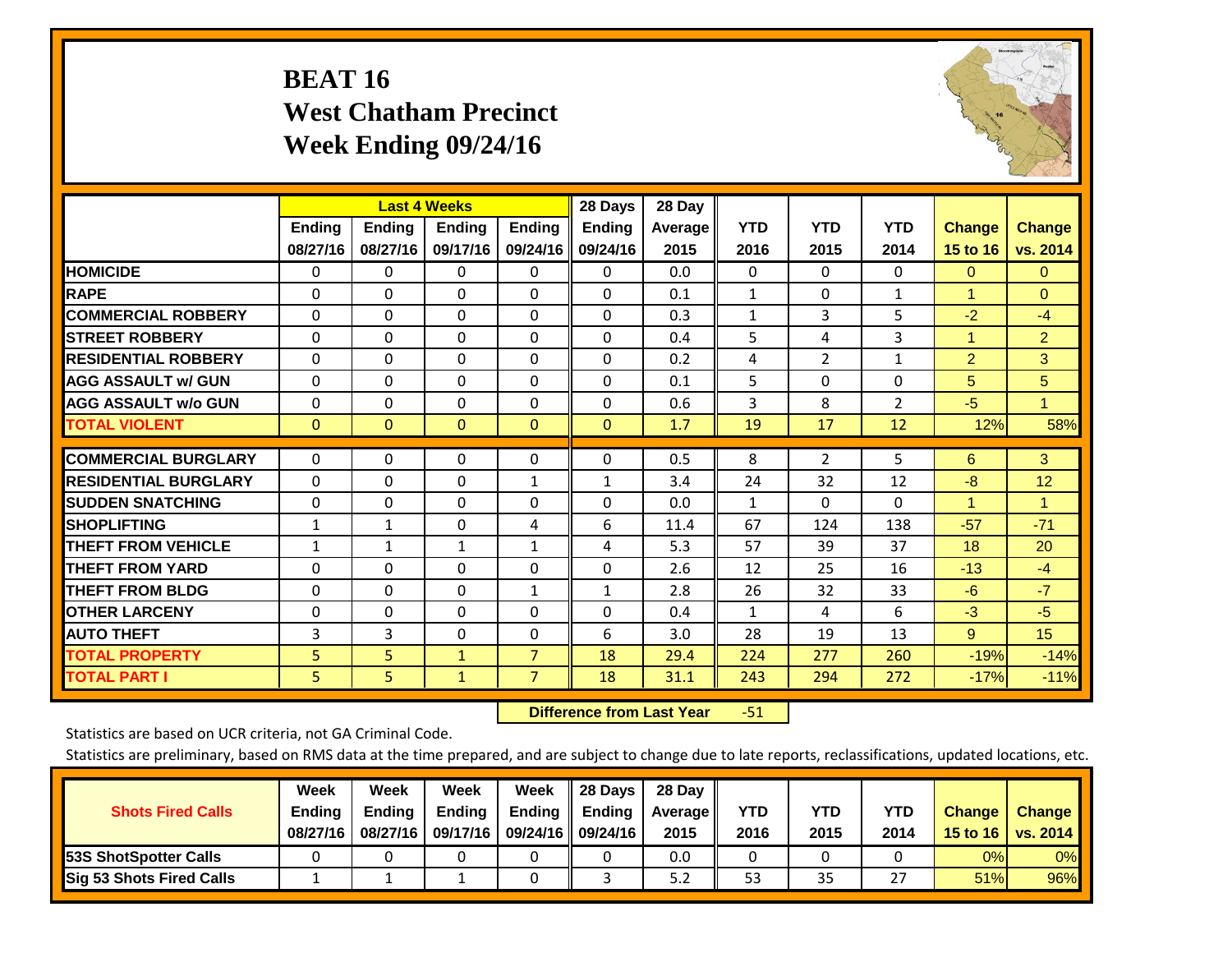

#### **COMPSTATDOWNTOWN PRECINCTWeek Ending 09/24/16**

**PRECINCT COMMANDER:**

**CAPT. JOY GELLATLY**



|                             | Week<br><b>Ending</b><br>09/24/16 | Week<br><b>Ending</b><br>09/17/16 | Weekly<br>Avq<br>2015 | 28-Day<br><b>Ending</b><br>09/24/16 | 28-Day<br><b>Ending</b><br>08/27/16 | Avg<br>28-Day<br>2015 | <b>YTD</b><br>2016 | <b>YTD</b><br>2015 | <b>YTD</b><br>2014 | <b>Change</b><br>15 to 16 | <b>Change</b><br>vs. 2014 |
|-----------------------------|-----------------------------------|-----------------------------------|-----------------------|-------------------------------------|-------------------------------------|-----------------------|--------------------|--------------------|--------------------|---------------------------|---------------------------|
| <b>HOMICIDE</b>             |                                   | 0                                 | $\Omega$              | 3                                   | 2                                   |                       | 5                  | 6                  | 3                  | $-1$                      | $\overline{2}$            |
| <b>RAPE</b>                 |                                   | 0                                 | 0                     |                                     |                                     |                       | 9                  | 10                 | 11                 | $-1$                      | $-2$                      |
| <b>COMMERCIAL ROBBERY</b>   | $\bf{0}$                          | $\Omega$                          | $\Omega$              | $\mathbf{2}$                        |                                     |                       | 7                  | 9                  | 4                  | $-2$                      | 3                         |
| <b>STREET ROBBERY</b>       | 3                                 | 5                                 | 2                     | 12                                  | 14                                  | 9                     | 122                | 81                 | 61                 | 41                        | 61                        |
| <b>RESIDENTIAL ROBBERY</b>  | $\bf{0}$                          | $\Omega$                          | $\Omega$              | $\bf{0}$                            | $\Omega$                            |                       | 5                  | 6                  |                    | $-1$                      | $\overline{4}$            |
| <b>AGG ASSAULT w/ GUN</b>   | $\mathbf{0}$                      |                                   |                       |                                     | 3                                   | 4                     | 50                 | 34                 | 26                 | 16                        | 24                        |
| <b>AGG ASSAULT w/o GUN</b>  | 3                                 |                                   |                       | 9                                   | 9                                   | 4                     | 51                 | 35                 | 33                 | 16                        | 18                        |
| <b>TOTAL VIOLENT</b>        | 8                                 | 7                                 | 5.                    | 28                                  | 30                                  | 21                    | 249                | 181                | 139                | 38%                       | 79%                       |
| <b>COMMERCIAL BURGLARY</b>  |                                   | 3                                 |                       | 10                                  | 9                                   | $\overline{2}$        | 48                 | 22                 | 28                 | 26                        | 20                        |
| <b>RESIDENTIAL BURGLARY</b> | $\mathbf{2}$                      |                                   | 3                     | 9                                   | 11                                  | 11                    | 97                 | 107                | 83                 | $-10$                     | 14                        |
| <b>SUDDEN SNATCHING</b>     | $\overline{2}$                    | 4                                 |                       | 6                                   | 8                                   | 3                     | 42                 | 28                 | 19                 | 14                        | 23                        |
| <b>SHOPLIFTING</b>          | 5                                 | 9                                 | 5                     | 22                                  | 26                                  | 19                    | 173                | 194                | 164                | $-21$                     | 9                         |
| <b>THEFT FROM VEHICLE</b>   | 13                                | 5                                 | 8                     | 30                                  | 38                                  | 32                    | 386                | 297                | 393                | 89                        | $-7$                      |
| <b>THEFT FROM YARD</b>      | 3                                 | 7                                 | 4                     | 23                                  | 24                                  | 17                    | 155                | 163                | 186                | $-8$                      | $-31$                     |
| <b>THEFT FROM BLDG</b>      | 10                                | 5                                 | 4                     | 25                                  | 23                                  | 18                    | 212                | 160                | 191                | 52                        | 21                        |
| <b>OTHER LARCENY</b>        |                                   | 2                                 | $\Omega$              | 4                                   | 3                                   | $\overline{2}$        | 19                 | 15                 | 17                 | $\overline{4}$            | $\overline{2}$            |
| <b>AUTO THEFT</b>           | 3                                 | 7                                 | 4                     | 18                                  | 16                                  | 16                    | 135                | 152                | 106                | $-17$                     | 29                        |
| <b>TOTAL PROPERTY</b>       | 40                                | 43                                | 30                    | 147                                 | 158                                 | 119                   | 1267               | 1138               | 1187               | 11%                       | 7%                        |
| <b>TOTAL PART I</b>         | 48                                | 50                                | 35                    | 175                                 | 188                                 | 139                   | 1516               | 1319               | 1326               | 15%                       | 14%                       |

Statistics are based on UCR criteria, not GA Criminal Code. **Difference from Last Year** 197

| <b>Citizen Initiated Calls</b> | Week<br>Ending<br>09/24/16 | <b>Week</b><br><b>Ending</b><br>09/17/16 | Weekly<br>Avg<br>2015 | 28-Day<br><b>Ending</b><br>09/24/16 | $28$ -Day<br><b>Ending</b><br>08/27/16 | Avg<br>28-Dav<br>2015 | <b>YTD</b><br>2016 | <b>YTD</b><br>2015 | <b>YTD</b><br>2014 | <b>Change</b><br><b>15 to 16</b> | <b>Change</b><br>vs. 2014 |
|--------------------------------|----------------------------|------------------------------------------|-----------------------|-------------------------------------|----------------------------------------|-----------------------|--------------------|--------------------|--------------------|----------------------------------|---------------------------|
| <b>Midnight Shift</b>          | 128                        | 131                                      | 121                   | 505                                 | 495                                    | 484                   | 4522               | 4618               | 4513               | $-96$                            |                           |
| Day Shift                      | 236                        | 189                                      | 233                   | 863                                 | 847                                    | 931                   | 8355               | 9089               | 8625               | $-734$                           | $-270$                    |
| <b>Afternoon Shift</b>         | 272                        | 250                                      | 252                   | 954                                 | 906                                    | 1010                  | 9250               | 9812               | 9475               | $-562$                           | $-225$                    |
| <b>TOTAL CITIZEN CFS</b>       | 636                        | 570                                      | 606                   | 2322                                | 2248                                   | 2425                  | 22127              | 23519              | 22613              | $-5.9%$                          | $-2.1%$                   |
| 53S ShotSpotter Calls          |                            | 4                                        | 6                     | ר ו                                 | 16                                     | 25                    | 278                | 182                |                    | 96                               | 278                       |
| Sig 53 Shots Fired Calls       | 12                         |                                          | 10                    | 35                                  | 28                                     | 38                    | 410                | 275                | 250                | 135                              | 160                       |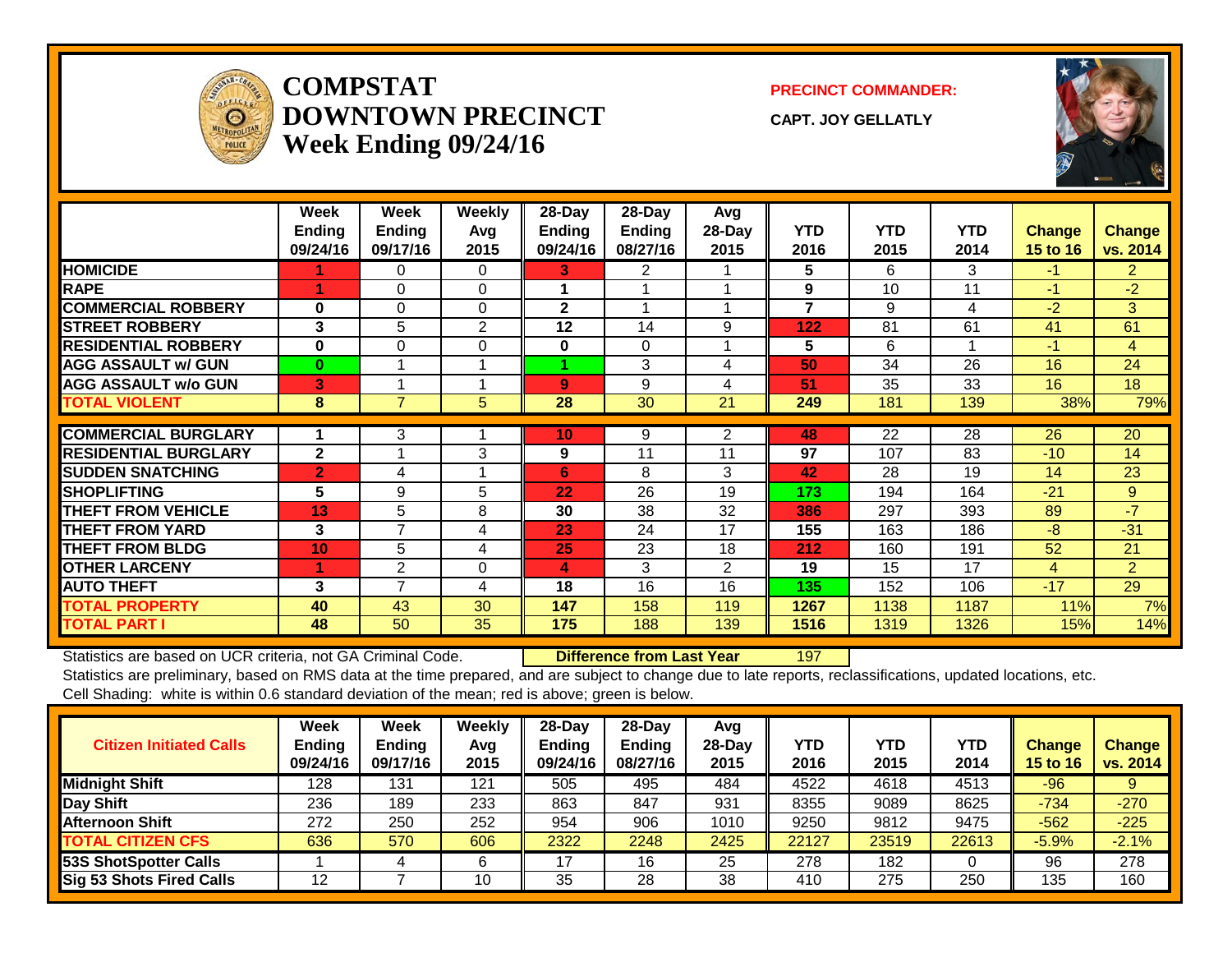### **BEAT 21 Downtown Precinct Week Ending 09/24/16**



|                             |              | <b>Last 4 Weeks</b> |                |                | 28 Days        | 28 Day  |                |                |                |               |               |
|-----------------------------|--------------|---------------------|----------------|----------------|----------------|---------|----------------|----------------|----------------|---------------|---------------|
|                             | Ending       | <b>Ending</b>       | <b>Endina</b>  | <b>Ending</b>  | <b>Ending</b>  | Average | <b>YTD</b>     | <b>YTD</b>     | <b>YTD</b>     | <b>Change</b> | <b>Change</b> |
|                             | 08/27/16     | 08/27/16            | 09/17/16       | 09/24/16       | 09/24/16       | 2015    | 2016           | 2015           | 2014           | 15 to 16      | vs. 2014      |
| <b>HOMICIDE</b>             | $\Omega$     | 0                   | 0              | 0              | $\Omega$       | 0.2     | $\overline{2}$ | $\overline{2}$ | $\mathbf{1}$   | $\mathbf{0}$  | 1.            |
| <b>RAPE</b>                 | $\Omega$     | 0                   | $\Omega$       | $\Omega$       | 0              | 0.2     | $\mathbf{1}$   | 2              | 3              | $-1$          | $-2$          |
| <b>COMMERCIAL ROBBERY</b>   | $\Omega$     | $\Omega$            | $\Omega$       | 0              | 0              | 0.2     | 4              | $\overline{2}$ | $\mathbf{1}$   | 2             | 3             |
| <b>STREET ROBBERY</b>       | $\Omega$     | $\Omega$            | $\Omega$       | $\overline{2}$ | 2              | 1.0     | 8              | 10             | $\overline{7}$ | $-2$          | $\mathbf{1}$  |
| <b>RESIDENTIAL ROBBERY</b>  | $\Omega$     | $\Omega$            | $\Omega$       | $\Omega$       | 0              | 0.2     | $\mathbf{1}$   | 3              | $\Omega$       | $-2$          | 1             |
| <b>AGG ASSAULT w/ GUN</b>   | 0            | $\Omega$            | 0              | $\Omega$       | $\Omega$       | 1.3     | 9              | 10             | 4              | $-1$          | 5             |
| <b>AGG ASSAULT w/o GUN</b>  | $\mathbf{1}$ | $\mathbf{1}$        | 1              | $\mathbf{1}$   | 4              | 0.7     | 13             | 7              | 10             | 6             | 3             |
| <b>TOTAL VIOLENT</b>        | $\mathbf{1}$ | $\mathbf{1}$        | $\mathbf{1}$   | 3              | 6              | 3.8     | 38             | 36             | 26             | 6%            | 46%           |
|                             |              |                     |                |                |                |         |                |                |                |               |               |
| <b>COMMERCIAL BURGLARY</b>  | $\mathbf{0}$ | $\Omega$            | $\Omega$       | $\mathbf{1}$   | $\mathbf{1}$   | 0.3     | 4              | $\overline{2}$ | 8              | 2             | $-4$          |
| <b>RESIDENTIAL BURGLARY</b> | $\mathbf{1}$ | $\mathbf{1}$        | $\Omega$       | $\Omega$       | 2              | 3.4     | 14             | 34             | 26             | $-20$         | $-12$         |
| <b>SUDDEN SNATCHING</b>     | $\Omega$     | $\Omega$            | $\Omega$       | 0              | 0              | 0.1     | 1              | 1              | $\mathbf{1}$   | $\Omega$      | $\mathbf{0}$  |
| <b>SHOPLIFTING</b>          | $\Omega$     | $\Omega$            | $\Omega$       | 0              | 0              | 2.1     | 14             | 21             | 14             | $-7$          | $\Omega$      |
| THEFT FROM VEHICLE          | $\Omega$     | $\Omega$            | $\Omega$       | $\overline{2}$ | 2              | 3.5     | 24             | 38             | 26             | $-14$         | $-2$          |
| <b>THEFT FROM YARD</b>      | $\mathbf{1}$ | $\mathbf{1}$        | $\mathbf{1}$   | $\Omega$       | 3              | 1.0     | 17             | 8              | 17             | 9             | $\Omega$      |
| <b>THEFT FROM BLDG</b>      | $\mathbf{1}$ | $\mathbf{1}$        | $\Omega$       | $\overline{2}$ | 4              | 2.1     | 19             | 16             | 26             | 3             | $-7$          |
| <b>OTHER LARCENY</b>        | $\Omega$     | $\Omega$            | 1              | $\Omega$       | $\mathbf{1}$   | 0.1     | $\mathbf{1}$   | $\mathbf{1}$   | 0              | $\mathbf{0}$  | 1.            |
| <b>AUTO THEFT</b>           | 0            | $\Omega$            | $\overline{2}$ | $\Omega$       | $\overline{2}$ | 3.4     | 26             | 32             | 13             | $-6$          | 13            |
| <b>TOTAL PROPERTY</b>       | 3            | 3                   | 4              | 5              | 15             | 16.0    | 120            | 153            | 131            | $-22%$        | $-8%$         |
| <b>TOTAL PART I</b>         | 4            | 4                   | 5.             | 8              | 21             | 19.7    | 158            | 189            | 157            | $-16%$        | 1%            |

 **Difference from Last Year**‐31

Statistics are based on UCR criteria, not GA Criminal Code.

| <b>Shots Fired Calls</b>        | Week<br><b>Ending</b><br>08/27/16 | Week<br><b>Endina</b><br>08/27/16 | Week<br><b>Ending</b><br>09/17/16 | Week<br>Ending | 28 Days<br><b>Ending</b><br>09/24/16    09/24/16 | 28 Day<br>Average II<br>2015 | YTD<br>2016 | YTD<br>2015 | YTD<br>2014 | <b>Change</b><br>15 to 16 $\vert$ | <b>Change</b><br>vs. 2014 |
|---------------------------------|-----------------------------------|-----------------------------------|-----------------------------------|----------------|--------------------------------------------------|------------------------------|-------------|-------------|-------------|-----------------------------------|---------------------------|
| <b>153S ShotSpotter Calls</b>   |                                   |                                   |                                   |                |                                                  | 0.0                          |             |             |             | 0%                                | 0%                        |
| <b>Sig 53 Shots Fired Calls</b> |                                   |                                   |                                   |                |                                                  | 9.3                          | 89          | 67          |             | 33%                               | <b>75%</b>                |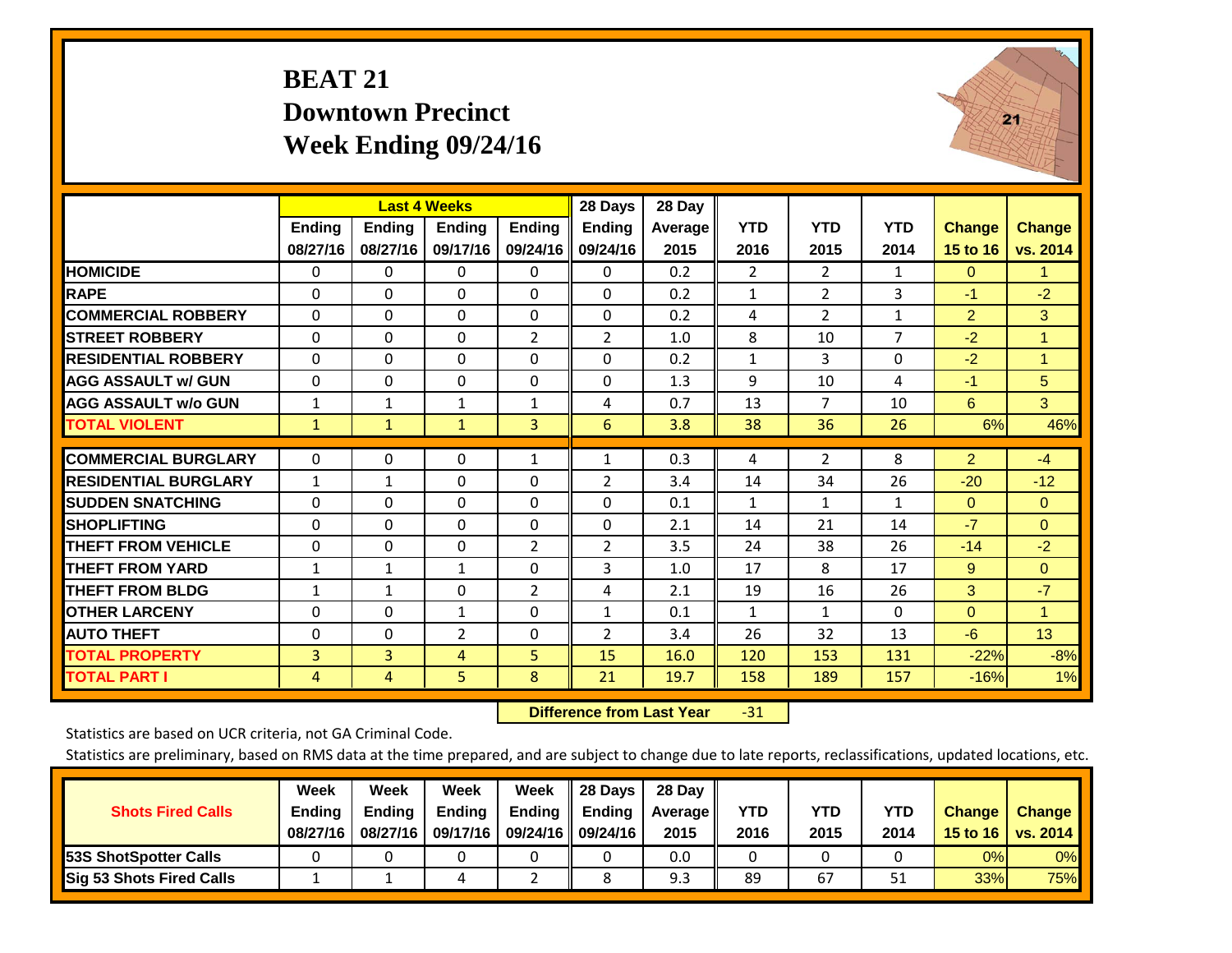# **BEAT 22 Downtown Precinct Week Ending 09/24/16**



|                             |                | <b>Last 4 Weeks</b> |               |                | 28 Days        | 28 Day         |                |                |            |                |                |
|-----------------------------|----------------|---------------------|---------------|----------------|----------------|----------------|----------------|----------------|------------|----------------|----------------|
|                             | Ending         | <b>Ending</b>       | <b>Ending</b> | <b>Endina</b>  | <b>Ending</b>  | <b>Average</b> | <b>YTD</b>     | <b>YTD</b>     | <b>YTD</b> | <b>Change</b>  | <b>Change</b>  |
|                             | 08/27/16       | 08/27/16            | 09/17/16      | 09/24/16       | 09/24/16       | 2015           | 2016           | 2015           | 2014       | 15 to 16       | vs. 2014       |
| <b>HOMICIDE</b>             | 0              | 0                   | 0             | 0              | 0              | 0.1            | $\Omega$       | $\Omega$       | 0          | $\Omega$       | $\mathbf{0}$   |
| <b>RAPE</b>                 | $\Omega$       | 0                   | 0             | $\Omega$       | 0              | 0.4            | 5              | 4              | $\Omega$   | 1              | 5              |
| <b>COMMERCIAL ROBBERY</b>   | $\Omega$       | $\Omega$            | $\Omega$      | $\Omega$       | 0              | 0.2            | $\mathbf{1}$   | $\overline{2}$ | $\Omega$   | $-1$           | $\mathbf{1}$   |
| <b>STREET ROBBERY</b>       | $\overline{2}$ | $\overline{2}$      | 3             | $\Omega$       | $\overline{7}$ | 2.3            | 26             | 22             | 14         | $\overline{4}$ | 12             |
| <b>RESIDENTIAL ROBBERY</b>  | $\Omega$       | 0                   | $\Omega$      | $\Omega$       | $\Omega$       | 0.0            | $\mathbf{0}$   | $\Omega$       | $\Omega$   | $\Omega$       | $\Omega$       |
| <b>AGG ASSAULT w/ GUN</b>   | $\Omega$       | $\Omega$            | $\Omega$      | $\Omega$       | $\Omega$       | 0.5            | 5.             | 4              | 3          | 1              | $\overline{2}$ |
| <b>AGG ASSAULT w/o GUN</b>  | $\Omega$       | 0                   | $\Omega$      | $\Omega$       | 0              | 0.7            | $\overline{7}$ | 6              | 8          | 1              | $-1$           |
| <b>TOTAL VIOLENT</b>        | $\overline{2}$ | $\overline{2}$      | 3             | $\mathbf{0}$   | $\overline{7}$ | 4.1            | 44             | 38             | 25         | 16%            | 76%            |
|                             |                |                     |               |                |                |                |                |                |            |                |                |
| <b>COMMERCIAL BURGLARY</b>  | $\Omega$       | 0                   | 0             | 0              | $\Omega$       | 0.5            | 9              | 6              | 8          | 3              | 1              |
| <b>RESIDENTIAL BURGLARY</b> | $\Omega$       | 0                   | $\Omega$      | $\Omega$       | $\Omega$       | 0.0            | $\overline{7}$ | 0              | $\Omega$   | $\overline{7}$ | $\overline{7}$ |
| <b>SUDDEN SNATCHING</b>     | $\Omega$       | 0                   | 4             | $\overline{2}$ | 6              | 1.3            | 29             | 13             | 11         | 16             | 18             |
| <b>SHOPLIFTING</b>          | $\Omega$       | 0                   | $\Omega$      | $\mathbf{1}$   | $\mathbf{1}$   | 2.1            | 33             | 20             | 23         | 13             | 10             |
| <b>THEFT FROM VEHICLE</b>   | $\mathbf{1}$   | 1                   | $\mathbf{1}$  | $\Omega$       | 3              | 5.8            | 93             | 44             | 77         | 49             | 16             |
| <b>THEFT FROM YARD</b>      | $\mathbf{1}$   | $\mathbf{1}$        | $\mathbf{1}$  | $\mathbf{1}$   | 4              | 4.1            | 37             | 38             | 32         | $-1$           | 5              |
| <b>THEFT FROM BLDG</b>      | $\mathbf{1}$   | 1                   | 4             | 3              | 9              | 5.8            | 80             | 56             | 62         | 24             | 18             |
| <b>OTHER LARCENY</b>        | $\Omega$       | $\Omega$            | $\Omega$      | $\Omega$       | $\Omega$       | 0.1            | 3              | $\mathbf{1}$   | 10         | $\overline{2}$ | $-7$           |
| <b>AUTO THEFT</b>           | $\Omega$       | $\Omega$            | 2             | 3              | 5              | 1.8            | 25             | 16             | 10         | 9              | 15             |
| <b>TOTAL PROPERTY</b>       | 3              | $\overline{3}$      | 12            | 10             | 28             | 21.4           | 316            | 194            | 233        | 63%            | 36%            |
| <b>TOTAL PART I</b>         | 5 <sup>1</sup> | 5.                  | 15            | 10             | 35             | 25.5           | 360            | 232            | 258        | 55%            | 40%            |

 **Difference from Last Year**r 128

Statistics are based on UCR criteria, not GA Criminal Code.

|                                 | Week          | Week          | Week   | Week                       | 28 Days       | 28 Day            |      |      |                |                  |          |
|---------------------------------|---------------|---------------|--------|----------------------------|---------------|-------------------|------|------|----------------|------------------|----------|
| <b>Shots Fired Calls</b>        | <b>Ending</b> | <b>Ending</b> | Ending | Ending                     | <b>Ending</b> | <b>Average</b> II | YTD  | YTD  | <b>YTD</b>     | <b>Change</b>    | Change   |
|                                 | 08/27/16      | 08/27/16      |        | 09/17/16 09/24/16 09/24/16 |               | 2015              | 2016 | 2015 | 2014           | 15 to 16 $\vert$ | vs. 2014 |
| <b>53S ShotSpotter Calls</b>    |               |               |        |                            |               | $1.1\,$           |      |      |                | 0%               | 0%       |
| <b>Sig 53 Shots Fired Calls</b> |               |               |        |                            |               | 2.4               | 18   | 18   | $\overline{ }$ | 0%               | 6%       |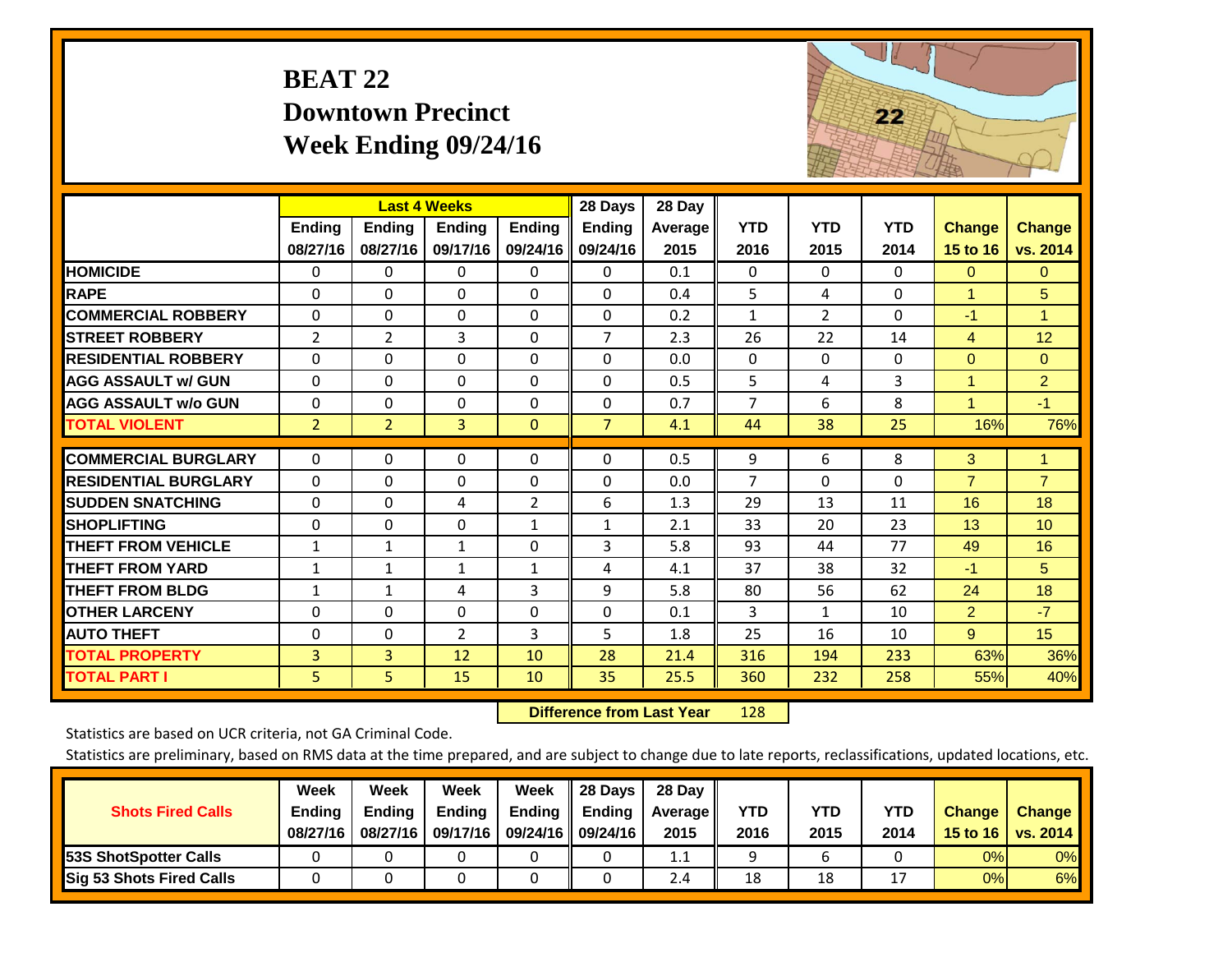### **BEAT 23 Downtown Precinct Week Ending 09/24/16**



|                             |              | <b>Last 4 Weeks</b> |                |                | 28 Days       | 28 Day  |              |              |                |                |                |
|-----------------------------|--------------|---------------------|----------------|----------------|---------------|---------|--------------|--------------|----------------|----------------|----------------|
|                             | Ending       | <b>Ending</b>       | <b>Endina</b>  | <b>Ending</b>  | <b>Ending</b> | Average | <b>YTD</b>   | <b>YTD</b>   | <b>YTD</b>     | <b>Change</b>  | <b>Change</b>  |
|                             | 08/27/16     | 08/27/16            | 09/17/16       | 09/24/16       | 09/24/16      | 2015    | 2016         | 2015         | 2014           | 15 to 16       | vs. 2014       |
| <b>HOMICIDE</b>             | 0            | $\Omega$            | $\mathbf{0}$   | $\Omega$       | $\Omega$      | 0.2     | $\mathbf{0}$ | $\mathbf{1}$ | 1              | $-1$           | $-1$           |
| <b>RAPE</b>                 | $\Omega$     | 0                   | $\mathbf{0}$   | $\Omega$       | $\Omega$      | 0.2     | 1            | 1            | 1              | $\Omega$       | $\Omega$       |
| <b>COMMERCIAL ROBBERY</b>   | $\Omega$     | $\Omega$            | $\Omega$       | $\Omega$       | $\Omega$      | 0.0     | $\Omega$     | $\Omega$     | $\Omega$       | $\Omega$       | $\Omega$       |
| <b>STREET ROBBERY</b>       | 0            | $\Omega$            | 0              | 1              | $\mathbf{1}$  | 1.3     | 15           | 12           | 5              | 3              | 10             |
| <b>RESIDENTIAL ROBBERY</b>  | $\Omega$     | $\Omega$            | $\Omega$       | $\Omega$       | $\Omega$      | 0.2     | $\mathbf{1}$ | 1            | $\Omega$       | $\Omega$       | 1              |
| <b>AGG ASSAULT w/ GUN</b>   | $\Omega$     | $\Omega$            | $\mathbf{0}$   | $\Omega$       | $\Omega$      | 0.8     | 4            | 4            | 3              | $\Omega$       | 1              |
| <b>AGG ASSAULT w/o GUN</b>  | $\Omega$     | 0                   | $\mathbf{0}$   | $\Omega$       | $\Omega$      | 0.5     | 8            | 4            | $\mathbf{1}$   | $\overline{4}$ | $\overline{7}$ |
| <b>TOTAL VIOLENT</b>        | $\mathbf 0$  | $\mathbf{0}$        | $\mathbf{0}$   | $\mathbf{1}$   | $\mathbf{1}$  | 3.1     | 29           | 23           | 11             | 26%            | 164%           |
| <b>COMMERCIAL BURGLARY</b>  |              |                     |                |                |               |         |              |              |                | 1              |                |
|                             | 0            | 0                   | $\mathbf 0$    | 0              | $\Omega$      | 0.0     | 1            | 0            | $\overline{2}$ |                | $-1$           |
| <b>RESIDENTIAL BURGLARY</b> | $\mathbf{1}$ | $\mathbf{1}$        | $\mathbf{0}$   | $\mathbf{1}$   | 3             | 0.9     | 11           | 8            | 7              | 3              | $\overline{4}$ |
| <b>SUDDEN SNATCHING</b>     | $\Omega$     | 0                   | $\mathbf{0}$   | $\Omega$       | $\Omega$      | 0.2     | 3            | 3            | 2              | $\Omega$       | 1.             |
| <b>SHOPLIFTING</b>          | $\mathbf{1}$ | 1                   | $\overline{2}$ | $\Omega$       | 4             | 2.2     | 18           | 23           | 4              | $-5$           | 14             |
| <b>THEFT FROM VEHICLE</b>   | $\mathbf{1}$ | $\mathbf{1}$        | 2              | $\mathbf{1}$   | 5             | 4.3     | 44           | 38           | 31             | 6              | 13             |
| <b>THEFT FROM YARD</b>      | $\mathbf{1}$ | 2                   | $\overline{2}$ | $\Omega$       | 5             | 1.0     | 14           | 10           | 15             | $\overline{4}$ | $-1$           |
| <b>THEFT FROM BLDG</b>      | $\Omega$     | 0                   | $\mathbf{0}$   | $\mathbf{1}$   | $\mathbf{1}$  | 2.5     | 34           | 20           | 18             | 14             | 16             |
| <b>OTHER LARCENY</b>        | 1            | $\Omega$            | $\mathbf 0$    | $\Omega$       | $\mathbf{1}$  | 0.1     | 1            | $\Omega$     | $\Omega$       | $\mathbf{1}$   | $\mathbf{1}$   |
| <b>AUTO THEFT</b>           | $\mathbf{1}$ | 1                   | $\Omega$       | $\Omega$       | 2             | 1.8     | 16           | 14           | 4              | $\overline{2}$ | 12             |
| <b>TOTAL PROPERTY</b>       | 6            | 6                   | 6              | $\overline{3}$ | 21            | 13.0    | 142          | 116          | 83             | 22%            | 71%            |
| <b>TOTAL PART I</b>         | 6            | 6                   | 6              | 4              | 22            | 16.0    | 171          | 139          | 94             | 23%            | 82%            |

 **Difference from Last Year**32

Statistics are based on UCR criteria, not GA Criminal Code.

| <b>Shots Fired Calls</b>        | Week<br><b>Ending</b> | Week<br><b>Endina</b> | <b>Week</b><br>Ending | Week<br>Ending       | 28 Days<br><b>Ending</b> | 28 Day<br><b>Average</b> II | YTD  | YTD  | <b>YTD</b>     | <b>Change</b>    | Change     |
|---------------------------------|-----------------------|-----------------------|-----------------------|----------------------|--------------------------|-----------------------------|------|------|----------------|------------------|------------|
|                                 | 08/27/16              | 08/27/16              | 09/17/16              | 09/24/16    09/24/16 |                          | 2015                        | 2016 | 2015 | 2014           | 15 to 16 $\vert$ | vs. 2014   |
| <b>53S ShotSpotter Calls</b>    |                       |                       |                       |                      |                          | 5.3                         | 31   | 34   |                | 0%               | 0%         |
| <b>Sig 53 Shots Fired Calls</b> |                       |                       |                       |                      |                          | 3.1                         | 29   | 23   | $\overline{ }$ | 26%              | <b>71%</b> |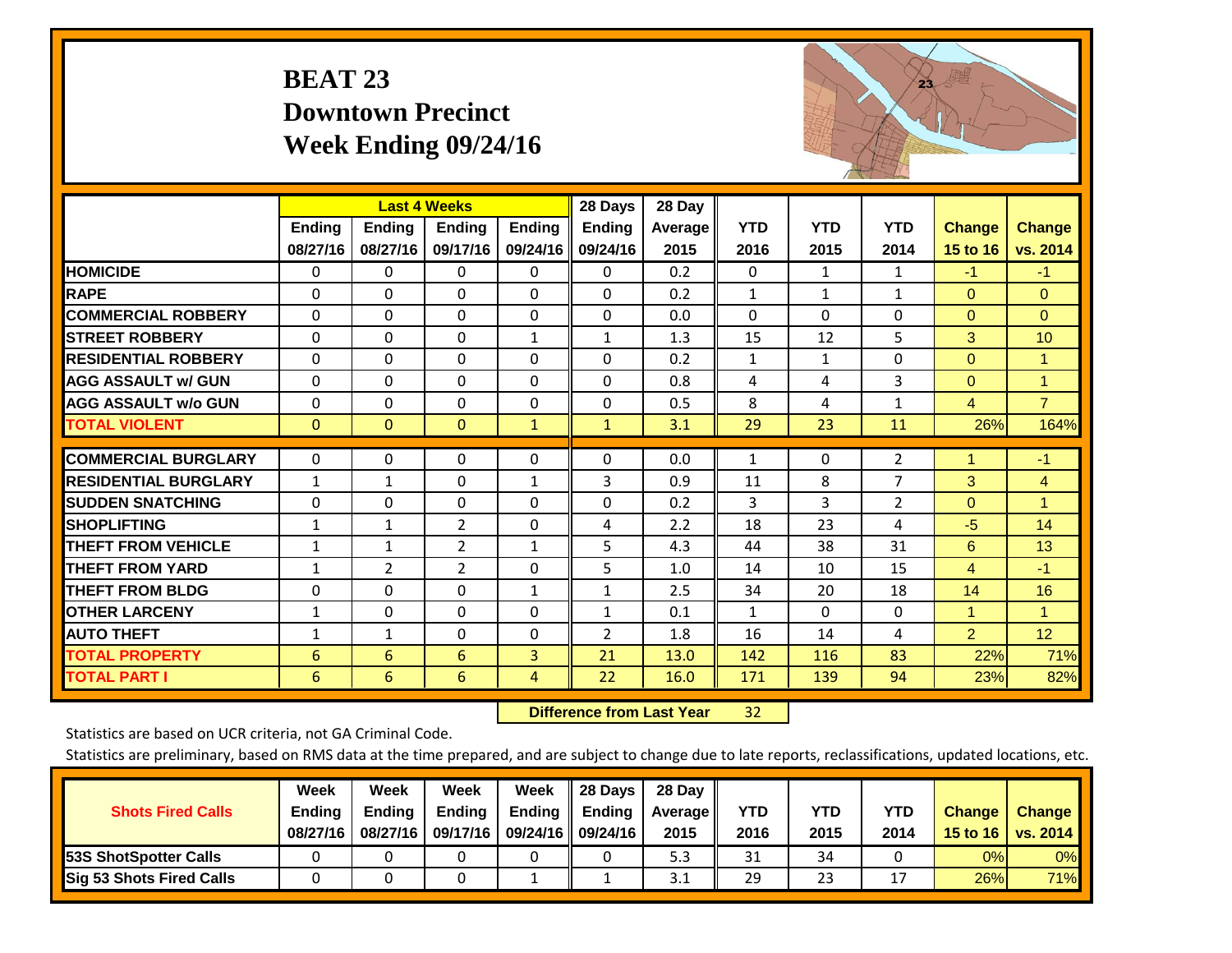### **BEAT 24 Downtown Precinct Week Ending 09/24/16**



|                             |                           | <b>Last 4 Weeks</b> |                           |                           | 28 Days                   | 28 Day          |                    |                    |                    |                           |                           |
|-----------------------------|---------------------------|---------------------|---------------------------|---------------------------|---------------------------|-----------------|--------------------|--------------------|--------------------|---------------------------|---------------------------|
|                             | <b>Ending</b><br>08/27/16 | Ending<br>08/27/16  | <b>Ending</b><br>09/17/16 | <b>Endina</b><br>09/24/16 | <b>Ending</b><br>09/24/16 | Average<br>2015 | <b>YTD</b><br>2016 | <b>YTD</b><br>2015 | <b>YTD</b><br>2014 | <b>Change</b><br>15 to 16 | <b>Change</b><br>vs. 2014 |
| <b>HOMICIDE</b>             | 0                         | 0                   | $\Omega$                  | 1                         | $\mathbf{1}$              | 0.0             | 1                  | $\Omega$           | $\mathbf{1}$       | 1                         | $\mathbf{0}$              |
| <b>RAPE</b>                 | $\Omega$                  | $\Omega$            | $\Omega$                  | $\Omega$                  | $\Omega$                  | 0.4             | $\mathbf{0}$       | $\overline{2}$     | $\overline{2}$     | $-2$                      | $-2$                      |
| <b>COMMERCIAL ROBBERY</b>   | 1                         | $\mathbf{1}$        | $\Omega$                  | $\Omega$                  | $\overline{2}$            | 0.1             | $\mathbf{1}$       | $\mathbf{1}$       | $\Omega$           | $\Omega$                  | 1                         |
|                             |                           |                     |                           |                           |                           |                 |                    |                    |                    |                           |                           |
| <b>ISTREET ROBBERY</b>      | $\Omega$                  | $\Omega$            | $\mathbf{0}$              | $\mathbf{0}$              | $\Omega$                  | 1.6             | 31                 | 12                 | 15                 | 19                        | 16                        |
| <b>RESIDENTIAL ROBBERY</b>  | $\Omega$                  | $\Omega$            | $\Omega$                  | $\Omega$                  | $\Omega$                  | 0.2             | 2                  | $\mathbf{1}$       | $\mathbf{1}$       | 1                         | 1                         |
| <b>AGG ASSAULT w/ GUN</b>   | $\Omega$                  | $\Omega$            | $\mathbf{0}$              | $\Omega$                  | $\Omega$                  | 0.2             | $\mathbf{0}$       | $\mathbf{1}$       | 3                  | $-1$                      | $-3$                      |
| <b>AGG ASSAULT w/o GUN</b>  | 0                         | $\Omega$            | $\Omega$                  | 1                         | 1                         | 0.3             | 3                  | 4                  | 3                  | $-1$                      | $\mathbf{0}$              |
| <b>TOTAL VIOLENT</b>        | $\mathbf{1}$              | $\mathbf{1}$        | $\overline{0}$            | $\overline{2}$            | $\overline{4}$            | 2.7             | 38                 | 21                 | 25                 | 81%                       | 52%                       |
|                             |                           |                     |                           |                           |                           |                 |                    |                    |                    |                           |                           |
| <b>COMMERCIAL BURGLARY</b>  | $\Omega$                  | 0                   | $\mathbf{0}$              | 0                         | $\Omega$                  | 0.1             | 4                  | $\mathbf{1}$       | 5                  | 3                         | $-1$                      |
| <b>RESIDENTIAL BURGLARY</b> | $\mathbf{1}$              | 1                   | $\mathbf{0}$              | $\Omega$                  | $\overline{2}$            | 1.5             | 10                 | 14                 | 15                 | $-4$                      | $-5$                      |
| <b>ISUDDEN SNATCHING</b>    | $\Omega$                  | 0                   | $\mathbf{0}$              | $\Omega$                  | 0                         | 0.5             | $\overline{7}$     | 5.                 | 3                  | $\overline{2}$            | 4                         |
| <b>SHOPLIFTING</b>          | 3                         | 3                   | 3                         | $\Omega$                  | 9                         | 7.7             | 53                 | 80                 | 63                 | $-27$                     | $-10$                     |
| <b>THEFT FROM VEHICLE</b>   | $\mathbf{1}$              | 1                   | $\Omega$                  | 5                         | $\overline{7}$            | 9.5             | 100                | 95                 | 117                | 5                         | $-17$                     |
| <b>THEFT FROM YARD</b>      | 3                         | 3                   | $\mathbf{0}$              | $\Omega$                  | 6                         | 6.5             | 47                 | 63                 | 64                 | $-16$                     | $-17$                     |
| <b>THEFT FROM BLDG</b>      | $\Omega$                  | 0                   | $\mathbf{0}$              | 3                         | 3                         | 3.8             | 39                 | 36                 | 40                 | 3                         | $-1$                      |
| <b>OTHER LARCENY</b>        | $\Omega$                  | 0                   | $\mathbf{0}$              | $\Omega$                  | $\Omega$                  | 1.1             | 6                  | 10                 | 5                  | $-4$                      | $\blacksquare$            |
| <b>AUTO THEFT</b>           | 1                         | 1                   | 2                         | $\Omega$                  | 4                         | 2.9             | 21                 | 33                 | 29                 | $-12$                     | $-8$                      |
| <b>TOTAL PROPERTY</b>       | 9                         | $\overline{9}$      | 5                         | 8                         | 31                        | 33.6            | 287                | 337                | 341                | $-15%$                    | $-16%$                    |
| <b>TOTAL PART I</b>         | 10                        | 10                  | 5.                        | 10                        | 35                        | 36.3            | 325                | 358                | 366                | $-9%$                     | $-11%$                    |

 **Difference from Last Year**‐33

Statistics are based on UCR criteria, not GA Criminal Code.

|                                 | Week          | Week          | <b>Week</b> | Week                 | 28 Days       | 28 Day     |      |      |      |                  |                 |
|---------------------------------|---------------|---------------|-------------|----------------------|---------------|------------|------|------|------|------------------|-----------------|
| <b>Shots Fired Calls</b>        | <b>Ending</b> | <b>Ending</b> | Ending      | Ending               | <b>Ending</b> | Average II | YTD  | YTD  | YTD  | <b>Change</b>    | <b>Change</b>   |
|                                 | 08/27/16      | 08/27/16      | 09/17/16    | 09/24/16    09/24/16 |               | 2015       | 2016 | 2015 | 2014 | 15 to 16 $\vert$ | <b>VS. 2014</b> |
| <b>153S ShotSpotter Calls</b>   |               |               |             |                      |               | 1.4        | 37   | 13   |      | 0%               | 0%              |
| <b>Sig 53 Shots Fired Calls</b> |               |               |             |                      |               | 5.2        | 88   | 38   | 36   | 132%             | 144%            |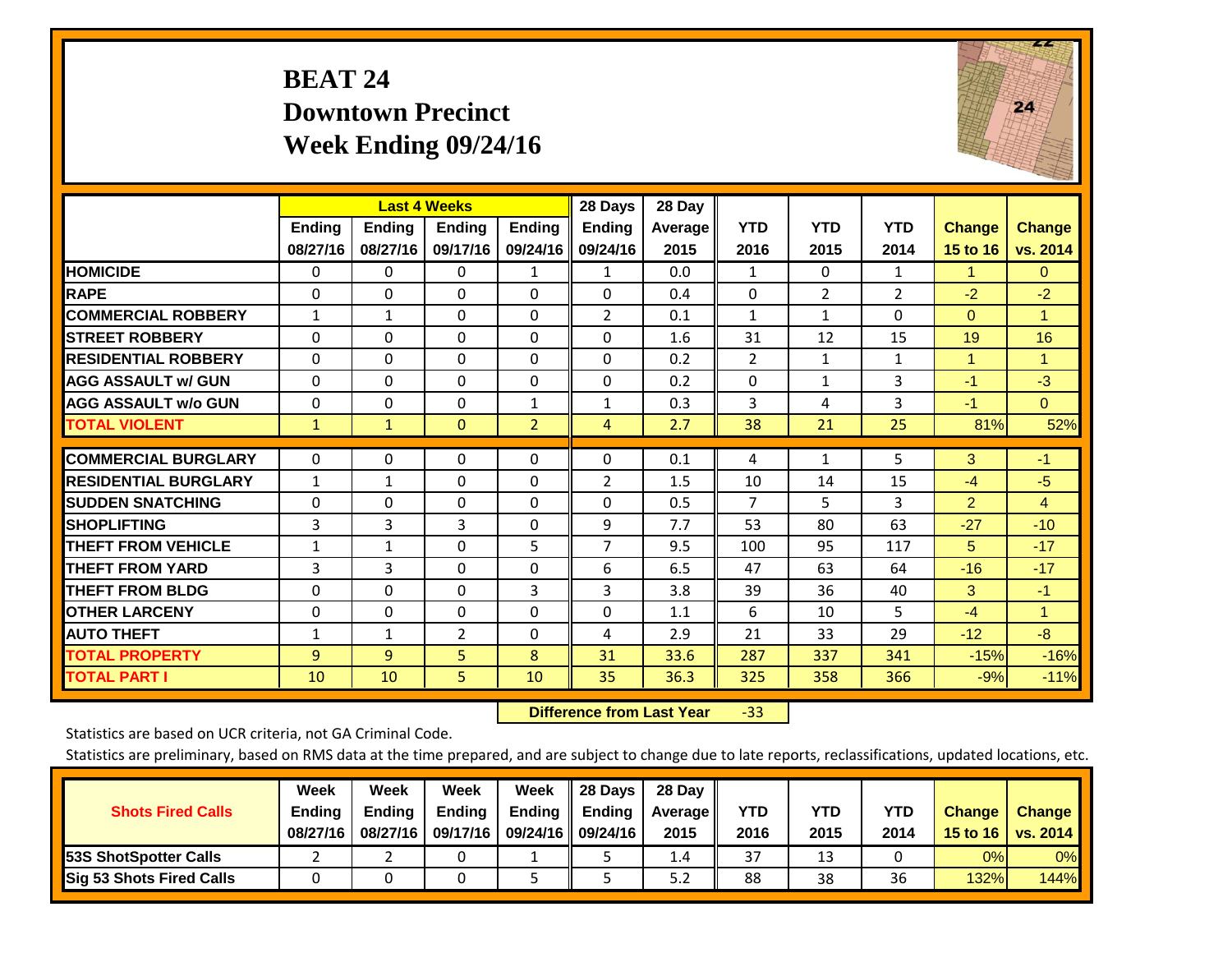## **BEAT 25 Downtown Precinct Week Ending 09/24/16**



|                             |                    | <b>Last 4 Weeks</b> |                           |                           | 28 Days                   | 28 Day                 |                    |                    |                    |                           |                           |
|-----------------------------|--------------------|---------------------|---------------------------|---------------------------|---------------------------|------------------------|--------------------|--------------------|--------------------|---------------------------|---------------------------|
|                             | Ending<br>08/27/16 | Ending<br>08/27/16  | <b>Ending</b><br>09/17/16 | <b>Ending</b><br>09/24/16 | <b>Ending</b><br>09/24/16 | <b>Average</b><br>2015 | <b>YTD</b><br>2016 | <b>YTD</b><br>2015 | <b>YTD</b><br>2014 | <b>Change</b><br>15 to 16 | <b>Change</b><br>vs. 2014 |
| <b>HOMICIDE</b>             |                    |                     |                           |                           |                           |                        | $\mathbf{0}$       |                    | $\Omega$           |                           |                           |
|                             | 0                  | 0                   | 0                         | 0                         | 0                         | 0.1                    |                    | $\mathbf{1}$       |                    | $-1$                      | 0                         |
| <b>RAPE</b>                 | $\Omega$           | 0                   | $\mathbf{0}$              | 0                         | $\Omega$                  | 0.2                    | 1                  | $\mathbf{1}$       | $\mathbf{1}$       | $\Omega$                  | $\Omega$                  |
| <b>COMMERCIAL ROBBERY</b>   | $\Omega$           | $\Omega$            | 0                         | $\Omega$                  | $\Omega$                  | 0.4                    | 1                  | 3                  | $\mathbf{1}$       | $-2$                      | $\Omega$                  |
| <b>STREET ROBBERY</b>       | 0                  | $\Omega$            | 1                         | $\Omega$                  | $\mathbf{1}$              | 1.7                    | 24                 | 16                 | 15                 | 8                         | 9                         |
| <b>RESIDENTIAL ROBBERY</b>  | $\Omega$           | $\Omega$            | $\mathbf{0}$              | $\Omega$                  | $\Omega$                  | 0.0                    | $\mathbf{0}$       | $\Omega$           | $\Omega$           | $\mathbf{0}$              | $\mathbf{0}$              |
| <b>AGG ASSAULT w/ GUN</b>   | $\Omega$           | $\Omega$            | $\mathbf{0}$              | $\Omega$                  | $\Omega$                  | 0.9                    | 7                  | 9                  | 6                  | $-2$                      | 1                         |
| <b>AGG ASSAULT w/o GUN</b>  | $\Omega$           | 0                   | $\mathbf 0$               | 1                         | $\mathbf{1}$              | 0.7                    | 7                  | 6                  | 5                  | 1                         | $\overline{2}$            |
| <b>TOTAL VIOLENT</b>        | $\mathbf{0}$       | $\mathbf{0}$        | $\mathbf{1}$              | $\mathbf{1}$              | $\overline{2}$            | 3.9                    | 40                 | 36                 | 28                 | 11%                       | 43%                       |
|                             |                    |                     |                           |                           |                           |                        |                    |                    |                    |                           |                           |
| <b>COMMERCIAL BURGLARY</b>  | $\overline{2}$     | 2                   | 3                         | $\Omega$                  | $\overline{7}$            | 0.8                    | 18                 | 8                  | 2                  | 10                        | 16                        |
| <b>RESIDENTIAL BURGLARY</b> | $\Omega$           | 0                   | 0                         | $\mathbf{1}$              | $\mathbf{1}$              | 1.4                    | 16                 | 15                 | 11                 | $\mathbf{1}$              | 5                         |
| <b>SUDDEN SNATCHING</b>     | $\Omega$           | 0                   | $\mathbf{0}$              | $\Omega$                  | $\Omega$                  | 0.5                    | 2                  | 5                  | $\mathbf{1}$       | $-3$                      | 1                         |
| <b>SHOPLIFTING</b>          | $\Omega$           | $\Omega$            | $\overline{2}$            | 1                         | 3                         | 1.7                    | 31                 | 17                 | 36                 | 14                        | $-5$                      |
| <b>THEFT FROM VEHICLE</b>   | $\overline{2}$     | $\overline{2}$      | $\overline{2}$            | 4                         | 10                        | 5.1                    | 90                 | 45                 | 84                 | 45                        | 6                         |
| <b>THEFT FROM YARD</b>      | $\Omega$           | $\Omega$            | $\mathbf{1}$              | $\overline{2}$            | 3                         | 1.5                    | 22                 | 14                 | 37                 | 8                         | $-15$                     |
| <b>THEFT FROM BLDG</b>      | $\overline{2}$     | 2                   | $\mathbf{0}$              | 1                         | 5                         | 1.8                    | 19                 | 18                 | 21                 | 1                         | $-2$                      |
| <b>OTHER LARCENY</b>        | $\Omega$           | $\Omega$            | $\mathbf{0}$              | $\Omega$                  | $\Omega$                  | 0.2                    | 3                  | $\overline{2}$     | $\Omega$           | 1                         | 3                         |
| <b>AUTO THEFT</b>           | $\Omega$           | $\Omega$            | $\Omega$                  | $\Omega$                  | $\Omega$                  | 3.0                    | 26                 | 31                 | 20                 | $-5$                      | 6                         |
| <b>TOTAL PROPERTY</b>       | 6                  | 6                   | 8                         | 9                         | 29                        | 15.9                   | 227                | 155                | 212                | 46%                       | 7%                        |
| <b>TOTAL PART I</b>         | 6                  | 6                   | 9                         | 10                        | 31                        | 19.8                   | 267                | 191                | 240                | 40%                       | 11%                       |

 **Difference from Last Year**r 76

Statistics are based on UCR criteria, not GA Criminal Code.

| <b>Shots Fired Calls</b>        | Week<br><b>Ending</b><br>08/27/16 | Week<br><b>Endina</b><br>08/27/16 | Week<br>Ending<br>09/17/16 | Week<br>Ending | 28 Days<br><b>Ending</b><br>09/24/16    09/24/16 | 28 Day<br>Average II<br>2015 | YTD<br>2016 | YTD<br>2015 | YTD<br>2014 | <b>Change</b><br>15 to 16 $\vert$ | <b>Change</b><br>vs. 2014 |
|---------------------------------|-----------------------------------|-----------------------------------|----------------------------|----------------|--------------------------------------------------|------------------------------|-------------|-------------|-------------|-----------------------------------|---------------------------|
| <b>153S ShotSpotter Calls</b>   |                                   |                                   |                            |                |                                                  | 7.1                          | 55          | 46          |             | 0%                                | 0%                        |
| <b>Sig 53 Shots Fired Calls</b> |                                   |                                   |                            |                |                                                  | 7.0                          | 72          | 45          | 49          | 60%                               | 47%                       |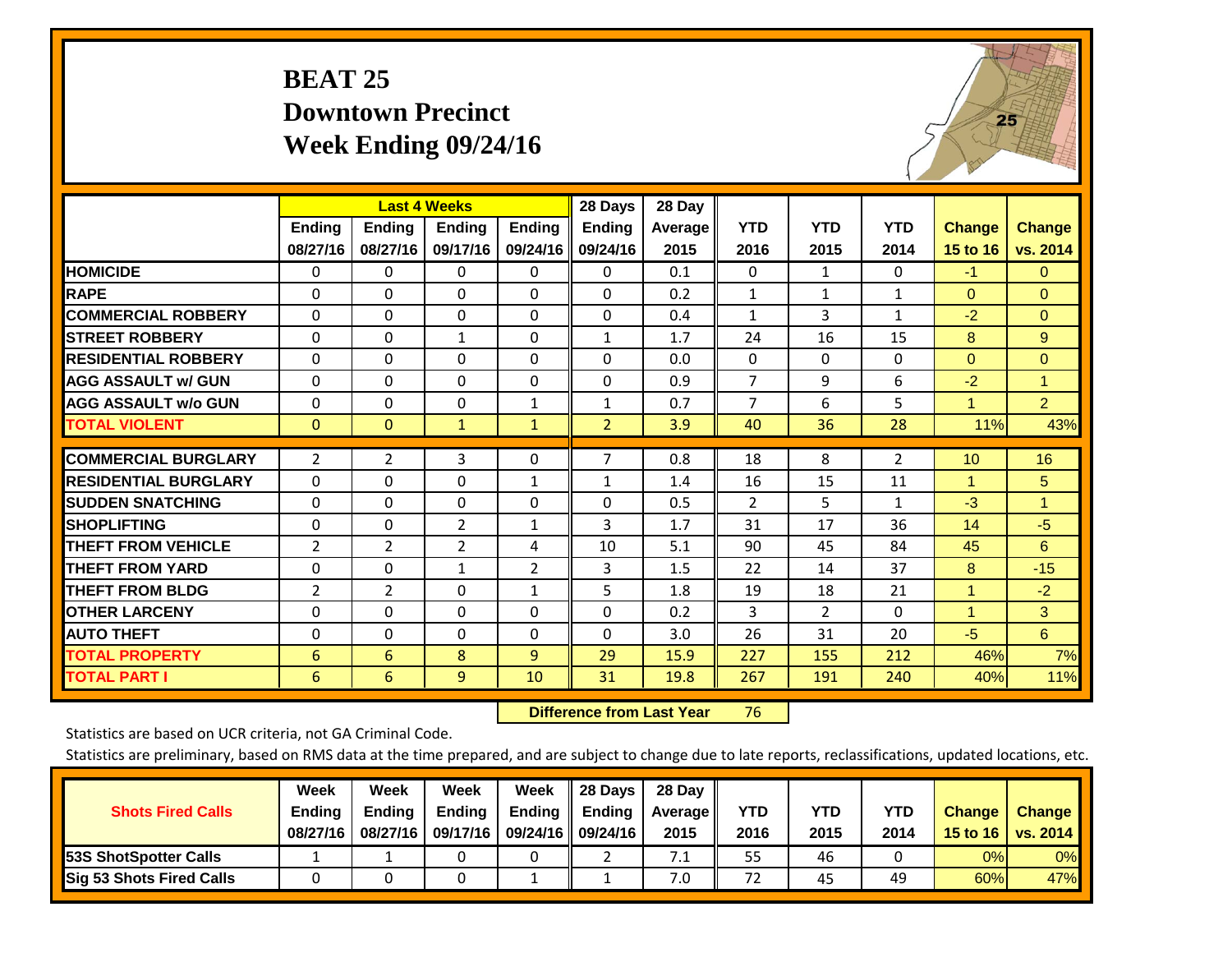### **BEAT 26 Downtown Precinct Week Ending 09/24/16**



|                             |                           | <b>Last 4 Weeks</b>       |                    |                           | 28 Days                   | 28 Day            |                    |                    |                    |                                  |                           |
|-----------------------------|---------------------------|---------------------------|--------------------|---------------------------|---------------------------|-------------------|--------------------|--------------------|--------------------|----------------------------------|---------------------------|
|                             | <b>Ending</b><br>08/27/16 | <b>Ending</b><br>08/27/16 | Ending<br>09/17/16 | <b>Ending</b><br>09/24/16 | <b>Endina</b><br>09/24/16 | Average  <br>2015 | <b>YTD</b><br>2016 | <b>YTD</b><br>2015 | <b>YTD</b><br>2014 | <b>Change</b><br><b>15 to 16</b> | <b>Change</b><br>vs. 2014 |
| <b>HOMICIDE</b>             | 1                         | 1                         | $\Omega$           | 0                         | 2                         | 0.3               | 2                  | $\overline{2}$     | 0                  | $\mathbf{0}$                     | $\overline{2}$            |
| <b>RAPE</b>                 | $\Omega$                  | 0                         | $\mathbf{0}$       | 1                         | $\mathbf{1}$              | 0.0               | 1                  | $\Omega$           | 4                  | $\overline{1}$                   | $-3$                      |
| <b>COMMERCIAL ROBBERY</b>   | $\Omega$                  | 0                         | $\mathbf{0}$       | 0                         | 0                         | 0.1               | $\Omega$           | $\mathbf{1}$       | 2                  | $-1$                             | $-2$                      |
| <b>ISTREET ROBBERY</b>      | $\Omega$                  | $\Omega$                  | $\mathbf{1}$       | $\Omega$                  | $\mathbf{1}$              | 1.1               | 18                 | 9                  | 5                  | 9                                | 13                        |
| <b>RESIDENTIAL ROBBERY</b>  | $\Omega$                  | $\Omega$                  | $\Omega$           | $\mathbf{0}$              | $\Omega$                  | 0.2               | $\mathbf{1}$       | 1                  | 0                  | $\Omega$                         | 1                         |
| <b>AGG ASSAULT w/ GUN</b>   | 0                         | $\Omega$                  | $\mathbf{1}$       | $\Omega$                  | $\mathbf{1}$              | 0.8               | 25                 | 6                  | 7                  | 19                               | 18                        |
| <b>AGG ASSAULT w/o GUN</b>  | 2                         | $\mathbf{1}$              | $\Omega$           | $\Omega$                  | 3                         | 0.8               | 13                 | 8                  | 6                  | 5                                | $\overline{7}$            |
| <b>TOTAL VIOLENT</b>        | 3                         | $\overline{2}$            | $\overline{2}$     | $\mathbf{1}$              | 8                         | 3.1               | 60                 | 27                 | 24                 | 122%                             | 150%                      |
| <b>COMMERCIAL BURGLARY</b>  | 1                         | 1                         | 0                  | 0                         | 2                         | 0.4               | 12                 | 5.                 | 3                  | $\overline{7}$                   | 9                         |
| <b>RESIDENTIAL BURGLARY</b> | $\Omega$                  | 0                         | $\mathbf{1}$       | $\mathbf{0}$              | $\mathbf{1}$              | 3.6               | 39                 | 36                 | 24                 | 3                                | 15                        |
| <b>ISUDDEN SNATCHING</b>    | 0                         | 0                         | $\mathbf{0}$       | $\mathbf{0}$              | $\Omega$                  | 0.2               | $\Omega$           | $\mathbf{1}$       | 1                  | $-1$                             | $-1$                      |
| <b>SHOPLIFTING</b>          | $\Omega$                  | 0                         | $\overline{2}$     | 3                         | 5                         | 3.0               | 24                 | 33                 | 24                 | $-9$                             | $\mathbf{0}$              |
| <b>THEFT FROM VEHICLE</b>   | $\mathbf{1}$              | $\mathbf{1}$              | $\Omega$           | 1                         | 3                         | 4.1               | 35                 | 37                 | 58                 | $-2$                             | $-23$                     |
| <b>THEFT FROM YARD</b>      | $\Omega$                  | 0                         | 2                  | $\mathbf{0}$              | 2                         | 2.8               | 18                 | 30                 | 21                 | $-12$                            | $-3$                      |
| <b>THEFT FROM BLDG</b>      | 1                         | 1                         | 1                  | $\Omega$                  | 3                         | 1.8               | 21                 | 14                 | 24                 | $\overline{7}$                   | $-3$                      |
| <b>OTHER LARCENY</b>        | 0                         | 0                         | 1                  | 1                         | $\overline{2}$            | 0.1               | 5                  | $\mathbf{1}$       | $\overline{2}$     | 4                                | 3                         |
| <b>AUTO THEFT</b>           | 2                         | $\overline{2}$            | $\mathbf{1}$       | $\mathbf{0}$              | 5                         | 2.9               | 21                 | 26                 | 30                 | $-5$                             | $-9$                      |
| <b>TOTAL PROPERTY</b>       | 5                         | 5 <sup>1</sup>            | 8                  | 5 <sup>1</sup>            | 23                        | 18.8              | 175                | 183                | 187                | $-4%$                            | $-6%$                     |
| <b>TOTAL PART I</b>         | 8                         | $\overline{7}$            | 10                 | 6                         | 31                        | 21.9              | 235                | 210                | 211                | 12%                              | 11%                       |

 **Difference from Last Year**25

Statistics are based on UCR criteria, not GA Criminal Code.

|                                 | Week          | Week          | <b>Week</b> | Week   | 28 Days              | 28 Day     |      |      |            |               |                 |
|---------------------------------|---------------|---------------|-------------|--------|----------------------|------------|------|------|------------|---------------|-----------------|
| <b>Shots Fired Calls</b>        | <b>Ending</b> | <b>Endina</b> | Ending      | Ending | <b>Ending</b>        | Average II | YTD  | YTD  | <b>YTD</b> | <b>Change</b> | <b>Change</b>   |
|                                 | 08/27/16      | 08/27/16      | 09/17/16    |        | 09/24/16    09/24/16 | 2015       | 2016 | 2015 | 2014       | 15 to 16      | <b>VS. 2014</b> |
| <b>153S ShotSpotter Calls</b>   |               |               |             |        | 10                   | 10.1       | 146  | 83   |            | 0%            | 0%              |
| <b>Sig 53 Shots Fired Calls</b> |               |               |             |        | 20                   | 11.0       | 114  | 84   | 80         | 36%           | 43%             |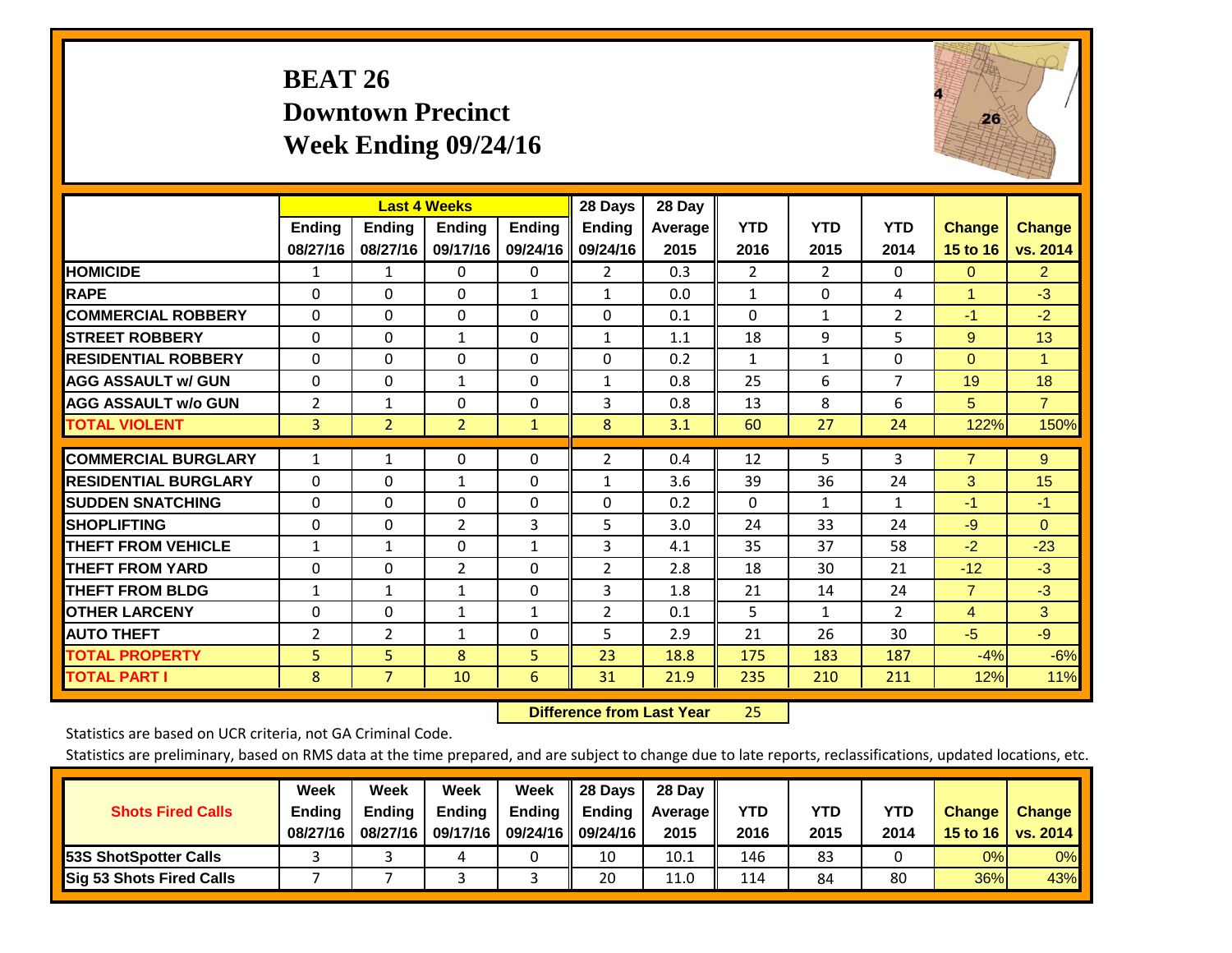

#### **COMPSTATCENTRAL PRECINCTWeek Ending 09/24/16**

**PRECINCT COMMANDER:**

**CAPT. BEN HERRON**



|                             | Week<br><b>Ending</b> | Week<br><b>Ending</b> | Weekly<br>Avg | 28-Day<br>Ending | 28-Day<br><b>Ending</b> | Avg<br>28-Day | <b>YTD</b> | <b>YTD</b>        | <b>YTD</b>      |                           | <b>Change</b>  |
|-----------------------------|-----------------------|-----------------------|---------------|------------------|-------------------------|---------------|------------|-------------------|-----------------|---------------------------|----------------|
|                             | 09/24/16              | 09/17/16              | 2015          | 09/24/16         | 08/27/16                | 2015          | 2016       | 2015              | 2014            | <b>Change</b><br>15 to 16 | vs. 2014       |
| <b>HOMICIDE</b>             | 0                     | 2                     | $\Omega$      | $\mathbf{2}$     | 3                       |               | 20         | $12 \overline{ }$ | 11              | 8                         | 9              |
| <b>RAPE</b>                 | $\bf{0}$              |                       | $\Omega$      |                  |                         |               | 9          | 7                 | 10              | $\overline{2}$            | $-1$           |
| <b>COMMERCIAL ROBBERY</b>   | $\bf{0}$              |                       | $\Omega$      |                  |                         |               | 13         | 8                 | 11              | 5                         | $\overline{2}$ |
| <b>STREET ROBBERY</b>       | 6                     | 3                     | 2             | 9                | 13                      | 8             | 72         | 65                | 80              | $\overline{7}$            | $-8$           |
| <b>RESIDENTIAL ROBBERY</b>  |                       | $\Omega$              | $\Omega$      |                  |                         |               | 8          | 6                 | 3               | $\overline{2}$            | 5              |
| <b>AGG ASSAULT w/ GUN</b>   | $\overline{2}$        | $\Omega$              | 2             | 8                | 10                      | 8             | 50         | 79                | 60              | $-29$                     | $-10$          |
| <b>AGG ASSAULT w/o GUN</b>  | $\bf{0}$              |                       |               |                  |                         | 5             | 41         | 42                | 34              | $-1$                      | $\overline{7}$ |
| <b>TOTAL VIOLENT</b>        | 9                     | $\bf 8$               | 6             | 23               | 30                      | 26            | 213        | 219               | 209             | $-3%$                     | 2%             |
| <b>COMMERCIAL BURGLARY</b>  | 4                     | 8                     |               | 24               | 26                      | 6             | 85         | 52                | $\overline{33}$ | 33                        | 52             |
| <b>RESIDENTIAL BURGLARY</b> | 7                     | 8                     | 8             | 36               | 33                      | 31            | 228        | 324               | 317             | $-96$                     | $-89$          |
| <b>SUDDEN SNATCHING</b>     | $\bf{0}$              | $\Omega$              | $\Omega$      | $\bf{0}$         | $\Omega$                |               | 16         | 10                | 12              | 6                         | 4              |
| <b>SHOPLIFTING</b>          | 6                     | 2                     | 2             | 10               | 13                      | 8             | 116        | 64                | 74              | 52                        | 42             |
| <b>THEFT FROM VEHICLE</b>   | 11                    | 9                     | 11            | 24               | 31                      | 43            | 314        | 456               | 347             | $-142$                    | $-33$          |
| <b>THEFT FROM YARD</b>      | 8                     | 8                     | 4             | 23               | 27                      | 16            | 177        | 145               | 189             | 32                        | $-12$          |
| <b>THEFT FROM BLDG</b>      | 6                     | 9                     | 4             | 35               | 37                      | 17            | 226        | 171               | 170             | 55                        | 56             |
| <b>OTHER LARCENY</b>        |                       | $\Omega$              |               | 5.               |                         | 3             | 13         | 26                | 13              | $-13$                     | $\Omega$       |
| <b>AUTO THEFT</b>           | 6                     | 6                     | 5             | 26               | 18                      | 21            | 178        | 212               | 162             | $-34$                     | 16             |
| <b>TOTAL PROPERTY</b>       | 49                    | 50                    | 36            | 183              | 186                     | 146           | 1353       | 1460              | 1317            | $-7%$                     | 3%             |
| <b>TOTAL PART I</b>         | 58                    | 58                    | 43            | 206              | 216                     | 171           | 1566       | 1679              | 1526            | $-7%$                     | 3%             |

Statistics are based on UCR criteria, not GA Criminal Code. **Difference from Last Year** -113

| <b>Citizen Initiated Calls</b>  | Week<br><b>Ending</b><br>09/24/16 | <b>Week</b><br><b>Ending</b><br>09/17/16 | Weekly<br>Avq<br>2015 | $28$ -Day<br><b>Ending</b><br>09/24/16 | 28-Dav<br><b>Ending</b><br>08/27/16 | Avg<br>28-Dav<br>2015 | YTD<br>2016 | <b>YTD</b><br>2015 | <b>YTD</b><br>2014 | <b>Change</b><br><b>15 to 16</b> | <b>Change</b><br>vs. 2014 |
|---------------------------------|-----------------------------------|------------------------------------------|-----------------------|----------------------------------------|-------------------------------------|-----------------------|-------------|--------------------|--------------------|----------------------------------|---------------------------|
| <b>Midnight Shift</b>           | 126                               | 123                                      | 126                   | 482                                    | 477                                 | 503                   | 4700        | 4862               | 4658               | $-162$                           | 42                        |
| Day Shift                       | 221                               | 258                                      | 271                   | 1031                                   | 1062                                | 1085                  | 9786        | 10469              | 10159              | $-683$                           | $-373$                    |
| <b>Afternoon Shift</b>          | 268                               | 256                                      | 294                   | 1048                                   | 1084                                | 1176                  | 10733       | 1283               | 10841              | $-550$                           | $-108$                    |
| <b>TOTAL CITIZEN CFS</b>        | 615                               | 637                                      | 691                   | 2561                                   | 2623                                | 2764                  | 25219       | 26614              | 25658              | $-5.2%$                          | $-1.7%$                   |
| <b>53S ShotSpotter Calls</b>    |                                   | 10                                       | 13                    | 29                                     | 40                                  | 52                    | 494         | 426                |                    | 68                               | 494                       |
| <b>Sig 53 Shots Fired Calls</b> | 13                                |                                          | 21                    | 74                                     | 69                                  | 85                    | 692         | 683                | 490                |                                  | 202                       |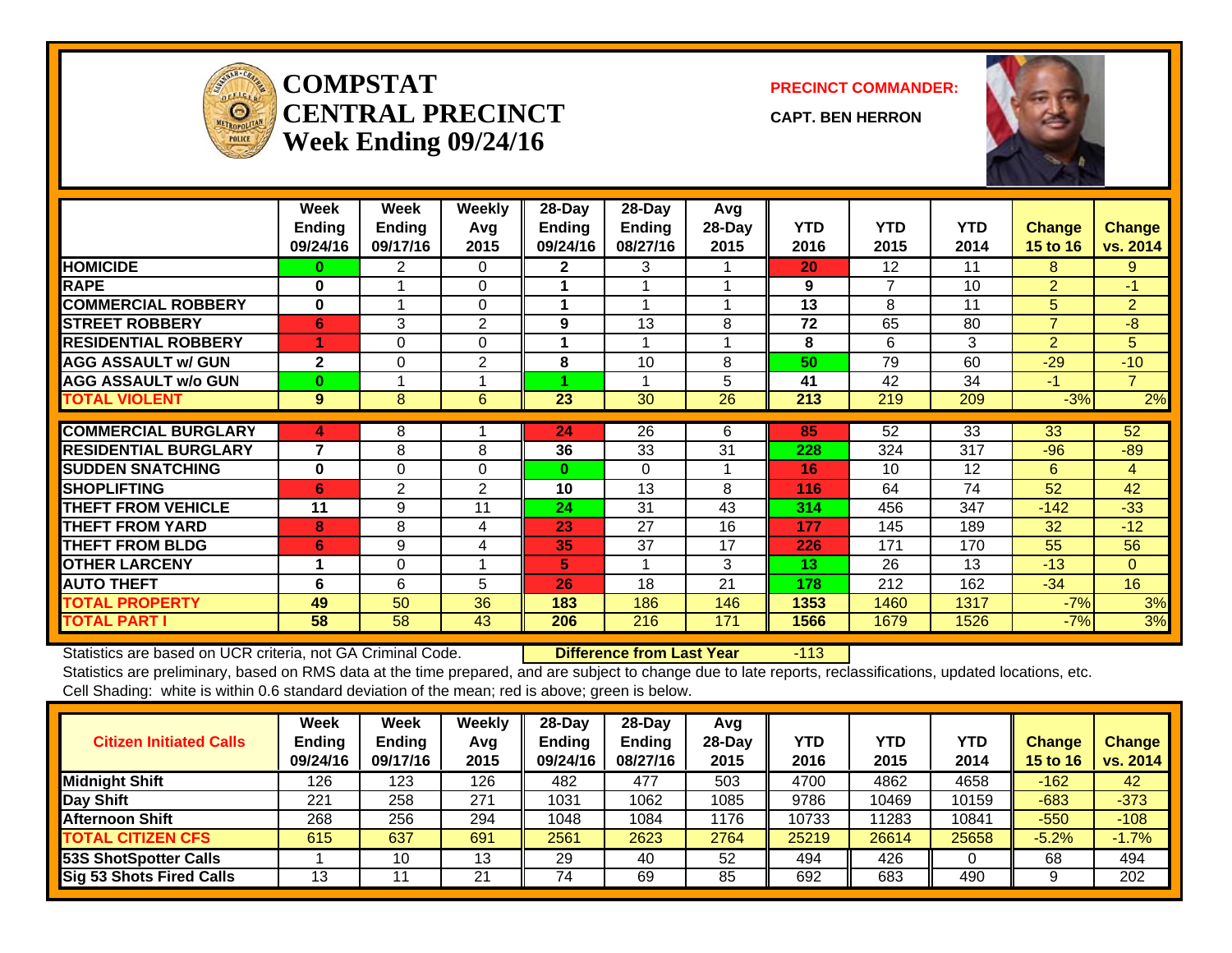#### **BEAT 31 Central Precinct Week Ending 09/24/16**



|                             |               | <b>Last 4 Weeks</b> |                |                | 28 Days        | 28 Day  |                |                |                |                |                |
|-----------------------------|---------------|---------------------|----------------|----------------|----------------|---------|----------------|----------------|----------------|----------------|----------------|
|                             | <b>Ending</b> | <b>Ending</b>       | <b>Ending</b>  | <b>Ending</b>  | <b>Ending</b>  | Average | <b>YTD</b>     | <b>YTD</b>     | <b>YTD</b>     | <b>Change</b>  | <b>Change</b>  |
|                             | 08/27/16      | 08/27/16            | 09/17/16       | 09/24/16       | 09/24/16       | 2015    | 2016           | 2015           | 2014           | 15 to 16       | vs. 2014       |
| <b>HOMICIDE</b>             | $\Omega$      | $\mathbf{0}$        | 0              | $\Omega$       | $\mathbf{0}$   | 0.2     | $\overline{2}$ | $\overline{2}$ | $\mathbf{1}$   | $\Omega$       | 1.             |
| <b>RAPE</b>                 | $\Omega$      | $\Omega$            | 0              | $\mathbf{0}$   | $\Omega$       | 0.1     | $\Omega$       | $\mathbf{1}$   | 3              | -1             | $-3$           |
| <b>COMMERCIAL ROBBERY</b>   | $\Omega$      | $\mathbf{0}$        | 0              | 0              | $\Omega$       | 0.0     | $\mathbf{1}$   | $\Omega$       | 0              | $\mathbf{1}$   | $\mathbf{1}$   |
| <b>STREET ROBBERY</b>       | $\Omega$      | $\Omega$            | $\Omega$       | $\mathbf{1}$   | $\mathbf{1}$   | 1.5     | 9              | 16             | 15             | $-7$           | $-6$           |
| <b>RESIDENTIAL ROBBERY</b>  | $\Omega$      | $\mathbf{0}$        | 0              | $\Omega$       | $\Omega$       | 0.3     | $\overline{2}$ | 2              | 0              | $\Omega$       | 2 <sup>1</sup> |
| <b>AGG ASSAULT w/ GUN</b>   | $\Omega$      | $\Omega$            | 0              | 1              | $\mathbf{1}$   | 2.9     | 15             | 28             | 17             | $-13$          | $-2$           |
| <b>AGG ASSAULT w/o GUN</b>  | $\mathbf 0$   | $\Omega$            | 0              | $\mathbf{0}$   | $\Omega$       | 0.7     | 10             | 6              | 9              | $\overline{4}$ | $\mathbf{1}$   |
| <b>TOTAL VIOLENT</b>        | $\mathbf{0}$  | $\mathbf{0}$        | $\Omega$       | $\overline{2}$ | $\overline{2}$ | 5.8     | 39             | 55             | 45             | $-29%$         | $-13%$         |
|                             |               |                     |                |                |                |         |                |                |                |                |                |
| <b>COMMERCIAL BURGLARY</b>  | 0             | $\mathbf 0$         | 0              | $\mathbf{1}$   | $\mathbf{1}$   | 0.5     | 5              | 6              | 8              | $-1$           | $-3$           |
| <b>RESIDENTIAL BURGLARY</b> | 2             | 2                   | $\overline{2}$ | $\mathbf{1}$   | 7              | 7.0     | 41             | 76             | 89             | $-35$          | $-48$          |
| <b>SUDDEN SNATCHING</b>     | $\Omega$      | $\mathbf{0}$        | 0              | $\mathbf{0}$   | $\Omega$       | 0.2     | 3              | $\mathbf{1}$   | $\overline{2}$ | 2              | $\mathbf{1}$   |
| <b>SHOPLIFTING</b>          | $\Omega$      | $\Omega$            | $\Omega$       | $\mathbf{0}$   | $\Omega$       | 0.2     | 4              | $\Omega$       | 9              | 4              | $-5$           |
| <b>THEFT FROM VEHICLE</b>   | $\Omega$      | $\Omega$            | $\mathbf{1}$   | $\mathbf{1}$   | 2              | 4.4     | 26             | 52             | 67             | $-26$          | $-41$          |
| <b>THEFT FROM YARD</b>      | $\mathbf 0$   | $\Omega$            | $\Omega$       | $\mathbf{1}$   | $\mathbf{1}$   | 1.6     | 15             | 13             | 21             | $\overline{2}$ | $-6$           |
| <b>THEFT FROM BLDG</b>      | 1             | 2                   | $\overline{2}$ | 0              | 5              | 2.4     | 21             | 22             | 27             | $-1$           | -6             |
| <b>OTHER LARCENY</b>        | $\mathbf{1}$  | $\Omega$            | $\Omega$       | $\mathbf{0}$   | $\mathbf{1}$   | 0.1     | 2              | $\mathbf{1}$   | $\overline{2}$ | $\mathbf{1}$   | $\Omega$       |
| <b>AUTO THEFT</b>           | $\Omega$      | $\Omega$            | 1              | $\mathbf{0}$   | $\mathbf{1}$   | 3.5     | 27             | 34             | 28             | $-7$           | $-1$           |
| <b>TOTAL PROPERTY</b>       | 4             | 4                   | 6              | 4              | 18             | 20.0    | 144            | 205            | 253            | $-30%$         | $-43%$         |
| <b>TOTAL PART I</b>         | 4             | 4                   | 6              | 6              | 20             | 25.8    | 183            | 260            | 298            | $-30%$         | $-39%$         |

 **Difference from Last Year**‐77

Statistics are based on UCR criteria, not GA Criminal Code.

|                                 | Week          | Week          | Week          | Week                 | Il 28 Davs                | 28 Day     |            |      |            |               |               |
|---------------------------------|---------------|---------------|---------------|----------------------|---------------------------|------------|------------|------|------------|---------------|---------------|
| <b>Shots Fired Calls</b>        | <b>Ending</b> | <b>Endina</b> | <b>Ending</b> |                      | Ending $\parallel$ Ending | Average II | <b>YTD</b> | YTD  | <b>YTD</b> | <b>Change</b> | <b>Change</b> |
|                                 | 08/27/16      | 08/27/16      | 09/17/16      | 09/24/16    09/24/16 |                           | 2015       | 2016       | 2015 | 2014       | 15 to 16      | vs. $2014$    |
| <b>153S ShotSpotter Calls</b>   |               |               |               |                      |                           | 20.9       | 178        | 179  |            | 0%            | $0\%$         |
| <b>Sig 53 Shots Fired Calls</b> |               |               |               | 4                    | 10                        | 18.3       | 126        | 141  | 123        | $-11%$        | 2%            |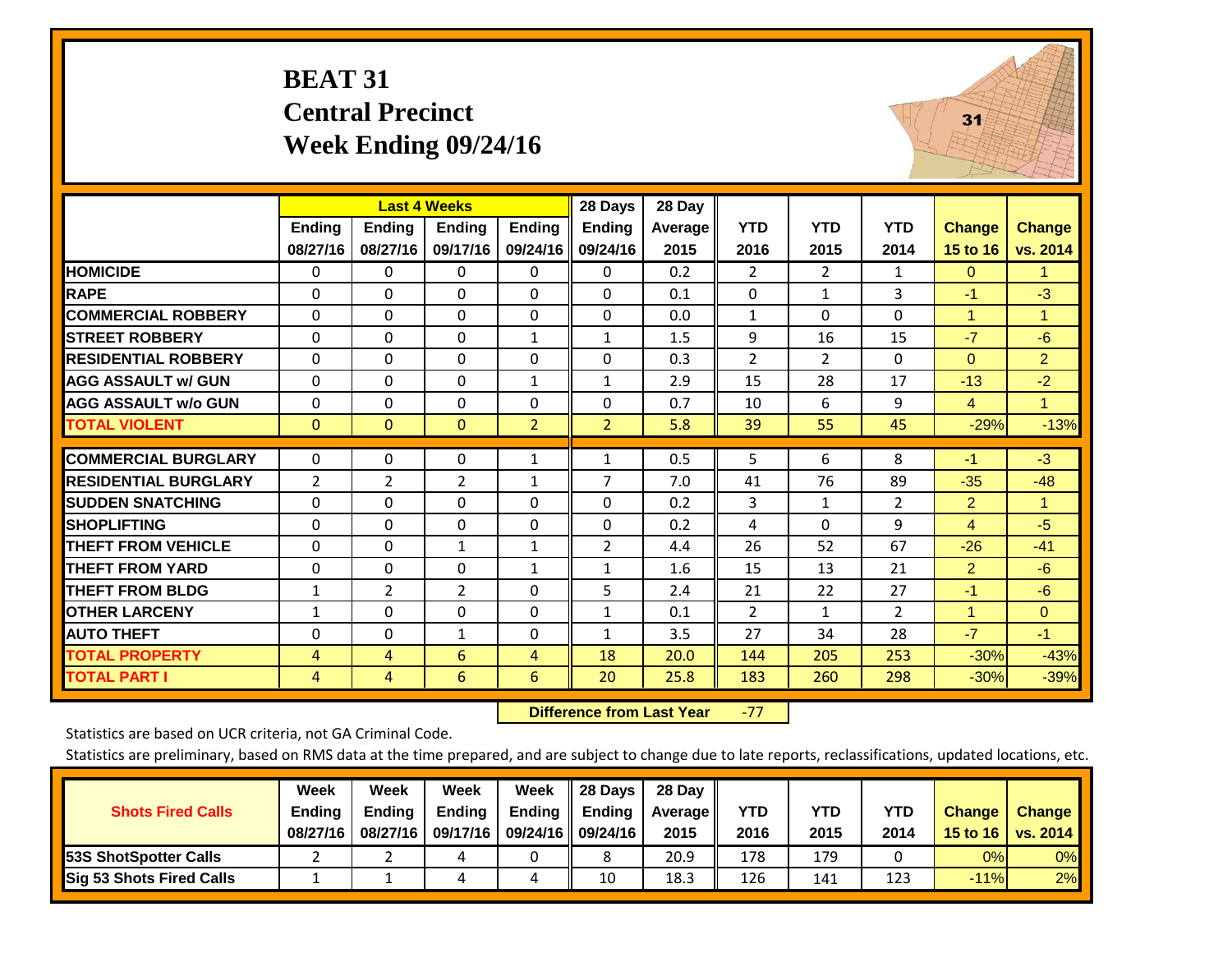#### **BEAT 32 Central Precinct Week Ending 09/24/16**



|                             |                |                | <b>Last 4 Weeks</b> |               | 28 Days        | 28 Day  |                |                |                |                |                      |
|-----------------------------|----------------|----------------|---------------------|---------------|----------------|---------|----------------|----------------|----------------|----------------|----------------------|
|                             | <b>Ending</b>  | <b>Endina</b>  | <b>Endina</b>       | <b>Endina</b> | <b>Endina</b>  | Average | <b>YTD</b>     | <b>YTD</b>     | <b>YTD</b>     | Change         | <b>Change</b>        |
|                             | 08/27/16       | 08/27/16       | 09/17/16            | 09/24/16      | 09/24/16       | 2015    | 2016           | 2015           | 2014           | 15 to 16       | vs. 2014             |
| <b>HOMICIDE</b>             | $\Omega$       | $\Omega$       | $\overline{2}$      | $\Omega$      | $\overline{2}$ | 0.2     | 3              | $\overline{2}$ | 3              | 1              | $\Omega$             |
| <b>RAPE</b>                 | $\Omega$       | $\Omega$       | $\Omega$            | $\mathbf{0}$  | $\Omega$       | 0.1     | $\mathbf{1}$   | $\mathbf{1}$   | $\mathbf{1}$   | $\mathbf{0}$   | $\mathbf{0}$         |
| <b>COMMERCIAL ROBBERY</b>   | $\Omega$       | $\Omega$       | $\mathbf{1}$        | $\mathbf{0}$  | $\mathbf{1}$   | 0.2     | 5              | $\mathbf{1}$   | 5              | 4              | $\mathbf{0}$         |
| <b>STREET ROBBERY</b>       | 0              | 0              | 1                   | $\mathbf{1}$  | $\overline{2}$ | 0.5     | 14             | 4              | 15             | 10             | $-1$                 |
| <b>RESIDENTIAL ROBBERY</b>  | $\Omega$       | 0              | 0                   | $\mathbf{0}$  | $\Omega$       | 0.0     | 0              | 0              | $\Omega$       | $\Omega$       | $\Omega$             |
| <b>AGG ASSAULT w/ GUN</b>   | $\overline{2}$ | $\overline{2}$ | 0                   | $\mathbf{0}$  | 4              | 1.4     | 10             | 10             | 10             | $\Omega$       | $\mathbf{0}$         |
| <b>AGG ASSAULT w/o GUN</b>  | 0              | $\Omega$       | $\Omega$            | $\Omega$      | $\Omega$       | 0.9     | 5              | 8              | $\overline{7}$ | $-3$           | $-2$                 |
| <b>TOTAL VIOLENT</b>        | $\overline{2}$ | $\overline{2}$ | 4                   | $\mathbf{1}$  | $\overline{9}$ | 3.4     | 38             | 26             | 41             | 46%            | $-7%$                |
|                             |                |                |                     |               |                |         |                |                |                |                |                      |
| <b>COMMERCIAL BURGLARY</b>  | $\mathbf{1}$   | $\mathbf{1}$   | $\overline{2}$      | 1             | 5              | 1.1     | 17             | 9              | 6              | 8              | 11                   |
| <b>RESIDENTIAL BURGLARY</b> | 2              | 3              | $\overline{2}$      | $\mathbf{1}$  | 8              | 3.6     | 33             | 36             | 58             | $-3$           | $-25$                |
| <b>SUDDEN SNATCHING</b>     | $\Omega$       | $\Omega$       | 0                   | $\mathbf{0}$  | $\Omega$       | 0.2     | $\overline{2}$ | $\overline{2}$ | 1              | $\Omega$       | $\blacktriangleleft$ |
| <b>SHOPLIFTING</b>          | $\mathbf 0$    | $\Omega$       | 1                   | 0             | $\mathbf{1}$   | 1.5     | 21             | 13             | 10             | 8              | 11                   |
| <b>THEFT FROM VEHICLE</b>   | $\mathbf{0}$   | $\Omega$       | 0                   | $\mathbf{0}$  | $\Omega$       | 4.4     | 37             | 39             | 50             | $-2$           | $-13$                |
| <b>THEFT FROM YARD</b>      | $\Omega$       | $\mathbf{1}$   | $\Omega$            | $\mathbf{1}$  | $\overline{2}$ | 1.2     | 17             | 13             | 27             | 4              | $-10$                |
| <b>THEFT FROM BLDG</b>      | $\mathbf{1}$   | 1              | $\mathbf{1}$        | 1             | 4              | 2.1     | 30             | 23             | 34             | $\overline{7}$ | $-4$                 |
| <b>OTHER LARCENY</b>        | $\overline{2}$ | $\Omega$       | $\Omega$            | $\mathbf{0}$  | 2              | 0.2     | $\mathbf{1}$   | 3              | $\overline{2}$ | $-2$           | $-1$                 |
| <b>AUTO THEFT</b>           | $\overline{2}$ | $\overline{2}$ | $\mathbf{1}$        | 1             | 6              | 3.0     | 26             | 28             | 18             | $-2$           | 8                    |
| TOTAL PROPERTY              | 8              | 8              | $\overline{7}$      | 5             | 28             | 17.3    | 184            | 166            | 206            | 11%            | $-11%$               |
| <b>TOTAL PART I</b>         | 10             | 10             | 11                  | 6             | 37             | 20.6    | 222            | 192            | 247            | 16%            | $-10%$               |

 **Difference from Last Year**r 30

Statistics are based on UCR criteria, not GA Criminal Code.

|                                 | Week          | Week          | Week          | Week                 | 28 Days       | 28 Day         |      |      |      |               |               |
|---------------------------------|---------------|---------------|---------------|----------------------|---------------|----------------|------|------|------|---------------|---------------|
| <b>Shots Fired Calls</b>        | <b>Ending</b> | <b>Endina</b> | <b>Ending</b> | <b>Ending</b>        | <b>Ending</b> | <b>Average</b> | YTD  | YTD  | YTD  | <b>Change</b> | <b>Change</b> |
|                                 | 08/27/16      | 08/27/16      | 09/17/16      | 09/24/16    09/24/16 |               | 2015           | 2016 | 2015 | 2014 | 15 to 16      | vs. $2014$    |
| <b>153S ShotSpotter Calls</b>   |               |               |               |                      |               | 0.0            |      |      |      | 0%            | 0%            |
| <b>Sig 53 Shots Fired Calls</b> |               |               |               |                      | 15            | 10.5           | 71   | 90   | 76   | $-21%$        | $-7%$         |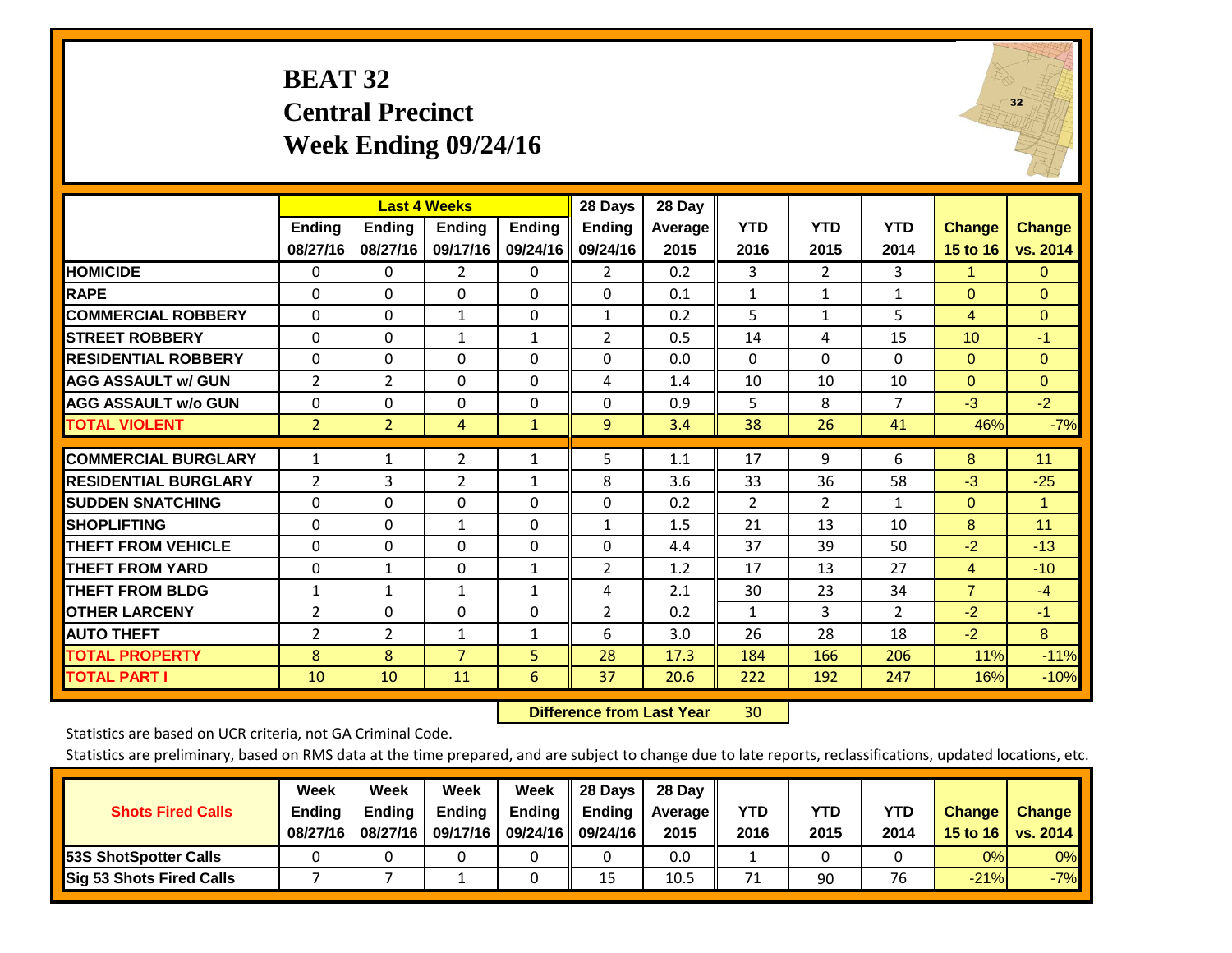### **BEAT 33 Central Precinct Week Ending 09/24/16**



|                             |               | <b>Last 4 Weeks</b> |                |                | 28 Days        | 28 Day  |              |                |              |                |                 |
|-----------------------------|---------------|---------------------|----------------|----------------|----------------|---------|--------------|----------------|--------------|----------------|-----------------|
|                             | <b>Ending</b> | <b>Ending</b>       | Ending         | <b>Ending</b>  | <b>Ending</b>  | Average | <b>YTD</b>   | <b>YTD</b>     | <b>YTD</b>   | <b>Change</b>  | <b>Change</b>   |
|                             | 08/27/16      | 08/27/16            | 09/17/16       | 09/24/16       | 09/24/16       | 2015    | 2016         | 2015           | 2014         | 15 to 16       | vs. 2014        |
| <b>HOMICIDE</b>             | 0             | $\mathbf{0}$        | $\Omega$       | 0              | $\mathbf{0}$   | 0.4     | 10           | 3              | 0            | $\overline{7}$ | 10 <sup>°</sup> |
| <b>RAPE</b>                 | $\Omega$      | 0                   | 1              | $\mathbf{0}$   | $\mathbf{1}$   | 0.2     | 4            | $\overline{2}$ | 0            | 2              | 4               |
| <b>COMMERCIAL ROBBERY</b>   | $\Omega$      | 0                   | $\Omega$       | $\Omega$       | $\Omega$       | 0.2     | 3            | $\mathbf{0}$   | $\Omega$     | 3              | 3               |
| <b>STREET ROBBERY</b>       | $\Omega$      | $\Omega$            | $\overline{2}$ | 2              | 4              | 2.2     | 18           | 17             | 23           | $\overline{1}$ | $-5$            |
| <b>RESIDENTIAL ROBBERY</b>  | $\Omega$      | $\Omega$            | $\Omega$       | $\Omega$       | $\Omega$       | 0.2     | $\mathbf{1}$ | $\mathbf{1}$   | $\mathbf{1}$ | $\mathbf{0}$   | $\Omega$        |
| <b>AGG ASSAULT w/ GUN</b>   | $\mathbf{1}$  | 1                   | $\mathbf{0}$   | 0              | $\overline{2}$ | 0.9     | 4            | 9              | 7            | -5             | $-3$            |
| <b>AGG ASSAULT w/o GUN</b>  | $\Omega$      | 0                   | $\mathbf{1}$   | $\Omega$       | $\mathbf{1}$   | 0.9     | 10           | 8              | 5            | $\overline{2}$ | 5 <sup>5</sup>  |
| <b>TOTAL VIOLENT</b>        | $\mathbf{1}$  | $\mathbf{1}$        | 4              | $\overline{2}$ | 8              | 4.9     | 50           | 40             | 36           | 25%            | 39%             |
|                             |               |                     |                |                |                |         |              |                |              |                |                 |
| <b>COMMERCIAL BURGLARY</b>  | 3             | 3                   | 4              | 1              | 11             | 2.0     | 27           | 20             | 3            | $\overline{7}$ | 24              |
| <b>RESIDENTIAL BURGLARY</b> | 1             | 1                   | 3              | $\mathbf{0}$   | 5              | 4.0     | 25           | 43             | 21           | $-18$          | $\overline{4}$  |
| <b>SUDDEN SNATCHING</b>     | 0             | 0                   | $\Omega$       | $\mathbf{0}$   | $\Omega$       | 0.4     | 6            | 2              | 3            | 4              | 3               |
| <b>SHOPLIFTING</b>          | $\Omega$      | $\Omega$            | $\Omega$       | 1              | 1              | 1.2     | 18           | 11             | 21           | $\overline{7}$ | $-3$            |
| <b>THEFT FROM VEHICLE</b>   | 0             | $\Omega$            | $\overline{2}$ | 4              | 6              | 8.3     | 66           | 89             | 46           | $-23$          | 20              |
| <b>THEFT FROM YARD</b>      | 3             | 3                   | 4              | 1              | 11             | 4.6     | 66           | 38             | 48           | 28             | 18              |
| <b>THEFT FROM BLDG</b>      | 0             | $\Omega$            | 1              | 0              | $\mathbf{1}$   | 3.6     | 46           | 37             | 34           | 9              | 12              |
| <b>OTHER LARCENY</b>        | 0             | 0                   | $\mathbf{0}$   | $\mathbf{0}$   | $\Omega$       | 0.9     | 5            | 7              | 3            | $-2$           | $\overline{2}$  |
| <b>AUTO THEFT</b>           | 0             | $\Omega$            | 1              | 1              | 2              | 4.1     | 35           | 44             | 40           | $-9$           | $-5$            |
| <b>TOTAL PROPERTY</b>       | 7             | $\overline{7}$      | 15             | 8              | 37             | 29.1    | 294          | 291            | 219          | 1%             | 34%             |
| <b>TOTAL PART I</b>         | 8             | 8                   | 19             | 10             | 45             | 34.0    | 344          | 331            | 255          | 4%             | 35%             |

 **Difference from Last Year**r 13

Statistics are based on UCR criteria, not GA Criminal Code.

|                                 | Week          | Week          | Week          | Week                 | $\parallel$ 28 Days       | 28 Dav     |      |      |            |               |               |
|---------------------------------|---------------|---------------|---------------|----------------------|---------------------------|------------|------|------|------------|---------------|---------------|
| <b>Shots Fired Calls</b>        | <b>Ending</b> | <b>Endina</b> | <b>Ending</b> |                      | Ending $\parallel$ Ending | Average II | YTD  | YTD  | <b>YTD</b> | <b>Change</b> | <b>Change</b> |
|                                 | 08/27/16      | 08/27/16      | 09/17/16      | 09/24/16    09/24/16 |                           | 2015       | 2016 | 2015 | 2014       | 15 to 16      | vs. $2014$    |
| <b>153S ShotSpotter Calls</b>   |               |               |               |                      |                           | 5.6        | 50   | 49   |            | 0%            | $0\%$         |
| <b>Sig 53 Shots Fired Calls</b> |               |               |               |                      | 17                        | 12.4       | 125  | 100  | 67         | 25%           | 87%           |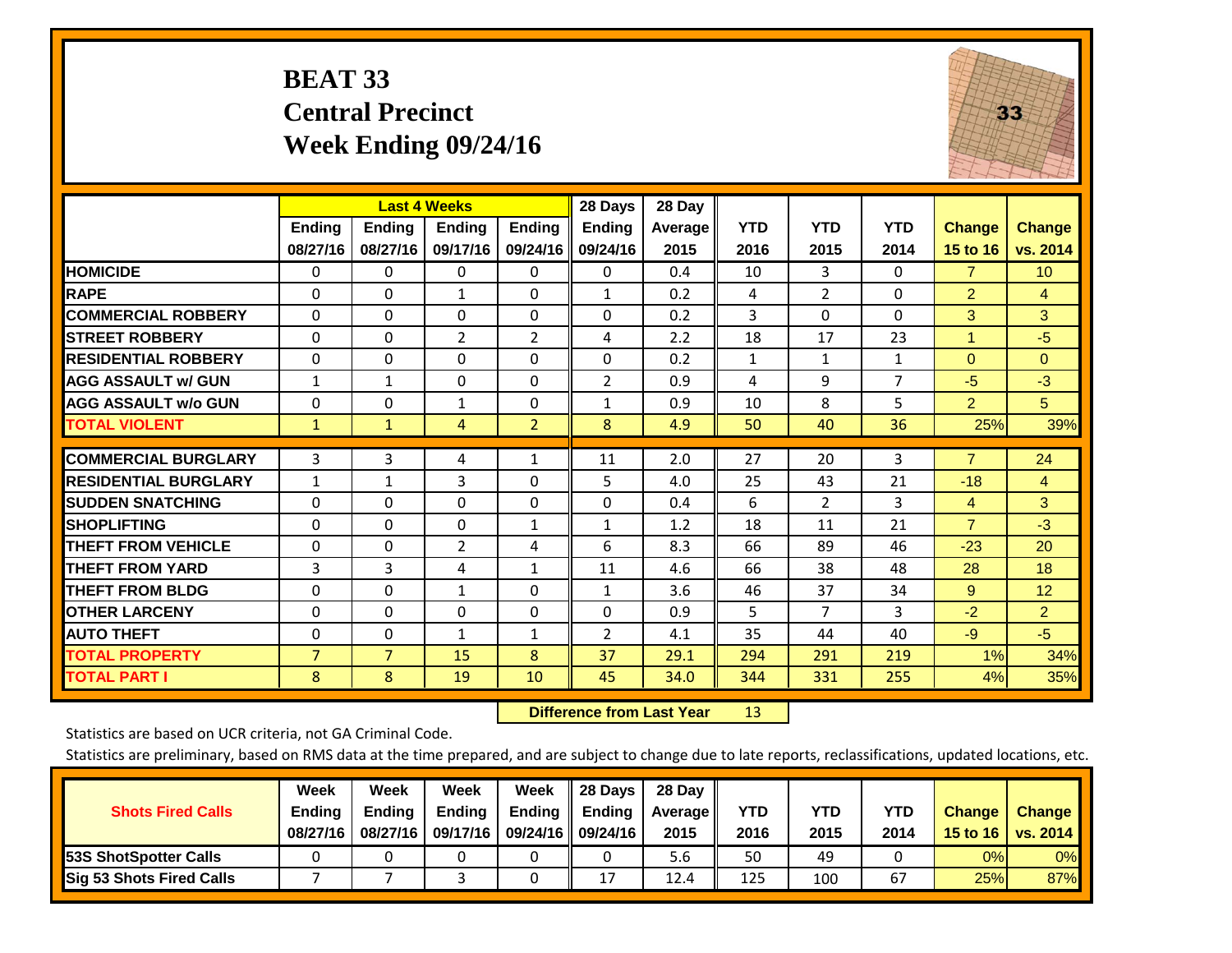#### **BEAT 34 Central Precinct Week Ending 09/24/16**



|                             |                | <b>Last 4 Weeks</b> |                |                | 28 Days        | 28 Day  |              |                |                |                 |                |
|-----------------------------|----------------|---------------------|----------------|----------------|----------------|---------|--------------|----------------|----------------|-----------------|----------------|
|                             | <b>Ending</b>  | <b>Ending</b>       | Ending         | <b>Ending</b>  | <b>Ending</b>  | Average | <b>YTD</b>   | <b>YTD</b>     | <b>YTD</b>     | <b>Change</b>   | <b>Change</b>  |
|                             | 08/27/16       | 08/27/16            | 09/17/16       | 09/24/16       | 09/24/16       | 2015    | 2016         | 2015           | 2014           | <b>15 to 16</b> | vs. 2014       |
| <b>HOMICIDE</b>             | $\Omega$       | $\Omega$            | $\Omega$       | 0              | $\Omega$       | 0.1     | 0            | $\Omega$       | $\overline{2}$ | $\Omega$        | $-2$           |
| <b>RAPE</b>                 | $\Omega$       | 0                   | $\Omega$       | $\Omega$       | 0              | 0.2     | 1            | $\overline{2}$ | 1              | $-1$            | $\Omega$       |
| <b>COMMERCIAL ROBBERY</b>   | $\Omega$       | $\Omega$            | $\mathbf{0}$   | $\Omega$       | $\Omega$       | 0.7     | 3            | 4              | 3              | $-1$            | $\mathbf{0}$   |
| <b>STREET ROBBERY</b>       | $\Omega$       | $\Omega$            | $\Omega$       | $\Omega$       | $\Omega$       | 0.5     | 5            | $\overline{7}$ | 4              | $-2$            | $\overline{1}$ |
| <b>RESIDENTIAL ROBBERY</b>  | $\Omega$       | $\Omega$            | $\mathbf{0}$   | $\Omega$       | $\Omega$       | 0.1     | $\mathbf{1}$ | 1              | 1              | $\Omega$        | $\mathbf{0}$   |
| <b>AGG ASSAULT w/ GUN</b>   | $\Omega$       | $\Omega$            | $\mathbf{0}$   | $\mathbf{0}$   | 0              | 0.8     | 4            | 8              | 3              | $-4$            | 1              |
| <b>AGG ASSAULT w/o GUN</b>  | $\Omega$       | $\Omega$            | $\mathbf{0}$   | $\mathbf{0}$   | $\Omega$       | 0.5     | 6            | 4              | $\overline{2}$ | $\overline{2}$  | $\overline{4}$ |
| <b>TOTAL VIOLENT</b>        | $\mathbf{0}$   | $\overline{0}$      | $\overline{0}$ | $\mathbf{0}$   | $\mathbf{0}$   | 2.9     | 20           | 26             | 16             | $-23%$          | 25%            |
|                             |                |                     |                |                |                |         |              |                |                |                 |                |
| <b>COMMERCIAL BURGLARY</b>  | $\mathbf 0$    | 0                   | $\mathbf{1}$   | 0              | $\mathbf{1}$   | 0.9     | 12           | 9              | 6              | 3               | 6              |
| <b>RESIDENTIAL BURGLARY</b> | 3              | 3                   | $\Omega$       | $\overline{2}$ | 8              | 3.3     | 42           | 37             | 49             | 5               | $-7$           |
| <b>ISUDDEN SNATCHING</b>    | $\Omega$       | $\Omega$            | $\Omega$       | $\mathbf{0}$   | $\Omega$       | 0.1     | $\mathbf{1}$ | 1              | 1              | $\Omega$        | $\Omega$       |
| <b>SHOPLIFTING</b>          | 0              | $\Omega$            | $\mathbf{0}$   | $\overline{2}$ | $\overline{2}$ | 2.0     | 43           | 21             | 17             | 22              | 26             |
| <b>THEFT FROM VEHICLE</b>   | $\mathbf{1}$   | $\mathbf{1}$        | 6              | 3              | 11             | 9.0     | 68           | 99             | 66             | $-31$           | $\overline{2}$ |
| <b>THEFT FROM YARD</b>      | $\mathbf 0$    | $\Omega$            | $\mathbf{1}$   | 5              | 6              | 3.4     | 27           | 32             | 23             | $-5$            | $\overline{4}$ |
| <b>THEFT FROM BLDG</b>      | $\mathbf{1}$   | 1                   | 2              | 0              | 4              | 2.8     | 53           | 27             | 32             | 26              | 21             |
| <b>OTHER LARCENY</b>        | $\Omega$       | $\Omega$            | $\mathbf{0}$   | $\mathbf{0}$   | $\Omega$       | 0.7     | $\mathbf{1}$ | 4              | $\overline{2}$ | $-3$            | $-1$           |
| <b>AUTO THEFT</b>           | 2              | $\overline{2}$      | $\Omega$       | 1              | 5              | 3.4     | 32           | 31             | 31             | 1               | $\overline{1}$ |
| <b>TOTAL PROPERTY</b>       | $\overline{7}$ | $\overline{7}$      | 10             | 13             | 37             | 25.5    | 279          | 261            | 227            | 7%              | 23%            |
| <b>TOTAL PART I</b>         | $\overline{7}$ | $\overline{7}$      | 10             | 13             | 37             | 28.4    | 299          | 287            | 243            | 4%              | 23%            |

 **Difference from Last Year**r 12

Statistics are based on UCR criteria, not GA Criminal Code.

| <b>Shots Fired Calls</b>        | Week<br><b>Ending</b><br>08/27/16 | Week<br><b>Endina</b><br>08/27/16 | Week<br>Ending<br>09/17/16 | Week<br>Ending | 28 Days<br><b>Ending</b><br>09/24/16    09/24/16 | 28 Day<br>Average II<br>2015 | YTD<br>2016 | YTD<br>2015 | YTD<br>2014 | <b>Change</b><br>15 to 16 $\vert$ | <b>Change</b><br>vs. 2014 |
|---------------------------------|-----------------------------------|-----------------------------------|----------------------------|----------------|--------------------------------------------------|------------------------------|-------------|-------------|-------------|-----------------------------------|---------------------------|
| <b>153S ShotSpotter Calls</b>   |                                   |                                   |                            |                |                                                  | 0.2                          |             |             |             | 0%                                | 0%                        |
| <b>Sig 53 Shots Fired Calls</b> |                                   |                                   |                            |                |                                                  | 10.1                         | 70          | 79          | 54          | $-11%$                            | 30%                       |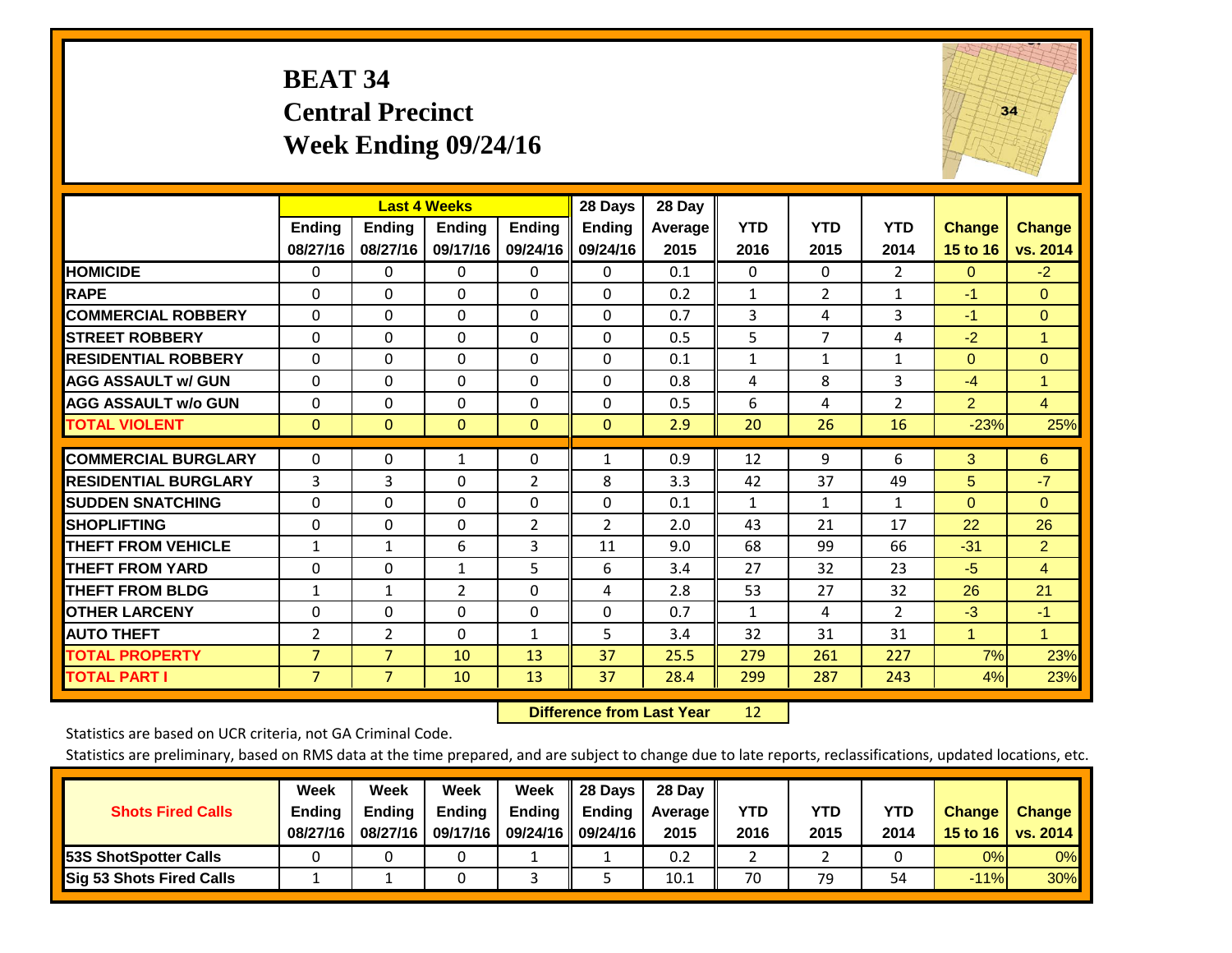#### **BEAT 35 Central Precinct Week Ending 09/24/16**



|                             |              | <b>Last 4 Weeks</b>       |                |                | 28 Days                   | 28 Day  |                    |                    |              |                |                |
|-----------------------------|--------------|---------------------------|----------------|----------------|---------------------------|---------|--------------------|--------------------|--------------|----------------|----------------|
|                             | Ending       | <b>Endina</b><br>08/27/16 | <b>Endina</b>  | <b>Endina</b>  | <b>Ending</b><br>09/24/16 | Average | <b>YTD</b><br>2016 | <b>YTD</b><br>2015 | <b>YTD</b>   | <b>Change</b>  | <b>Change</b>  |
|                             | 08/27/16     |                           | 09/17/16       | 09/24/16       |                           | 2015    |                    |                    | 2014         | 15 to 16       | vs. 2014       |
| <b>HOMICIDE</b>             | 0            | $\Omega$                  | 0              | 0              | $\Omega$                  | 0.4     | 5.                 | 4                  | 4            | 1              | 1.             |
| <b>RAPE</b>                 | $\Omega$     | 0                         | $\Omega$       | $\Omega$       | 0                         | 0.2     | $\overline{2}$     | $\mathbf{1}$       | 5            | 1              | $-3$           |
| <b>COMMERCIAL ROBBERY</b>   | $\Omega$     | $\Omega$                  | $\Omega$       | 0              | 0                         | 0.2     | $\Omega$           | 1                  | 3            | $-1$           | $-3$           |
| <b>STREET ROBBERY</b>       | 0            | $\Omega$                  | $\Omega$       | 0              | 0                         | 1.6     | 15                 | 11                 | 16           | 4              | $-1$           |
| <b>RESIDENTIAL ROBBERY</b>  | $\Omega$     | $\Omega$                  | $\Omega$       | $\mathbf{1}$   | $\mathbf{1}$              | 0.2     | 4                  | 2                  | $\mathbf{1}$ | $\overline{2}$ | 3              |
| <b>AGG ASSAULT w/ GUN</b>   | $\Omega$     | $\Omega$                  | $\Omega$       | $\mathbf{1}$   | $\mathbf{1}$              | 2.2     | 11                 | 22                 | 19           | $-11$          | $-8$           |
| <b>AGG ASSAULT w/o GUN</b>  | $\Omega$     | $\Omega$                  | $\Omega$       | 0              | 0                         | 1.0     | 8                  | 10                 | 9            | $-2$           | $-1$           |
| <b>TOTAL VIOLENT</b>        | $\mathbf{0}$ | $\mathbf{0}$              | $\mathbf{0}$   | $\overline{2}$ | $\overline{2}$            | 5.8     | 45                 | 51                 | 57           | $-12%$         | $-21%$         |
| <b>COMMERCIAL BURGLARY</b>  |              |                           |                |                |                           |         |                    |                    |              |                |                |
|                             | $\mathbf{1}$ | $\mathbf{1}$              | 0              | 0              | 2                         | 0.5     | 8                  | 4                  | 6            | 4              | 2 <sup>1</sup> |
| <b>RESIDENTIAL BURGLARY</b> | 2            | 2                         | $\Omega$       | $\overline{2}$ | 6                         | 8.9     | 58                 | 88                 | 79           | $-30$          | $-21$          |
| <b>ISUDDEN SNATCHING</b>    | $\Omega$     | $\Omega$                  | $\Omega$       | $\Omega$       | 0                         | 0.0     | $\overline{2}$     | $\Omega$           | 3            | $\overline{2}$ | $-1$           |
| <b>SHOPLIFTING</b>          | $\Omega$     | $\Omega$                  | $\Omega$       | 0              | $\Omega$                  | 0.4     | 3                  | 5                  | $\mathbf{1}$ | $-2$           | $\overline{2}$ |
| <b>THEFT FROM VEHICLE</b>   | $\Omega$     | $\Omega$                  | $\Omega$       | $\overline{2}$ | $\overline{2}$            | 4.8     | 51                 | 48                 | 37           | 3              | 14             |
| <b>THEFT FROM YARD</b>      | $\mathbf 0$  | $\Omega$                  | $\mathbf{1}$   | $\Omega$       | $\mathbf{1}$              | 2.8     | 21                 | 23                 | 32           | $-2$           | $-11$          |
| <b>THEFT FROM BLDG</b>      | 4            | 4                         | $\overline{2}$ | $\overline{2}$ | 12                        | 3.2     | 50                 | 34                 | 24           | 16             | 26             |
| <b>OTHER LARCENY</b>        | 0            | $\Omega$                  | $\Omega$       | 0              | 0                         | 0.3     | 3                  | $\overline{2}$     | 3            | 1              | $\Omega$       |
| <b>AUTO THEFT</b>           | $\mathbf{1}$ | $\mathbf{1}$              | $\overline{2}$ | $\overline{2}$ | 6                         | 3.9     | 41                 | 39                 | 25           | $\overline{2}$ | 16             |
| <b>TOTAL PROPERTY</b>       | 8            | 8                         | 5              | 8              | 29                        | 24.8    | 237                | 243                | 210          | $-2%$          | 13%            |
| <b>TOTAL PART I</b>         | 8            | 8                         | 5              | 10             | 31                        | 30.5    | 282                | 294                | 267          | $-4%$          | 6%             |

 **Difference from Last Year**r -12

Statistics are based on UCR criteria, not GA Criminal Code.

|                                 | Week          | Week          | <b>Week</b> | Week   | 28 Days              | 28 Day     |      |      |            |               |               |
|---------------------------------|---------------|---------------|-------------|--------|----------------------|------------|------|------|------------|---------------|---------------|
| <b>Shots Fired Calls</b>        | <b>Ending</b> | <b>Endina</b> | Ending      | Ending | <b>Ending</b>        | Average II | YTD  | YTD  | <b>YTD</b> | <b>Change</b> | <b>Change</b> |
|                                 | 08/27/16      | 08/27/16      | 09/17/16    |        | 09/24/16    09/24/16 | 2015       | 2016 | 2015 | 2014       | 15 to 16      | vs. 2014      |
| <b>153S ShotSpotter Calls</b>   |               |               | h           |        | 20                   | 22.5       | 225  | 173  |            | 0%            | 0%            |
| <b>Sig 53 Shots Fired Calls</b> |               |               |             |        | 19                   | 19.8       | 194  | 164  | 129        | 18%           | <b>50%</b>    |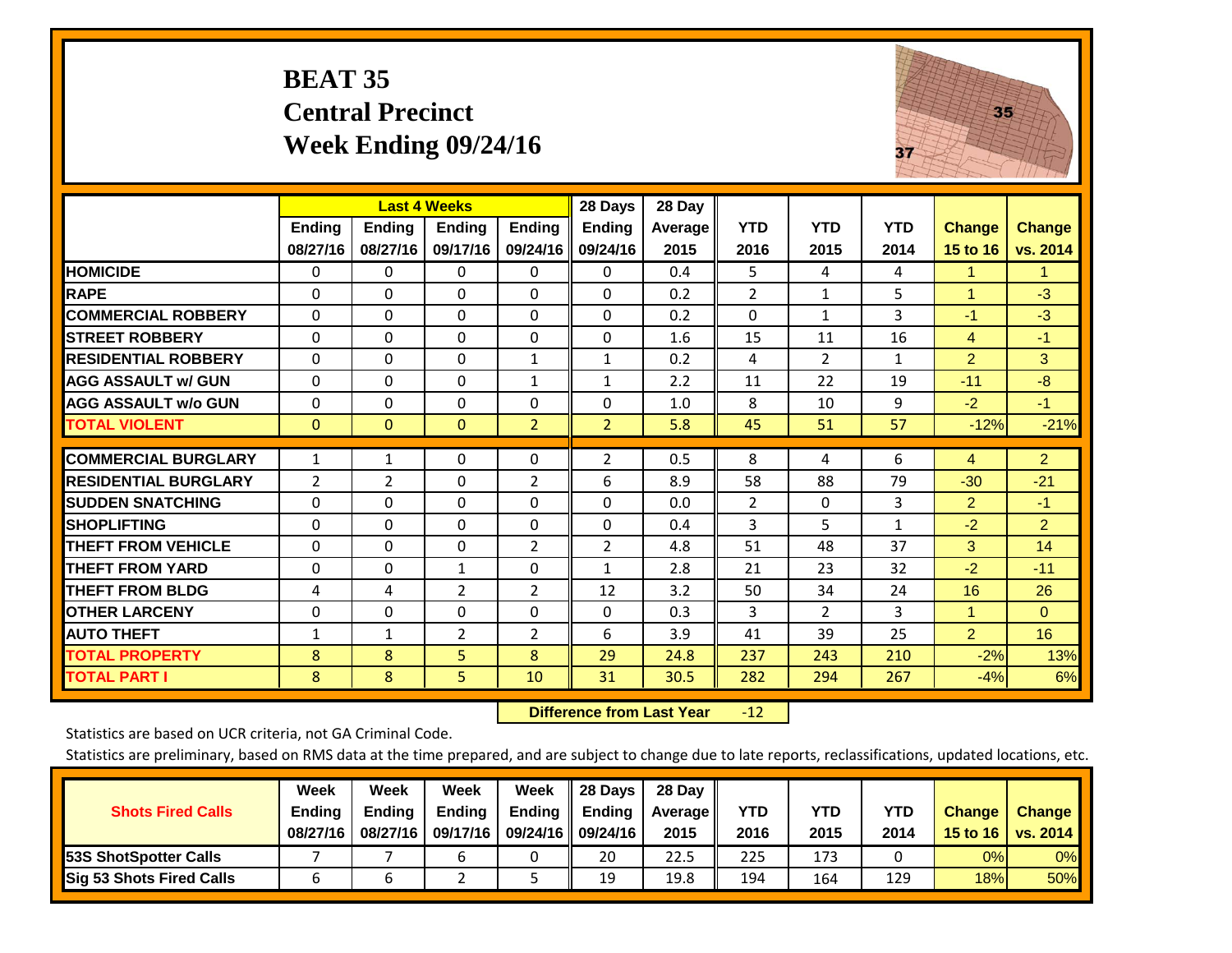|                             | <b>BEAT 37</b>            | <b>Central Precinct</b>                          | Week Ending 09/24/16 |                           |                                      |                           |                    |                    | 37                 |                           |                           |
|-----------------------------|---------------------------|--------------------------------------------------|----------------------|---------------------------|--------------------------------------|---------------------------|--------------------|--------------------|--------------------|---------------------------|---------------------------|
|                             | <b>Ending</b><br>08/27/16 | <b>Last 4 Weeks</b><br><b>Ending</b><br>08/27/16 | Ending<br>09/17/16   | <b>Ending</b><br>09/24/16 | 28 Days<br><b>Ending</b><br>09/24/16 | 28 Day<br>Average<br>2015 | <b>YTD</b><br>2016 | <b>YTD</b><br>2015 | <b>YTD</b><br>2014 | <b>Change</b><br>15 to 16 | <b>Change</b><br>vs. 2014 |
| <b>HOMICIDE</b>             | 0                         | 0                                                | $\Omega$             | $\mathbf 0$               | $\mathbf{0}$                         | 0.2                       | $\mathbf{0}$       | 1                  | $\mathbf{1}$       | $-1$                      | $-1$                      |
| <b>RAPE</b>                 | $\Omega$                  | $\Omega$                                         | $\overline{0}$       | $\Omega$                  | $\Omega$                             | 0.0                       | $\mathbf{1}$       | $\Omega$           | $\Omega$           | $\mathbf{1}$              | $\mathbf{1}$              |
| <b>COMMERCIAL ROBBERY</b>   | $\Omega$                  | 0                                                | $\mathbf 0$          | $\Omega$                  | 0                                    | 0.2                       | $\mathbf{1}$       | 2                  | $\mathbf 0$        | $-1$                      | 1                         |
| <b>STREET ROBBERY</b>       | $\Omega$                  | 0                                                | $\Omega$             | $\overline{2}$            | $\overline{2}$                       | 1.7                       | 11                 | 10                 | $\overline{7}$     | $\mathbf{1}$              | $\overline{4}$            |
| <b>RESIDENTIAL ROBBERY</b>  | $\Omega$                  | $\Omega$                                         | $\Omega$             | $\Omega$                  | $\Omega$                             | 0.1                       | $\mathbf{0}$       | $\Omega$           | $\Omega$           | $\mathbf{0}$              | $\overline{0}$            |
| <b>AGG ASSAULT w/ GUN</b>   | $\Omega$                  | $\Omega$                                         | $\Omega$             | $\Omega$                  | 0                                    | 0.2                       | 6                  | $\overline{2}$     | 4                  | 4                         | $\overline{2}$            |
| <b>AGG ASSAULT w/o GUN</b>  | 0                         | 0                                                | 0                    | 0                         | 0                                    | 0.5                       | $\overline{2}$     | 6                  | $\overline{2}$     | $-4$                      | $\overline{0}$            |
| <b>TOTAL VIOLENT</b>        | $\mathbf{0}$              | $\Omega$                                         | $\mathbf{0}$         | $\overline{2}$            | $\overline{2}$                       | 2.8                       | 21                 | 21                 | 14                 | 0%                        | 50%                       |
| <b>COMMERCIAL BURGLARY</b>  | $\mathbf{1}$              | 1                                                | 1                    | $\mathbf{1}$              | 4                                    | 0.6                       | 16                 | 4                  | 4                  | 12                        | 12                        |
| <b>RESIDENTIAL BURGLARY</b> | $\Omega$                  | $\Omega$                                         | $\mathbf{1}$         | $\mathbf{1}$              | $\overline{2}$                       | 4.6                       | 29                 | 44                 | 21                 | $-15$                     | 8                         |
| <b>SUDDEN SNATCHING</b>     | 0                         | 0                                                | $\Omega$             | 0                         | 0                                    | 0.3                       | $\overline{2}$     | 4                  | $\overline{2}$     | $-2$                      | $\mathbf{0}$              |
| <b>SHOPLIFTING</b>          | $\mathbf{1}$              | $\mathbf{1}$                                     | $\mathbf{1}$         | 3                         | 6                                    | 2.5                       | 27                 | 14                 | 16                 | 13                        | 11                        |
| <b>THEFT FROM VEHICLE</b>   | $\mathbf{1}$              | $\mathbf{1}$                                     | $\Omega$             | $\mathbf{1}$              | 3                                    | 12.3                      | 66                 | 129                | 81                 | $-63$                     | $-15$                     |
| <b>THEFT FROM YARD</b>      | 0                         | $\Omega$                                         | $\overline{2}$       | $\Omega$                  | $\overline{2}$                       | 2.5                       | 31                 | 26                 | 38                 | 5                         | $-7$                      |
| <b>THEFT FROM BLDG</b>      | $\overline{2}$            | 3                                                | $\mathbf{1}$         | 3                         | 9                                    | 2.6                       | 26                 | 28                 | 19                 | $-2$                      | $\overline{7}$            |
| <b>OTHER LARCENY</b>        | $\mathbf{1}$              | $\Omega$                                         | $\Omega$             | $\mathbf{1}$              | $\overline{2}$                       | 0.9                       | $\mathbf{1}$       | 9                  | $\mathbf{1}$       | $-8$                      | $\overline{0}$            |
| <b>AUTO THEFT</b>           | 2                         | $\overline{2}$                                   | $\mathbf{1}$         | $\mathbf{1}$              | 6                                    | 2.9                       | 17                 | 36                 | 20                 | $-19$                     | $-3$                      |
| <b>TOTAL PROPERTY</b>       | 8                         | 8                                                | $\overline{7}$       | 11                        | 34                                   | 29.2                      | 215                | 294                | 202                | $-27%$                    | 6%                        |
| <b>TOTAL PART I</b>         | 8                         | 8                                                | $\overline{7}$       | 13                        | 36                                   | 32.1                      | 236                | 315                | 216                | $-25%$                    | 9%                        |

 **Difference from Last Year**‐79 The state of the state of the state of

Statistics are based on UCR criteria, not GA Criminal Code.

| <b>Shots Fired Calls</b>        | Week<br><b>Ending</b><br>08/27/16 | Week<br><b>Endina</b><br>08/27/16 | <b>Week</b><br>Ending<br>09/17/16 | Week<br>Ending | 28 Days<br><b>Ending</b><br>09/24/16    09/24/16 | 28 Day<br>Average II<br>2015 | YTD<br>2016 | YTD<br>2015 | <b>YTD</b><br>2014 | <b>Change</b><br>15 to 16 | <b>Change</b><br>vs. 2014 |
|---------------------------------|-----------------------------------|-----------------------------------|-----------------------------------|----------------|--------------------------------------------------|------------------------------|-------------|-------------|--------------------|---------------------------|---------------------------|
| <b>153S ShotSpotter Calls</b>   |                                   |                                   |                                   |                |                                                  | 2.8                          | 38          | 23          |                    | 0%                        | 0%                        |
| <b>Sig 53 Shots Fired Calls</b> |                                   |                                   |                                   |                |                                                  | 13.4                         | 106         | 109         | 41                 | $-3%$                     | 159%                      |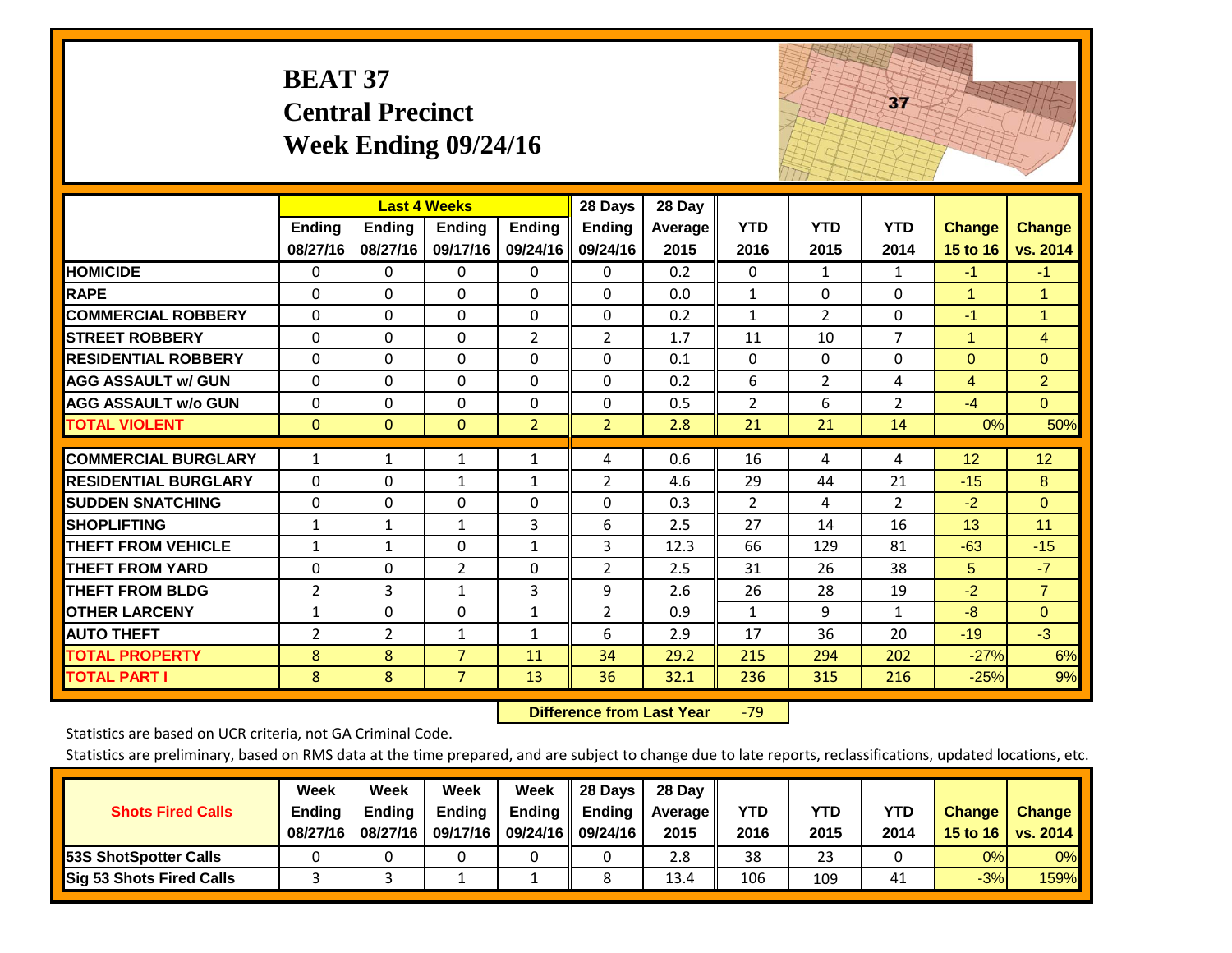

#### **COMPSTATSOUTHSIDE PRECINCT** CAPT. ASHLEY BROWN **Week Ending 09/24/16**

**PRECINCT COMMANDER:**



|                             | Week<br><b>Ending</b><br>09/24/16 | Week<br><b>Ending</b><br>09/17/16 | <b>Weekly</b><br>Avq<br>2015 | $28$ -Day<br><b>Ending</b><br>09/24/16 | $28-Day$<br>Ending<br>08/27/16 | Avg<br>28-Day<br>2015 | <b>YTD</b><br>2016 | <b>YTD</b><br>2015 | YTD.<br>2014   | <b>Change</b><br>15 to 16 | <b>Change</b><br>vs. 2014 |
|-----------------------------|-----------------------------------|-----------------------------------|------------------------------|----------------------------------------|--------------------------------|-----------------------|--------------------|--------------------|----------------|---------------------------|---------------------------|
| <b>HOMICIDE</b>             | 0                                 | 0                                 | 0                            | 0                                      | 0                              |                       | 5                  | 4                  |                |                           | 4                         |
| <b>RAPE</b>                 | 0                                 | $\Omega$                          | 0                            | 0                                      | $\mathbf 0$                    |                       | 8                  | 6                  | $\overline{ }$ | $\overline{2}$            |                           |
| <b>COMMERCIAL ROBBERY</b>   |                                   | $\overline{2}$                    | $\Omega$                     | 3                                      | 3                              | $\overline{2}$        | 23                 | 8                  | 14             | 15                        | 9                         |
| <b>STREET ROBBERY</b>       | 1                                 | 0                                 |                              | 3                                      | $\overline{2}$                 | 3                     | 21                 | 34                 | 43             | $-13$                     | $-22$                     |
| <b>RESIDENTIAL ROBBERY</b>  | 0                                 | 0                                 | 0                            | $\overline{2}$                         |                                |                       | 4                  | 12                 | 9              | -8                        | $-5$                      |
| <b>AGG ASSAULT w/ GUN</b>   | $\bf{0}$                          | $\Omega$                          |                              | $\bf{0}$                               | 1                              | 2                     | 17                 | 24                 | 10             | $-7$                      | $\overline{7}$            |
| <b>AGG ASSAULT w/o GUN</b>  | 0                                 | $\Omega$                          |                              | 4                                      | 3                              | $\overline{2}$        | 30                 | 20                 | 15             | 10 <sup>1</sup>           | 15 <sub>1</sub>           |
| <b>TOTAL VIOLENT</b>        | $\overline{2}$                    | $\overline{2}$                    | 3                            | 12                                     | 10                             | 12                    | 108                | 108                | 99             | 0%                        | 9%                        |
|                             |                                   |                                   |                              |                                        |                                |                       |                    |                    |                |                           |                           |
| <b>COMMERCIAL BURGLARY</b>  |                                   | 3                                 |                              | 6                                      | 6                              | 4                     | 37                 | 40                 | 29             | $-3$                      | 8                         |
| <b>RESIDENTIAL BURGLARY</b> | 4                                 | $\overline{2}$                    | 6                            | 10                                     | 13                             | 24                    | 156                | 238                | 166            | $-82$                     | $-10$                     |
| <b>ISUDDEN SNATCHING</b>    | $\bf{0}$                          | $\Omega$                          | $\Omega$                     | 1                                      | 1                              |                       | 10                 | 12                 | 9              | $-2$                      |                           |
| <b>ISHOPLIFTING</b>         | 17                                | 17                                | 15                           | 52                                     | 49                             | 59                    | 466                | 521                | 491            | $-55$                     | $-25$                     |
| <b>THEFT FROM VEHICLE</b>   | 5                                 | $\overline{7}$                    | 8                            | 20                                     | 22                             | 32                    | 202                | 317                | 272            | $-115$                    | $-70$                     |
| <b>THEFT FROM YARD</b>      | $\mathbf{2}$                      | 10                                | 2                            | 22                                     | 22                             | 10 <sup>1</sup>       | 106                | 91                 | 91             | 15                        | 15                        |
| <b>THEFT FROM BLDG</b>      | $\overline{2}$                    | 8                                 | 5                            | 14                                     | 12                             | 19                    | 131                | 192                | 166            | $-61$                     | $-35$                     |
| <b>OTHER LARCENY</b>        | 0                                 |                                   | 0                            | 4                                      | 3                              | $\overline{2}$        | 17                 | 17                 | 25             | $\Omega$                  | $-8$                      |
| <b>AUTO THEFT</b>           | 4                                 | $\overline{2}$                    | 4                            | 10                                     | 9                              | 15                    | 84                 | 151                | 71             | $-67$                     | 13                        |
| <b>TOTAL PROPERTY</b>       | 35                                | 50                                | 41                           | 139                                    | 137                            | 165                   | 1209               | 1579               | 1320           | $-23%$                    | $-8%$                     |
| <b>TOTAL PART I</b>         | 37                                | 52                                | 44                           | 151                                    | 147                            | 177                   | 1317               | 1687               | 1419           | $-22%$                    | $-7%$                     |

Statistics are based on UCR criteria, not GA Criminal Code. **Difference from Last Year** -370 Statistics are preliminary, based on RMS data at the time prepared, and are subject to change due to late reports, reclassifications, updated locations, etc.

Cell Shading: white is within 0.6 standard deviation of the mean; red is above; green is below

| <b>Citizen Initiated Calls</b>  | Week<br><b>Ending</b><br>09/24/16 | <b>Week</b><br><b>Ending</b><br>09/17/16 | <b>Weekly</b><br>Avq<br>2015 | $28 - Day$<br><b>Endina</b><br>09/24/16 | $28-Day$<br><b>Ending</b><br>08/27/16 | Avg<br>$28$ -Day<br>2015 | YTD<br>2016 | <b>YTD</b><br>2015 | <b>YTD</b><br>2014 | <b>Change</b><br>15 to 16 | <b>Change</b><br>vs. 2014 |
|---------------------------------|-----------------------------------|------------------------------------------|------------------------------|-----------------------------------------|---------------------------------------|--------------------------|-------------|--------------------|--------------------|---------------------------|---------------------------|
| <b>Midnight Shift</b>           | 85                                | 93                                       | 100                          | 398                                     | 394                                   | 399                      | 3574        | 3873               | 3644               | $-299$                    | $-70$                     |
| Day Shift                       | 246                               | 279                                      | 273                          | 1145                                    | 1151                                  | 1090                     | 10033       | 10557              | 10159              | $-524$                    | $-126$                    |
| <b>Afternoon Shift</b>          | 267                               | 257                                      | 269                          | 1057                                    | 1019                                  | 1077                     | 9753        | 10325              | 9968               | $-572$                    | $-215$                    |
| <b>TOTAL CITIZEN CFS</b>        | 598                               | 629                                      | 641                          | 2600                                    | 2564                                  | 2566                     | 23360       | 24755              | 23771              | $-5.6%$                   | $-1.7%$                   |
| <b>53S ShotSpotter Calls</b>    |                                   |                                          |                              |                                         |                                       |                          |             |                    |                    |                           |                           |
| <b>Sig 53 Shots Fired Calls</b> |                                   | 12                                       | 10                           | 49                                      | 48                                    | 38                       | 352         | 284                | 188                | 68                        | 164                       |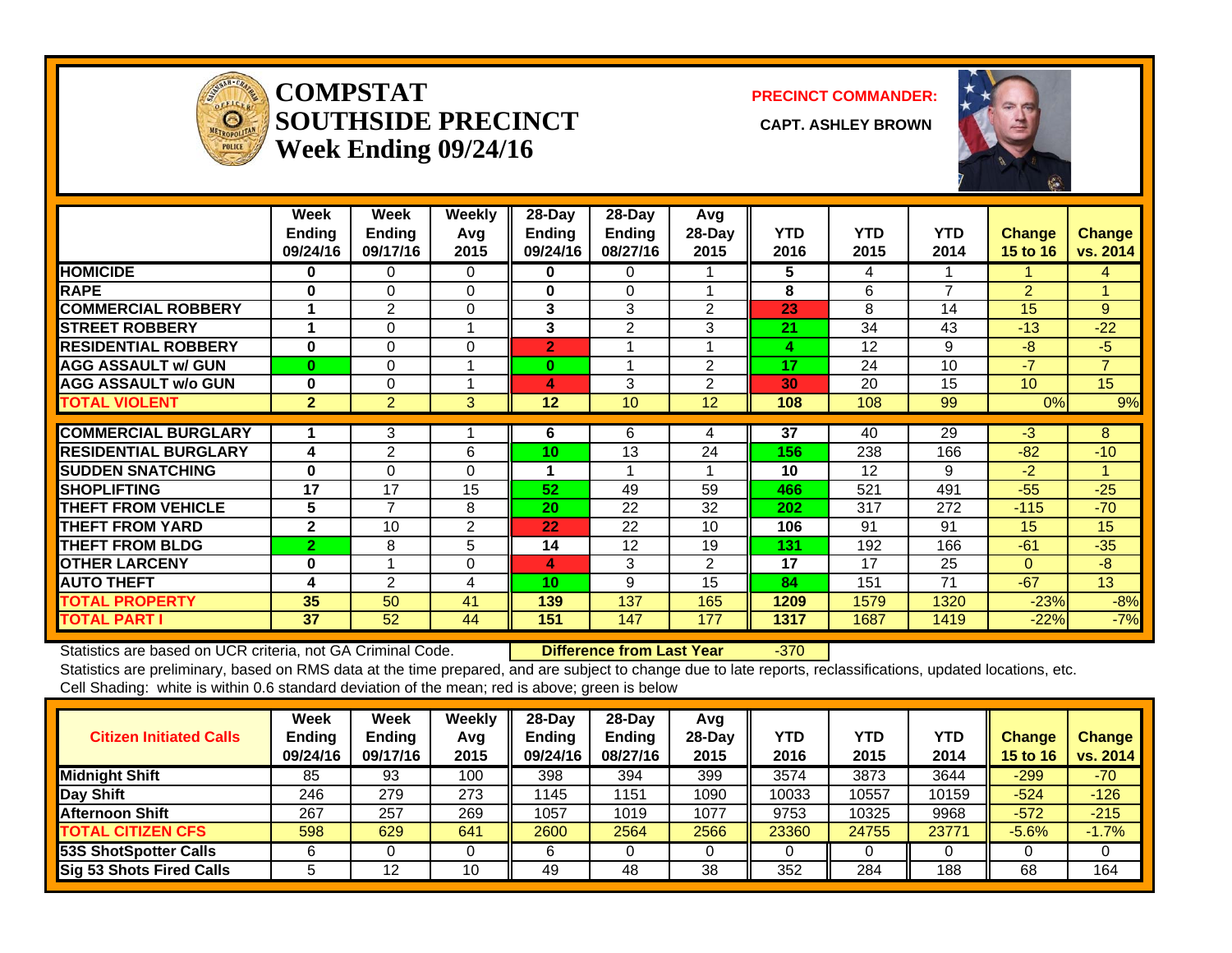# **BEAT 41 Southside Precinct Week Ending 09/24/16**



|                             |              | <b>Last 4 Weeks</b> |               |                | 28 Days        | 28 Day  |              |                |                |                |                |
|-----------------------------|--------------|---------------------|---------------|----------------|----------------|---------|--------------|----------------|----------------|----------------|----------------|
|                             | Ending       | Ending              | <b>Endina</b> | <b>Endina</b>  | <b>Ending</b>  | Average | <b>YTD</b>   | <b>YTD</b>     | <b>YTD</b>     | <b>Change</b>  | Change         |
|                             | 08/27/16     | 08/27/16            | 09/17/16      | 09/24/16       | 09/24/16       | 2015    | 2016         | 2015           | 2014           | 15 to 16       | vs. 2014       |
| <b>HOMICIDE</b>             | 0            | 0                   | $\Omega$      | 0              | $\Omega$       | 0.1     | $\Omega$     | 1              | 0              | $-1$           | $\overline{0}$ |
| <b>RAPE</b>                 | $\Omega$     | 0                   | $\Omega$      | 0              | 0              | 0.0     | 3            | 0              | $\mathbf{1}$   | 3              | $\overline{2}$ |
| <b>COMMERCIAL ROBBERY</b>   | $\Omega$     | $\Omega$            | $\Omega$      | $\Omega$       | 0              | 0.4     | 5            | $\overline{2}$ | $\overline{3}$ | 3              | $\overline{2}$ |
| <b>ISTREET ROBBERY</b>      | $\Omega$     | $\Omega$            | $\Omega$      | $\Omega$       | $\Omega$       | 0.5     | 3            | 4              | 4              | $-1$           | $-1$           |
| <b>RESIDENTIAL ROBBERY</b>  | $\Omega$     | $\Omega$            | $\Omega$      | $\Omega$       | $\Omega$       | 0.2     | $\mathbf{0}$ | 3              | 2              | $-3$           | $-2$           |
| <b>AGG ASSAULT w/ GUN</b>   | $\Omega$     | $\Omega$            | $\Omega$      | $\Omega$       | 0              | 0.0     | 4            | 0              | $\overline{2}$ | 4              | $\overline{2}$ |
| <b>AGG ASSAULT w/o GUN</b>  | $\Omega$     | $\Omega$            | $\Omega$      | $\Omega$       | 0              | 0.1     | 4            | $\Omega$       | $\Omega$       | $\overline{4}$ | $\overline{4}$ |
| <b>TOTAL VIOLENT</b>        | $\mathbf{0}$ | $\Omega$            | $\mathbf{0}$  | $\Omega$       | $\Omega$       | 1.3     | 19           | 10             | 12             | 90%            | 58%            |
|                             |              |                     |               |                |                |         |              |                |                |                |                |
| <b>COMMERCIAL BURGLARY</b>  | $\mathbf{1}$ | 1                   | $\mathbf{0}$  | 0              | 2              | 0.8     | 17           | $\overline{7}$ | $\overline{7}$ | 10             | 10             |
| <b>RESIDENTIAL BURGLARY</b> | $\Omega$     | 0                   | $\Omega$      | 0              | 0              | 0.8     | 13           | 7              | 6              | 6              | $\overline{7}$ |
| <b>ISUDDEN SNATCHING</b>    | $\Omega$     | 0                   | $\Omega$      | 0              | 0              | 0.2     | $\Omega$     | 1              | $\mathbf{1}$   | $-1$           | $-1$           |
| <b>SHOPLIFTING</b>          | $\mathbf{1}$ | $\mathbf{1}$        | 3             | 1              | 6              | 1.6     | 18           | 13             | 16             | 5              | $\overline{2}$ |
| <b>THEFT FROM VEHICLE</b>   | $\Omega$     | 0                   | 1             | 0              | $\mathbf{1}$   | 5.9     | 42           | 60             | 71             | $-18$          | $-29$          |
| <b>THEFT FROM YARD</b>      | $\Omega$     | 1                   | 2             | $\mathbf{1}$   | 4              | 3.0     | 19           | 32             | 16             | $-13$          | 3              |
| <b>THEFT FROM BLDG</b>      | $\Omega$     | 0                   | 2             | 0              | $\overline{2}$ | 4.4     | 21           | 47             | 32             | $-26$          | $-11$          |
| <b>OTHER LARCENY</b>        | 1            | $\Omega$            | $\Omega$      | $\Omega$       | $\mathbf{1}$   | 0.3     | $\mathbf{1}$ | 3              | 3              | $-2$           | $-2$           |
| <b>AUTO THEFT</b>           | 2            | $\mathbf{1}$        | $\Omega$      | $\Omega$       | 3              | 2.3     | 12           | 24             | $\overline{7}$ | $-12$          | 5              |
| <b>TOTAL PROPERTY</b>       | 5            | 4                   | 8             | $\overline{2}$ | 19             | 19.4    | 143          | 194            | 159            | $-26%$         | $-10%$         |
| <b>TOTAL PART I</b>         | 5            | 4                   | 8             | $\overline{2}$ | 19             | 20.7    | 162          | 204            | 171            | $-21%$         | $-5%$          |

 **Difference from Last Year**‐42

Statistics are based on UCR criteria, not GA Criminal Code.

| <b>Shots Fired Calls</b>        | Week<br><b>Ending</b><br>08/27/16 | Week<br><b>Endina</b><br>08/27/16 | Week<br><b>Ending</b><br>09/17/16 | Week<br>Ending | 28 Days<br><b>Ending</b><br>09/24/16    09/24/16 | 28 Day<br>Average II<br>2015 | YTD<br>2016 | YTD<br>2015 | YTD<br>2014 | <b>Change</b><br>15 to 16 $\vert$ | <b>Change</b><br>vs. 2014 |
|---------------------------------|-----------------------------------|-----------------------------------|-----------------------------------|----------------|--------------------------------------------------|------------------------------|-------------|-------------|-------------|-----------------------------------|---------------------------|
| <b>153S ShotSpotter Calls</b>   |                                   |                                   |                                   |                |                                                  | 0.0                          |             |             |             | 0%                                | 0%                        |
| <b>Sig 53 Shots Fired Calls</b> |                                   |                                   |                                   |                |                                                  | 1.8                          | 17          | 15          |             | 13%                               | 70%                       |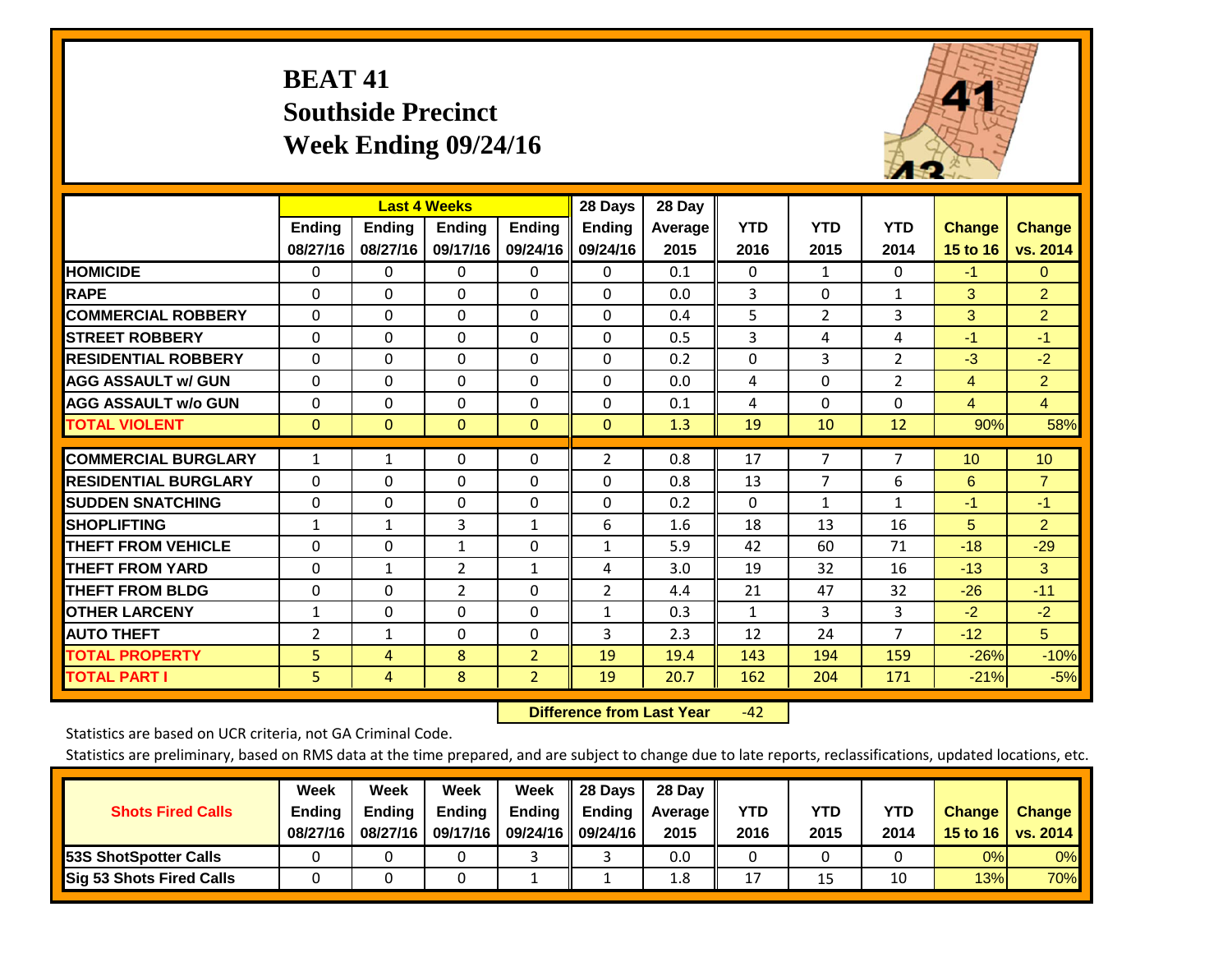# **BEAT 42 Southside Precinct Week Ending 09/24/16**



|                             |                | <b>Last 4 Weeks</b> |                |               | 28 Days        | 28 Day  |              |            |                |               |                |
|-----------------------------|----------------|---------------------|----------------|---------------|----------------|---------|--------------|------------|----------------|---------------|----------------|
|                             | Ending         | <b>Ending</b>       | <b>Endina</b>  | <b>Ending</b> | <b>Ending</b>  | Average | <b>YTD</b>   | <b>YTD</b> | <b>YTD</b>     | <b>Change</b> | <b>Change</b>  |
|                             | 08/27/16       | 08/27/16            | 09/17/16       | 09/24/16      | 09/24/16       | 2015    | 2016         | 2015       | 2014           | 15 to 16      | vs. 2014       |
| <b>HOMICIDE</b>             | 0              | $\mathbf{0}$        | 0              | 0             | $\Omega$       | 0.1     | $\Omega$     | $\Omega$   | 1              | $\Omega$      | $-1$           |
| <b>RAPE</b>                 | $\Omega$       | $\Omega$            | $\Omega$       | $\Omega$      | 0              | 0.0     | $\Omega$     | $\Omega$   | 4              | $\Omega$      | $-4$           |
| <b>COMMERCIAL ROBBERY</b>   | $\Omega$       | $\Omega$            | $\Omega$       | $\mathbf{1}$  | $\mathbf{1}$   | 0.6     | 6            | 1          | 4              | 5             | 2 <sup>1</sup> |
| <b>STREET ROBBERY</b>       | $\mathbf{1}$   | $\mathbf 1$         | $\Omega$       | $\Omega$      | $\overline{2}$ | 1.0     | 8            | 11         | 15             | $-3$          | $-7$           |
| <b>RESIDENTIAL ROBBERY</b>  | $\Omega$       | $\Omega$            | $\Omega$       | $\Omega$      | 0              | 0.5     | 3            | 4          | 4              | $-1$          | $-1$           |
| <b>AGG ASSAULT w/ GUN</b>   | $\Omega$       | $\Omega$            | $\Omega$       | $\Omega$      | $\Omega$       | 0.9     | 6            | 7          | $\overline{2}$ | $-1$          | $\overline{4}$ |
| <b>AGG ASSAULT w/o GUN</b>  | 1              | $\mathbf{1}$        | $\Omega$       | 0             | 2              | 0.8     | 8            | 10         | 3              | $-2$          | 5              |
| <b>TOTAL VIOLENT</b>        | $\overline{2}$ | $\overline{2}$      | $\mathbf{0}$   | $\mathbf{1}$  | 5.             | 3.8     | 31           | 33         | 33             | $-6%$         | $-6%$          |
| <b>COMMERCIAL BURGLARY</b>  |                | $\Omega$            | $\mathbf{1}$   | $\Omega$      |                |         | 6            | 13         | 9              | $-7$          | $-3$           |
|                             | 0              |                     |                |               | $\mathbf{1}$   | 1.2     |              |            |                |               |                |
| <b>RESIDENTIAL BURGLARY</b> | $\mathbf{1}$   | $\mathbf{1}$        | $\Omega$       | 3             | 5              | 5.9     | 43           | 59         | 50             | $-16$         | $-7$           |
| <b>SUDDEN SNATCHING</b>     | $\Omega$       | $\Omega$            | $\Omega$       | $\Omega$      | 0              | 0.3     | $\mathbf{0}$ | 4          | $\mathbf{1}$   | $-4$          | $-1$           |
| <b>SHOPLIFTING</b>          | 3              | 3                   | 3              | $\mathbf{1}$  | 10             | 13.7    | 73           | 133        | 83             | $-60$         | $-10$          |
| <b>THEFT FROM VEHICLE</b>   | 3              | 3                   | $\Omega$       | $\Omega$      | 6              | 9.6     | 56           | 90         | 65             | $-34$         | $-9$           |
| <b>THEFT FROM YARD</b>      | $\mathbf{1}$   | $\mathbf{1}$        | $\Omega$       | $\Omega$      | 2              | 2.3     | 21           | 21         | 22             | $\Omega$      | $-1$           |
| <b>THEFT FROM BLDG</b>      | $\mathbf{1}$   | $\mathbf{1}$        | 3              | $\Omega$      | 5              | 4.3     | 27           | 44         | 35             | $-17$         | $-8$           |
| <b>OTHER LARCENY</b>        | 1              | 1                   | $\Omega$       | $\Omega$      | $\overline{2}$ | 0.4     | 3            | 3          | 5              | $\Omega$      | $-2$           |
| <b>AUTO THEFT</b>           | $\Omega$       | $\Omega$            | $\Omega$       | $\mathbf{1}$  | $\mathbf{1}$   | 5.1     | 23           | 46         | 17             | $-23$         | 6 <sup>°</sup> |
| <b>TOTAL PROPERTY</b>       | 10             | 10                  | $\overline{7}$ | 5             | 32             | 42.7    | 252          | 413        | 287            | $-39%$        | $-12%$         |
| <b>TOTAL PART I</b>         | 12             | 12                  | $\overline{7}$ | 6             | 37             | 46.5    | 283          | 446        | 320            | $-37%$        | $-12%$         |

 **Difference from Last Year**r -163

Statistics are based on UCR criteria, not GA Criminal Code.

| <b>Shots Fired Calls</b>        | Week<br><b>Ending</b><br>08/27/16 | Week<br><b>Endina</b><br>08/27/16 | Week<br>Ending<br>09/17/16 | Week<br>Ending | 28 Days<br><b>Ending</b><br>09/24/16    09/24/16 | 28 Day<br>Average II<br>2015 | YTD<br>2016 | YTD<br>2015 | YTD<br>2014             | <b>Change</b><br>15 to 16 $\vert$ | <b>Change</b><br>vs. 2014 |
|---------------------------------|-----------------------------------|-----------------------------------|----------------------------|----------------|--------------------------------------------------|------------------------------|-------------|-------------|-------------------------|-----------------------------------|---------------------------|
| <b>153S ShotSpotter Calls</b>   |                                   |                                   |                            |                |                                                  | 0.0                          |             |             |                         | 0%                                | 0%                        |
| <b>Sig 53 Shots Fired Calls</b> |                                   |                                   |                            |                | 19                                               | כ.'                          | 75          | 63          | $\mathbin{\lnot}$<br>3, | 19%                               | 103%                      |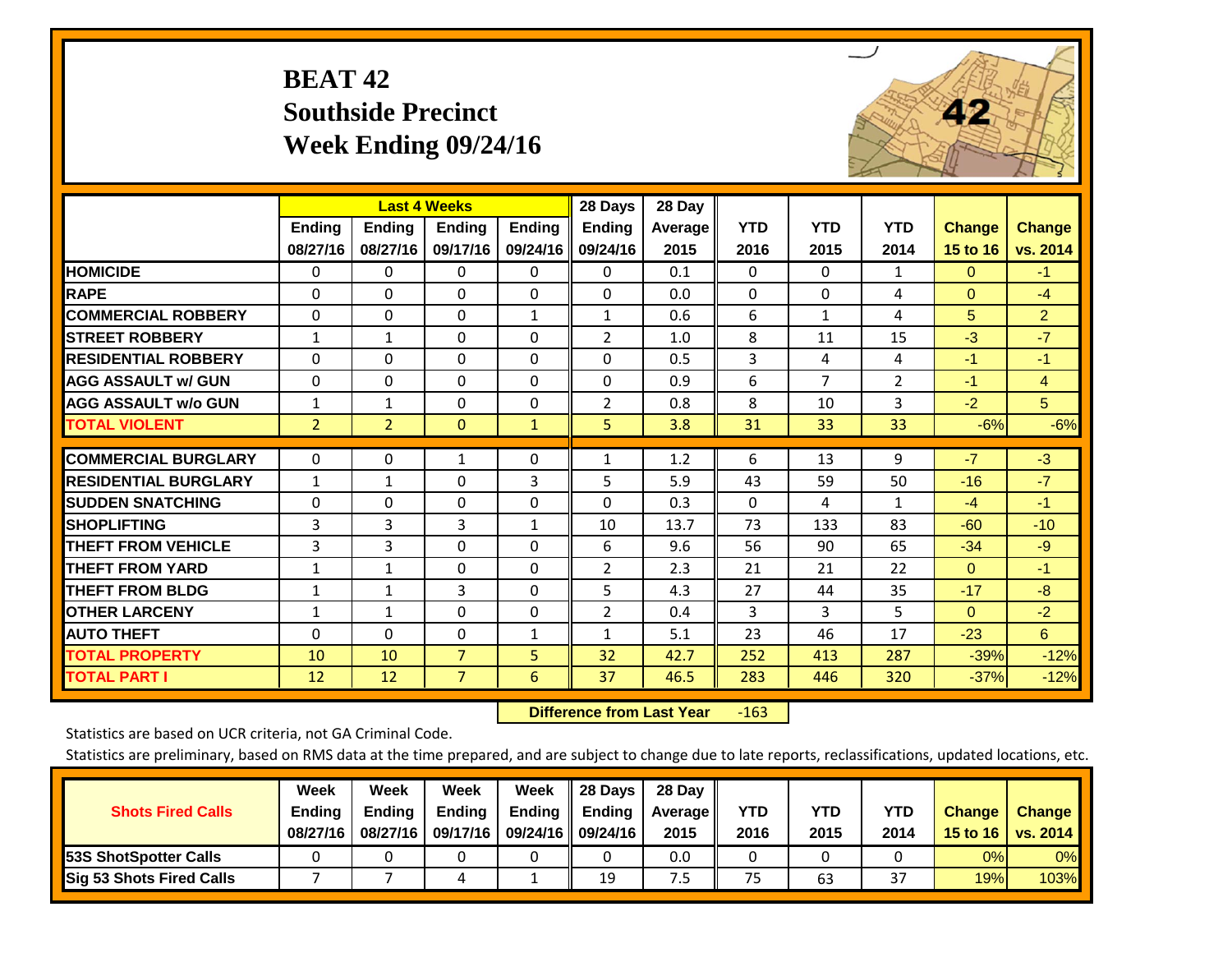# **BEAT 43 Southside Precinct Week Ending 09/24/16**



|                             |               | <b>Last 4 Weeks</b> |                |               | 28 Days        | 28 Day         |            |                |              |                |               |
|-----------------------------|---------------|---------------------|----------------|---------------|----------------|----------------|------------|----------------|--------------|----------------|---------------|
|                             | <b>Ending</b> | <b>Ending</b>       | <b>Ending</b>  | <b>Endina</b> | <b>Ending</b>  | <b>Average</b> | <b>YTD</b> | <b>YTD</b>     | <b>YTD</b>   | <b>Change</b>  | <b>Change</b> |
|                             | 08/27/16      | 08/27/16            | 09/17/16       | 09/24/16      | 09/24/16       | 2015           | 2016       | 2015           | 2014         | 15 to 16       | vs. 2014      |
| <b>HOMICIDE</b>             | 0             | 0                   | 0              | 0             | 0              | 0.2            | 3          | $\mathbf{1}$   | $\Omega$     | $\overline{2}$ | 3             |
| <b>RAPE</b>                 | $\Omega$      | $\Omega$            | $\Omega$       | $\Omega$      | $\Omega$       | 0.0            | 1          | $\Omega$       | $\Omega$     | 1              | 1.            |
| <b>COMMERCIAL ROBBERY</b>   | $\Omega$      | $\Omega$            | $\overline{2}$ | 0             | $\overline{2}$ | 0.5            | 8          | 4              | 3            | 4              | 5             |
| <b>STREET ROBBERY</b>       | $\Omega$      | $\Omega$            | $\Omega$       | $\mathbf{1}$  | $\mathbf{1}$   | 0.8            | 6          | 9              | 7            | $-3$           | $-1$          |
| <b>RESIDENTIAL ROBBERY</b>  | $\Omega$      | $\Omega$            | $\Omega$       | 0             | $\Omega$       | 0.1            | $\Omega$   | $\mathbf{1}$   | $\mathbf{1}$ | $-1$           | $-1$          |
| <b>AGG ASSAULT w/ GUN</b>   | $\Omega$      | $\Omega$            | $\Omega$       | $\Omega$      | $\Omega$       | 0.6            | 1          | 7              | 2            | $-6$           | $-1$          |
| <b>AGG ASSAULT w/o GUN</b>  | $\mathbf{1}$  | $\mathbf{1}$        | $\Omega$       | 0             | $\overline{2}$ | 0.3            | 8          | 3              | 2            | 5              | 6             |
| <b>TOTAL VIOLENT</b>        | 1             | $\mathbf{1}$        | $\overline{2}$ | $\mathbf{1}$  | 5              | 2.4            | 27         | 25             | 15           | 8%             | 80%           |
|                             |               |                     |                |               |                |                |            |                |              |                |               |
| <b>COMMERCIAL BURGLARY</b>  | $\Omega$      | $\Omega$            | $\overline{2}$ | $\mathbf{1}$  | 3              | 1.2            | 11         | 13             | 10           | $-2$           | 1             |
| <b>RESIDENTIAL BURGLARY</b> | $\Omega$      | $\Omega$            | $\Omega$       | 0             | $\Omega$       | 2.3            | 18         | 23             | 27           | $-5$           | $-9$          |
| <b>SUDDEN SNATCHING</b>     | $\mathbf{1}$  | $\Omega$            | $\mathbf{0}$   | 0             | $\mathbf{1}$   | 0.2            | 4          | $\overline{2}$ | 3            | $\overline{2}$ | 1             |
| <b>SHOPLIFTING</b>          | 3             | 3                   | 3              | 9             | 18             | 28.4           | 252        | 257            | 290          | $-5$           | $-38$         |
| <b>THEFT FROM VEHICLE</b>   | $\mathbf{1}$  | $\mathbf{1}$        | $\mathbf{1}$   | 0             | 3              | 4.0            | 21         | 43             | 44           | $-22$          | $-23$         |
| <b>THEFT FROM YARD</b>      | $\Omega$      | $\Omega$            | $\Omega$       | $\Omega$      | $\Omega$       | 1.2            | 16         | 12             | 13           | $\overline{4}$ | 3             |
| <b>THEFT FROM BLDG</b>      | $\mathbf 0$   | $\Omega$            | $\mathbf{1}$   | $\mathbf{1}$  | 2              | 2.9            | 28         | 32             | 28           | $-4$           | $\Omega$      |
| <b>OTHER LARCENY</b>        | $\Omega$      | $\Omega$            | $\Omega$       | 0             | $\Omega$       | 0.4            | 3          | $\overline{2}$ | 6            | 1              | $-3$          |
| <b>AUTO THEFT</b>           | 0             | $\Omega$            | 0              | 2             | 2              | 2.3            | 12         | 24             | 12           | $-12$          | $\Omega$      |
| <b>TOTAL PROPERTY</b>       | 5             | 4                   | $\overline{7}$ | 13            | 29             | 42.9           | 365        | 408            | 433          | $-11%$         | $-16%$        |
| <b>TOTAL PART I</b>         | 6             | 5                   | $\overline{9}$ | 14            | 34             | 45.3           | 392        | 433            | 448          | $-9%$          | $-13%$        |

 **Difference from Last Year**r -41

Statistics are based on UCR criteria, not GA Criminal Code.

| <b>Shots Fired Calls</b>        | Week<br><b>Ending</b><br>08/27/16 | Week<br><b>Endina</b><br>08/27/16 | Week<br><b>Ending</b><br>09/17/16 | Week<br>Ending | 28 Days<br><b>Ending</b><br>09/24/16    09/24/16 | 28 Day<br>Average II<br>2015 | YTD<br>2016 | YTD<br>2015 | YTD<br>2014 | <b>Change</b><br>15 to 16 $\vert$ | <b>Change</b><br>vs. 2014 |
|---------------------------------|-----------------------------------|-----------------------------------|-----------------------------------|----------------|--------------------------------------------------|------------------------------|-------------|-------------|-------------|-----------------------------------|---------------------------|
| <b>153S ShotSpotter Calls</b>   |                                   |                                   |                                   |                |                                                  | 0.1                          |             |             |             | 0%                                | 0%                        |
| <b>Sig 53 Shots Fired Calls</b> |                                   |                                   |                                   |                |                                                  | 5.6                          | 50          | 40          | 49          | 25%                               | 2%                        |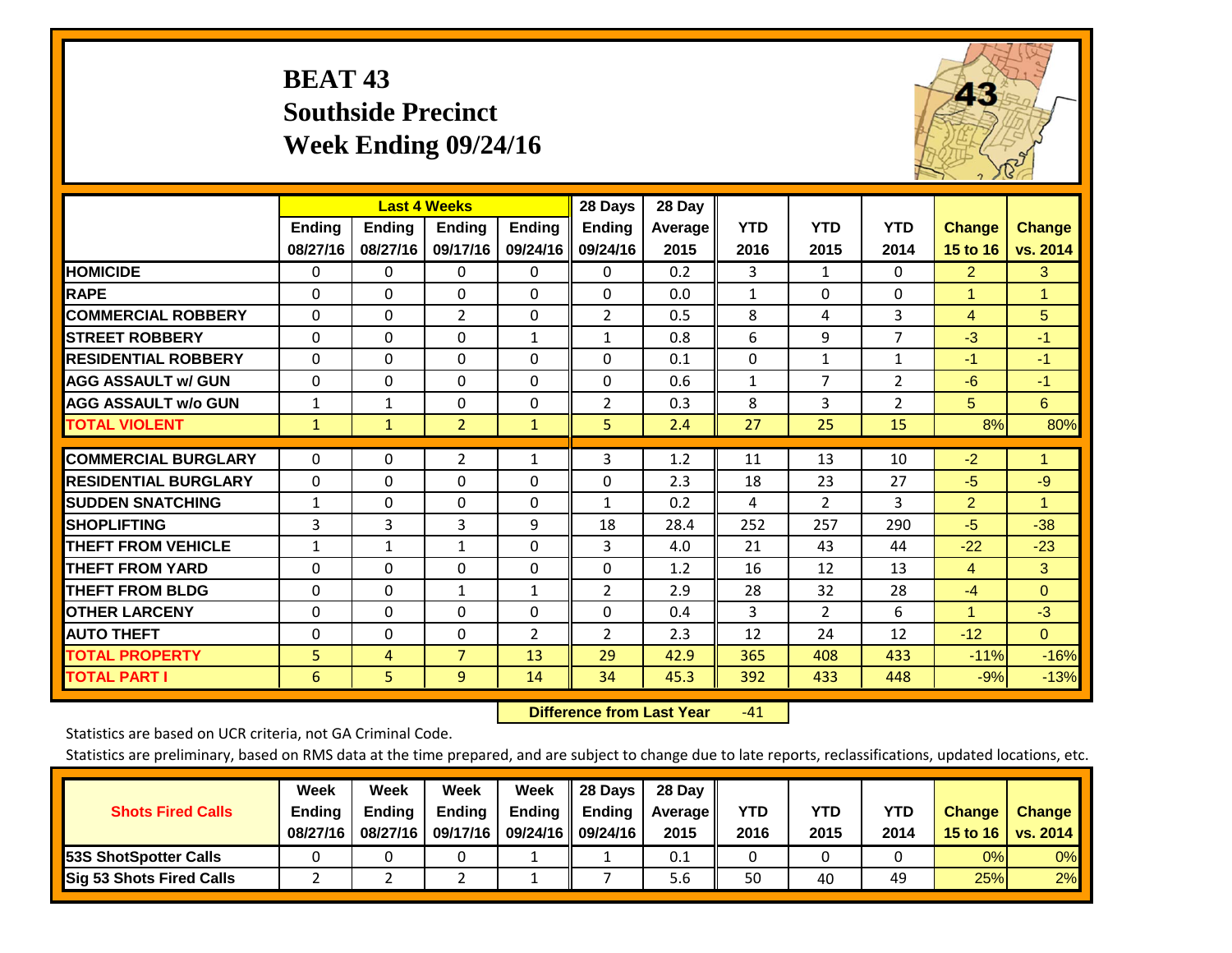# **BEAT 44 Southside Precinct Week Ending 09/24/16**



|                             |                           | <b>Last 4 Weeks</b>       |                           |                           | 28 Days                   | 28 Day          |                    |                    |                    |                           |                           |
|-----------------------------|---------------------------|---------------------------|---------------------------|---------------------------|---------------------------|-----------------|--------------------|--------------------|--------------------|---------------------------|---------------------------|
|                             | <b>Ending</b><br>08/27/16 | <b>Ending</b><br>08/27/16 | <b>Endina</b><br>09/17/16 | <b>Ending</b><br>09/24/16 | <b>Endina</b><br>09/24/16 | Average<br>2015 | <b>YTD</b><br>2016 | <b>YTD</b><br>2015 | <b>YTD</b><br>2014 | <b>Change</b><br>15 to 16 | <b>Change</b><br>vs. 2014 |
| <b>HOMICIDE</b>             | 0                         | 0                         | $\Omega$                  | 0                         | 0                         | 0.1             | 1                  | 1                  | 0                  | $\Omega$                  | 1.                        |
| <b>RAPE</b>                 | 0                         | $\Omega$                  | $\Omega$                  | $\Omega$                  | 0                         | 0.3             | 3                  | $\overline{2}$     | $\overline{2}$     | 1                         | $\mathbf{1}$              |
| <b>COMMERCIAL ROBBERY</b>   | $\Omega$                  | 0                         | $\Omega$                  | $\mathbf 0$               | $\Omega$                  | 0.4             | $\overline{2}$     | 1                  | $\overline{2}$     | $\blacktriangleleft$      | $\Omega$                  |
| <b>STREET ROBBERY</b>       | $\Omega$                  | $\Omega$                  | $\Omega$                  | $\Omega$                  | $\Omega$                  | 0.6             | $\mathbf{1}$       | 6                  | 8                  | $-5$                      | $-7$                      |
| <b>RESIDENTIAL ROBBERY</b>  | $\mathbf{1}$              | 1                         | $\Omega$                  | $\mathbf{0}$              | $\overline{2}$            | 0.2             | $\mathbf{1}$       | 3                  | $\overline{2}$     | $-2$                      | $-1$                      |
| <b>AGG ASSAULT w/ GUN</b>   | $\Omega$                  | $\Omega$                  | $\Omega$                  | $\Omega$                  | $\Omega$                  | 0.5             | 4                  | 6                  | $\mathbf{1}$       | $-2$                      | 3                         |
| <b>AGG ASSAULT w/o GUN</b>  | $\Omega$                  | $\Omega$                  | $\Omega$                  | $\Omega$                  | $\Omega$                  | 0.5             | $\overline{7}$     | 4                  | 6                  | 3                         | $\mathbf{1}$              |
| <b>TOTAL VIOLENT</b>        | $\mathbf{1}$              | $\mathbf{1}$              | $\overline{0}$            | $\mathbf{0}$              | $\overline{2}$            | 2.7             | 19                 | 23                 | 21                 | $-17%$                    | $-10%$                    |
| <b>COMMERCIAL BURGLARY</b>  | $\Omega$                  | 0                         | $\Omega$                  | $\mathbf{0}$              | $\Omega$                  | 0.4             | $\overline{2}$     | 4                  | $\overline{2}$     | $-2$                      | $\mathbf{0}$              |
|                             |                           |                           |                           |                           |                           |                 |                    |                    |                    |                           |                           |
| <b>RESIDENTIAL BURGLARY</b> | 1                         | 1                         | $\mathbf{1}$              | $\Omega$                  | 3                         | 8.1             | 28                 | 78                 | 40                 | $-50$                     | $-12$                     |
| <b>SUDDEN SNATCHING</b>     | $\Omega$                  | $\Omega$                  | $\Omega$                  | $\Omega$                  | $\Omega$                  | 0.2             | $\overline{2}$     | 2                  | 1                  | $\mathbf{0}$              | $\mathbf{1}$              |
| <b>SHOPLIFTING</b>          | $\Omega$                  | $\Omega$                  | $\Omega$                  | $\Omega$                  | $\Omega$                  | 0.7             | 10                 | 7                  | 15                 | 3                         | $-5$                      |
| <b>THEFT FROM VEHICLE</b>   | $\Omega$                  | 0                         | 5                         | 3                         | 8                         | 5.6             | 37                 | 61                 | 51                 | $-24$                     | $-14$                     |
| <b>THEFT FROM YARD</b>      | $\Omega$                  | $\mathbf{1}$              | $\overline{2}$            | $\mathbf{0}$              | 3                         | 1.4             | 18                 | 11                 | 20                 | $\overline{7}$            | $-2$                      |
| <b>THEFT FROM BLDG</b>      | $\mathbf{1}$              | $\mathbf{1}$              | $\mathbf{1}$              | $\Omega$                  | 3                         | 3.0             | 24                 | 26                 | 29                 | $-2$                      | $-5$                      |
| <b>OTHER LARCENY</b>        | 0                         | 0                         | $\Omega$                  | $\Omega$                  | $\Omega$                  | 0.5             | $\overline{2}$     | 6                  | 3                  | $-4$                      | $-1$                      |
| <b>AUTO THEFT</b>           | $\mathbf{1}$              | 0                         | $\overline{2}$            | 1                         | 4                         | 3.1             | 20                 | 34                 | 20                 | $-14$                     | $\mathbf{0}$              |
| <b>TOTAL PROPERTY</b>       | 3                         | 3                         | 11                        | $\overline{4}$            | 21                        | 22.9            | 143                | 229                | 181                | $-38%$                    | $-21%$                    |
| <b>TOTAL PART I</b>         | 4                         | 4                         | 11                        | 4                         | 23                        | 25.6            | 162                | 252                | 202                | $-36%$                    | $-20%$                    |

 **Difference from Last Year**r -90

Statistics are based on UCR criteria, not GA Criminal Code.

|                                 | Week          | Week          | Week          | Week                 | 28 Days                   | 28 Dav     |      |            |            |               |               |
|---------------------------------|---------------|---------------|---------------|----------------------|---------------------------|------------|------|------------|------------|---------------|---------------|
| <b>Shots Fired Calls</b>        | <b>Ending</b> | <b>Endina</b> | <b>Ending</b> |                      | Ending $\parallel$ Ending | Average II | YTD  | <b>YTD</b> | <b>YTD</b> | <b>Change</b> | <b>Change</b> |
|                                 | 08/27/16      | 08/27/16      | 09/17/16      | 09/24/16    09/24/16 |                           | 2015       | 2016 | 2015       | 2014       | 15 to 16      | vs. 2014      |
| <b>153S ShotSpotter Calls</b>   |               |               |               |                      |                           | 0.0        |      |            |            | 0%            | $0\%$         |
| <b>Sig 53 Shots Fired Calls</b> |               |               |               |                      |                           | 8.0        | 68   | 59         | 31         | 15%           | 119%          |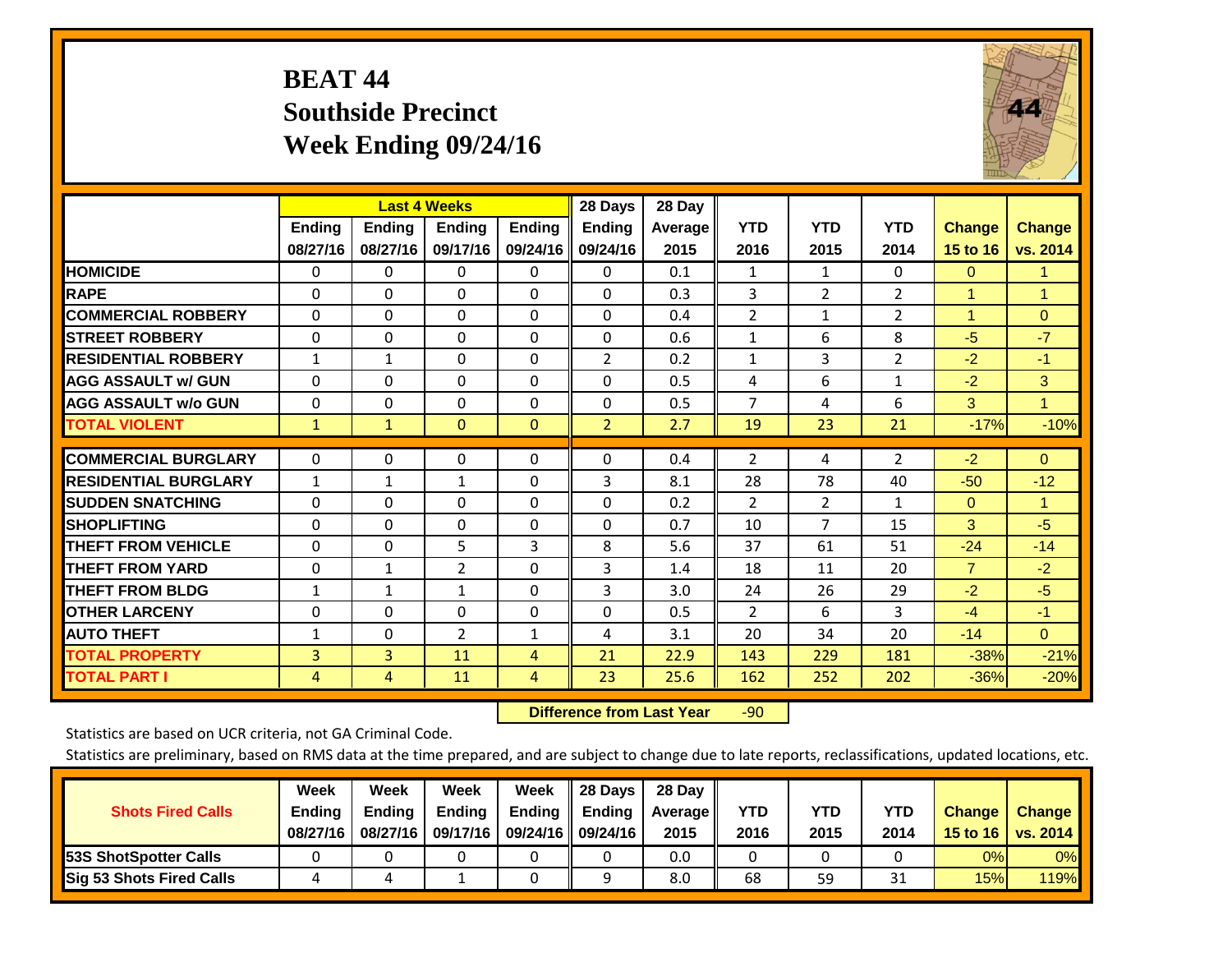# **BEAT 45 Southside Precinct Week Ending 09/24/16**



|                             |              | <b>Last 4 Weeks</b> |               |                | 28 Days        | 28 Day  |                |                |                |                |                |
|-----------------------------|--------------|---------------------|---------------|----------------|----------------|---------|----------------|----------------|----------------|----------------|----------------|
|                             | Ending       | Ending              | <b>Endina</b> | <b>Endina</b>  | <b>Ending</b>  | Average | <b>YTD</b>     | <b>YTD</b>     | <b>YTD</b>     | <b>Change</b>  | <b>Change</b>  |
|                             | 08/27/16     | 08/27/16            | 09/17/16      | 09/24/16       | 09/24/16       | 2015    | 2016           | 2015           | 2014           | 15 to 16       | vs. 2014       |
| <b>HOMICIDE</b>             | 0            | 0                   | $\Omega$      | 0              | 0              | 0.1     | 1              | 0              | 0              | 1.             | 1.             |
| <b>RAPE</b>                 | $\Omega$     | 0                   | $\Omega$      | 0              | 0              | 0.2     | $\Omega$       | 3              | 0              | $-3$           | $\Omega$       |
| <b>COMMERCIAL ROBBERY</b>   | $\Omega$     | $\Omega$            | $\Omega$      | $\Omega$       | 0              | 0.0     | $\Omega$       | $\Omega$       | $\Omega$       | $\Omega$       | $\Omega$       |
| <b>ISTREET ROBBERY</b>      | $\Omega$     | $\Omega$            | $\Omega$      | $\Omega$       | $\Omega$       | 0.2     | $\mathbf{0}$   | $\overline{2}$ | 4              | $-2$           | $-4$           |
| <b>RESIDENTIAL ROBBERY</b>  | $\Omega$     | $\Omega$            | $\Omega$      | $\Omega$       | $\Omega$       | 0.1     | $\mathbf{0}$   | 1              | $\Omega$       | $-1$           | $\Omega$       |
| <b>AGG ASSAULT w/ GUN</b>   | $\Omega$     | $\Omega$            | $\Omega$      | $\Omega$       | 0              | 0.2     | $\Omega$       | 1              | 1              | -1             | $-1$           |
| <b>AGG ASSAULT w/o GUN</b>  | $\Omega$     | $\Omega$            | $\Omega$      | $\Omega$       | 0              | 0.2     | 3              | $\overline{2}$ | $\overline{2}$ | $\mathbf{1}$   | $\mathbf{1}$   |
| <b>TOTAL VIOLENT</b>        | $\mathbf{0}$ | $\mathbf{0}$        | $\mathbf{0}$  | $\Omega$       | $\Omega$       | 0.8     | 4              | 9              | $\overline{7}$ | $-56%$         | $-43%$         |
|                             |              |                     |               |                |                |         |                |                |                |                |                |
| <b>COMMERCIAL BURGLARY</b>  | $\Omega$     | $\Omega$            | $\mathbf{0}$  | 0              | $\Omega$       | 0.2     | 1              | 3              | 0              | $-2$           | $\mathbf{1}$   |
| <b>RESIDENTIAL BURGLARY</b> | $\Omega$     | 0                   | 1             | 0              | $\mathbf{1}$   | 5.2     | 34             | 55             | 24             | $-21$          | 10             |
| <b>ISUDDEN SNATCHING</b>    | $\Omega$     | 0                   | $\Omega$      | 0              | 0              | 0.1     | $\overline{2}$ | 1              | $\mathbf{1}$   | 1              | $\mathbf{1}$   |
| <b>SHOPLIFTING</b>          | 0            | $\Omega$            | $\mathbf{1}$  | $\Omega$       | $\mathbf{1}$   | 0.1     | 5              | $\Omega$       | $\Omega$       | 5              | 5              |
| <b>THEFT FROM VEHICLE</b>   | $\Omega$     | $\Omega$            | $\Omega$      | $\overline{2}$ | $\overline{2}$ | 2.9     | 31             | 24             | 16             | $\overline{7}$ | 15             |
| <b>THEFT FROM YARD</b>      | 3            | 3                   | 3             | $\mathbf{1}$   | 10             | 1.2     | 20             | 12             | 15             | 8              | 5              |
| <b>THEFT FROM BLDG</b>      | $\Omega$     | 0                   | $\Omega$      | 0              | 0              | 2.7     | 17             | 27             | 21             | $-10$          | $-4$           |
| <b>OTHER LARCENY</b>        | $\Omega$     | $\Omega$            | $\Omega$      | $\Omega$       | $\Omega$       | 0.2     | 4              | $\overline{2}$ | 4              | $\overline{2}$ | $\Omega$       |
| <b>AUTO THEFT</b>           | $\Omega$     | $\Omega$            | $\Omega$      | $\Omega$       | $\Omega$       | 0.6     | 9              | 6              | $\overline{7}$ | 3              | $\overline{2}$ |
| <b>TOTAL PROPERTY</b>       | 3            | 3                   | 5             | 3              | 14             | 13.1    | 123            | 130            | 88             | $-5%$          | 40%            |
| <b>TOTAL PART I</b>         | 3            | 3                   | 5             | 3              | 14             | 14.0    | 127            | 139            | 95             | $-9%$          | 34%            |

 **Difference from Last Year**r -12

Statistics are based on UCR criteria, not GA Criminal Code.

| <b>Shots Fired Calls</b>        | Week<br><b>Ending</b><br>08/27/16 | Week<br><b>Endina</b><br>08/27/16 | Week<br>Ending<br>09/17/16 | Week<br>Ending | 28 Days<br><b>Ending</b><br>09/24/16    09/24/16 | 28 Day<br>Average II<br>2015 | YTD<br>2016 | YTD<br>2015 | YTD<br>2014      | <b>Change</b><br>15 to 16 $\vert$ | <b>Change</b><br>vs. 2014 |
|---------------------------------|-----------------------------------|-----------------------------------|----------------------------|----------------|--------------------------------------------------|------------------------------|-------------|-------------|------------------|-----------------------------------|---------------------------|
| <b>153S ShotSpotter Calls</b>   |                                   |                                   |                            |                |                                                  | 0.0                          |             |             |                  | 0%                                | 0%                        |
| <b>Sig 53 Shots Fired Calls</b> |                                   |                                   |                            |                | 11                                               | 7.9                          | 66          | 57          | <b>O</b> 4<br>⊥ر | 16%                               | 113%                      |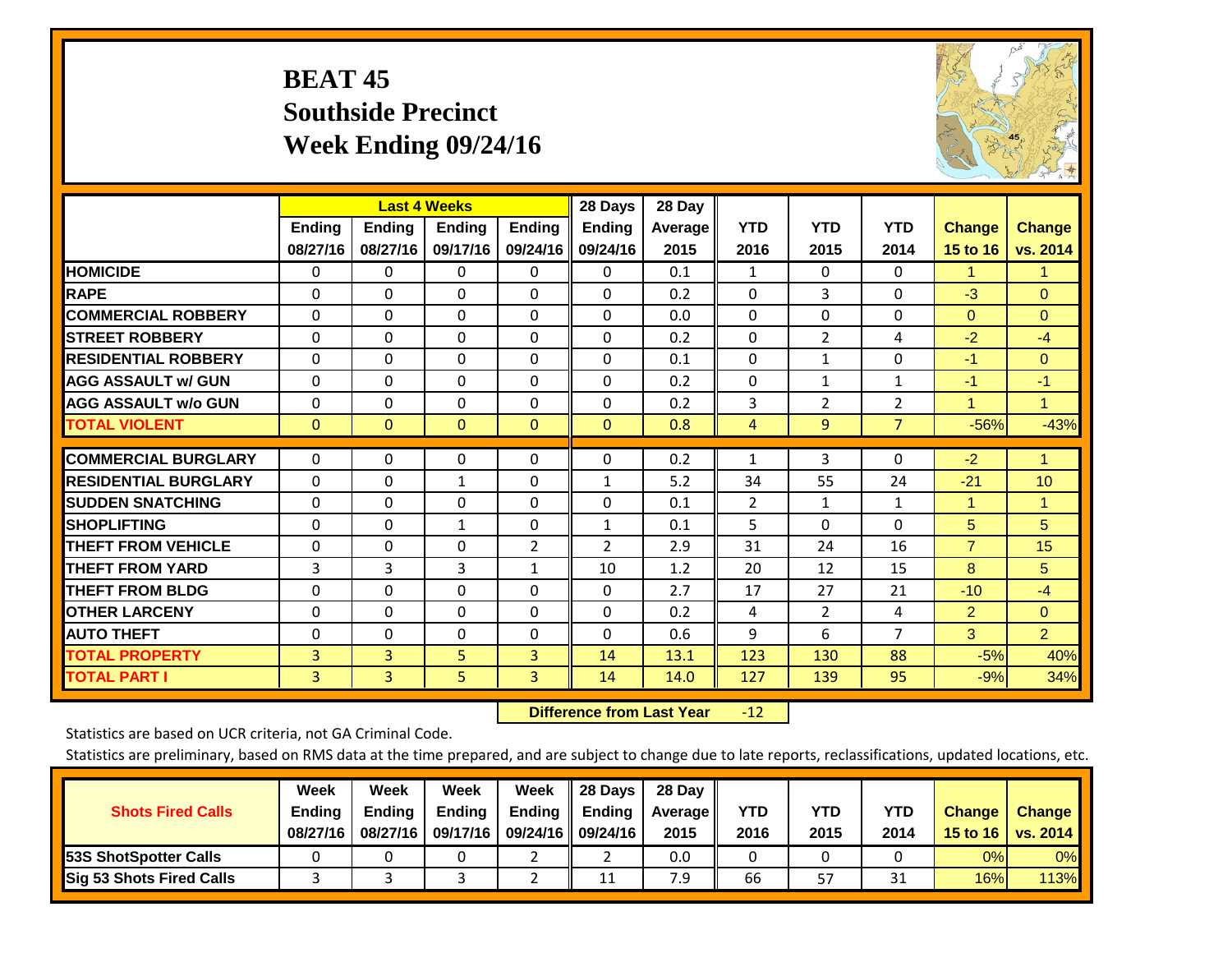# **BEAT 46 Southside Precinct Week Ending 09/24/16**



|                             |                |                | <b>Last 4 Weeks</b> |               | 28 Days        | 28 Day  |                |                |                |                      |                |
|-----------------------------|----------------|----------------|---------------------|---------------|----------------|---------|----------------|----------------|----------------|----------------------|----------------|
|                             | Ending         | <b>Ending</b>  | Ending              | <b>Endina</b> | <b>Ending</b>  | Average | <b>YTD</b>     | <b>YTD</b>     | <b>YTD</b>     | <b>Change</b>        | <b>Change</b>  |
|                             | 08/27/16       | 08/27/16       | 09/17/16            | 09/24/16      | 09/24/16       | 2015    | 2016           | 2015           | 2014           | 15 to 16             | vs. 2014       |
| <b>HOMICIDE</b>             | 0              | 0              | 0                   | $\Omega$      | 0              | 0.1     | $\Omega$       | $\mathbf{1}$   | 0              | $-1$                 | $\Omega$       |
| <b>RAPE</b>                 | $\Omega$       | 0              | $\Omega$            | $\Omega$      | $\Omega$       | 0.1     | 1              | 1              | $\Omega$       | $\mathbf{0}$         | $\mathbf{1}$   |
| <b>COMMERCIAL ROBBERY</b>   | $\Omega$       | 0              | $\Omega$            | $\Omega$      | $\Omega$       | 0.2     | $\overline{2}$ | $\Omega$       | $\overline{2}$ | $\overline{2}$       | $\Omega$       |
| <b>STREET ROBBERY</b>       | $\Omega$       | 0              | $\Omega$            | $\mathbf{0}$  | $\Omega$       | 0.2     | 3              | $\overline{2}$ | 5              | $\blacktriangleleft$ | $-2$           |
| <b>RESIDENTIAL ROBBERY</b>  | $\Omega$       | 0              | $\Omega$            | $\mathbf{0}$  | $\Omega$       | 0.0     | $\Omega$       | $\Omega$       | 0              | $\mathbf{0}$         | $\Omega$       |
| <b>AGG ASSAULT w/ GUN</b>   | $\Omega$       | $\Omega$       | $\Omega$            | $\Omega$      | $\Omega$       | 0.2     | 2              | 3              | 2              | $-1$                 | $\mathbf{0}$   |
| <b>AGG ASSAULT w/o GUN</b>  | $\mathbf 0$    | 0              | $\Omega$            | $\Omega$      | $\Omega$       | 0.2     | $\Omega$       | $\mathbf{1}$   | $\overline{2}$ | $-1$                 | $-2$           |
| <b>TOTAL VIOLENT</b>        | $\mathbf{0}$   | $\mathbf{0}$   | $\mathbf{0}$        | $\mathbf{0}$  | $\Omega$       | 1.0     | 8              | 8              | 11             | 0%                   | $-27%$         |
|                             |                |                |                     |               |                |         |                |                |                |                      |                |
| <b>COMMERCIAL BURGLARY</b>  | $\mathbf 0$    | $\Omega$       | 0                   | 0             | $\Omega$       | 0.0     | $\mathbf 0$    | $\Omega$       | 1              | $\mathbf{0}$         | $-1$           |
| <b>RESIDENTIAL BURGLARY</b> | $\Omega$       | 0              | $\Omega$            | 1             | 1              | 1.8     | 20             | 16             | 19             | 4                    | $\mathbf{1}$   |
| <b>SUDDEN SNATCHING</b>     | $\Omega$       | $\Omega$       | $\Omega$            | $\Omega$      | $\Omega$       | 0.2     | 2              | $\overline{2}$ | $\overline{2}$ | $\mathbf{0}$         | $\mathbf{0}$   |
| <b>SHOPLIFTING</b>          | $\overline{2}$ | $\overline{2}$ | $\overline{7}$      | 6             | 17             | 14.6    | 108            | 111            | 87             | $-3$                 | 21             |
| <b>THEFT FROM VEHICLE</b>   | 0              | $\Omega$       | $\Omega$            | $\Omega$      | $\mathbf{0}$   | 3.6     | 15             | 39             | 25             | $-24$                | $-10$          |
| <b>THEFT FROM YARD</b>      | $\Omega$       | 0              | 3                   | $\mathbf{0}$  | 3              | 0.6     | 12             | 3              | 5              | 9                    | $\overline{7}$ |
| <b>THEFT FROM BLDG</b>      | $\Omega$       | $\Omega$       | $\mathbf{1}$        | $\mathbf{1}$  | $\overline{2}$ | 1.8     | 14             | 16             | 21             | $-2$                 | $-7$           |
| <b>OTHER LARCENY</b>        | $\Omega$       | $\Omega$       | $\mathbf{1}$        | $\Omega$      | $\mathbf{1}$   | 0.2     | 4              | $\mathbf{1}$   | 4              | 3                    | $\Omega$       |
| <b>AUTO THEFT</b>           | 0              | $\Omega$       | $\Omega$            | $\mathbf{0}$  | $\Omega$       | 1.5     | 8              | 17             | 8              | $-9$                 | $\Omega$       |
| <b>TOTAL PROPERTY</b>       | $\overline{2}$ | $\overline{2}$ | 12                  | 8             | 24             | 24.2    | 183            | 205            | 172            | $-11%$               | 6%             |
| <b>TOTAL PART I</b>         | 2              | $\overline{2}$ | 12                  | 8             | 24             | 25.2    | 191            | 213            | 183            | $-10%$               | 4%             |

 **Difference from Last Year**‐22

Statistics are based on UCR criteria, not GA Criminal Code.

| <b>Shots Fired Calls</b>        | Week<br><b>Ending</b><br>08/27/16 | Week<br><b>Endina</b><br>08/27/16 | Week<br>Ending<br>09/17/16 | Week<br>Ending | 28 Days<br><b>Ending</b><br>09/24/16    09/24/16 | 28 Day<br>Average II<br>2015 | YTD<br>2016 | YTD<br>2015 | YTD<br>2014 | <b>Change</b><br>15 to 16 $\vert$ | <b>Change</b><br>vs. 2014 |
|---------------------------------|-----------------------------------|-----------------------------------|----------------------------|----------------|--------------------------------------------------|------------------------------|-------------|-------------|-------------|-----------------------------------|---------------------------|
| <b>153S ShotSpotter Calls</b>   |                                   |                                   |                            |                |                                                  | 0.0                          |             |             |             | 0%                                | 0%                        |
| <b>Sig 53 Shots Fired Calls</b> |                                   |                                   |                            |                |                                                  | 7.3                          | 76          | 50          | 30          | 52%                               | 153%                      |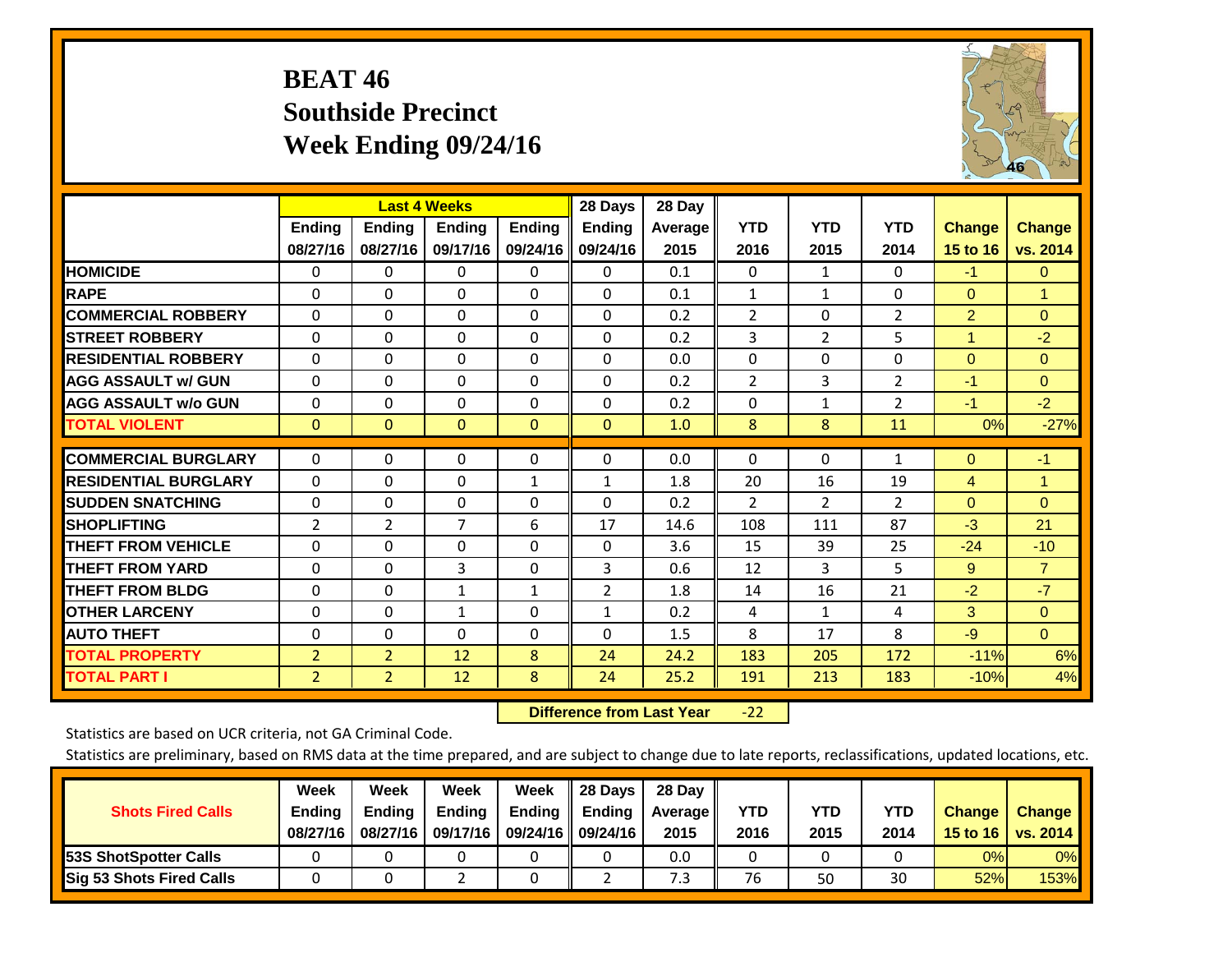

#### **COMPSTATISLANDS PRECINCT** CAPT. DEVONN ADAMS **Week Ending 09/24/16**

**PRECINCT COMMANDER:**



|                             | Week<br>Ending<br>09/24/16 | Week<br><b>Ending</b><br>09/17/16 | Weekly<br>Avg<br>2015 | 28-Day<br><b>Ending</b><br>09/24/16 | 28-Day<br><b>Ending</b><br>08/27/16 | Avg<br>28-Day<br>2015 | <b>YTD</b><br>2016 | <b>YTD</b><br>2015 | <b>YTD</b><br>2014 | <b>Change</b><br>15 to 16 | <b>Change</b><br>vs. 2014 |
|-----------------------------|----------------------------|-----------------------------------|-----------------------|-------------------------------------|-------------------------------------|-----------------------|--------------------|--------------------|--------------------|---------------------------|---------------------------|
| <b>HOMICIDE</b>             | $\bf{0}$                   | $\Omega$                          | $\Omega$              | 0                                   | 0                                   |                       | 8                  | 9                  | 4                  | $-1$                      | 4                         |
| <b>RAPE</b>                 | $\bf{0}$                   | $\Omega$                          | $\Omega$              | 0                                   | $\Omega$                            |                       | 5                  | 9                  | 14                 | $-4$                      | $-9$                      |
| <b>COMMERCIAL ROBBERY</b>   | $\bf{0}$                   |                                   |                       | 5                                   | 3                                   | 3                     | 10                 | 23                 | $\overline{7}$     | $-13$                     | 3                         |
| <b>STREET ROBBERY</b>       | $\mathbf{2}$               | $\overline{2}$                    |                       | 6                                   | 5                                   | 5                     | 40                 | 42                 | 30                 | $-2$                      | 10                        |
| <b>RESIDENTIAL ROBBERY</b>  | $\bf{0}$                   | $\Omega$                          | $\Omega$              | 0                                   | $\Omega$                            |                       | 5                  | 6                  | 6                  | $-1'$                     | $-1$                      |
| <b>AGG ASSAULT w/ GUN</b>   | $\bf{0}$                   | $\overline{2}$                    |                       | 3                                   | $\overline{2}$                      | 6                     | 51                 | 52                 | 30                 | $-1$                      | 21                        |
| <b>AGG ASSAULT w/o GUN</b>  |                            | 0                                 |                       | 5                                   | 5                                   | 4                     | 37                 | 37                 | 31                 | $\Omega$                  | 6                         |
| <b>TOTAL VIOLENT</b>        | 3                          | 5                                 | 5                     | 19                                  | 15                                  | 20                    | 156                | 178                | 122                | $-12%$                    | 28%                       |
| <b>COMMERCIAL BURGLARY</b>  |                            | $\mathbf 0$                       |                       | 3                                   | 3                                   | 2                     | 33                 | 18                 | 29                 | 15                        | 4                         |
| <b>RESIDENTIAL BURGLARY</b> | 8                          | 6                                 | 7                     | 30                                  | 27                                  | 30                    | 324                | 275                | 265                | 49                        | 59                        |
| <b>SUDDEN SNATCHING</b>     | $\bf{0}$                   | $\Omega$                          | $\Omega$              | $\overline{2}$                      |                                     |                       | 10                 | 9                  | 10                 | 1                         | $\Omega$                  |
| <b>SHOPLIFTING</b>          | 7                          | 14                                | 9                     | 46                                  | 41                                  | 36                    | 308                | 344                | 356                | $-36$                     | $-48$                     |
| <b>THEFT FROM VEHICLE</b>   | 11                         | 3                                 | $\overline{7}$        | 28                                  | 27                                  | 29                    | 252                | 282                | 229                | $-30$                     | 23                        |
| <b>THEFT FROM YARD</b>      |                            | 8                                 | 3                     | 15                                  | 21                                  | 13                    | 104                | 128                | 129                | $-24$                     | $-25$                     |
| <b>THEFT FROM BLDG</b>      | 5                          | 8                                 | 5                     | 29                                  | 30                                  | 19                    | 198                | 181                | 174                | 17                        | 24                        |
| <b>OTHER LARCENY</b>        | $\overline{2}$             |                                   | $\Omega$              | 3                                   | 4                                   | $\overline{2}$        | 27                 | 17                 | 25                 | 10 <sup>1</sup>           | $\overline{2}$            |
| <b>AUTO THEFT</b>           | 6                          | 5                                 | 4                     | 15                                  | 17                                  | 14                    | 142                | 134                | 90                 | 8                         | 52                        |
| <b>TOTAL PROPERTY</b>       | 41                         | 45                                | 37                    | 171                                 | 171                                 | 146                   | 1398               | 1388               | 1307               | 1%                        | 7%                        |
| <b>TOTAL PART I</b>         | 44                         | 50                                | 42                    | 190                                 | 186                                 | 167                   | 1554               | 1566               | 1429               | $-1%$                     | 9%                        |

Statistics are based on UCR criteria, not GA Criminal Code. **Difference from Last Year** -12 Statistics are preliminary, based on RMS data at the time prepared, and are subject to change due to late reports, reclassifications, updated locations, etc. Cell Shading: white is within 0.6 standard deviation of the mean; red is above; green is below.

| <b>Citizen Initiated Calls</b> | Week<br><b>Ending</b><br>09/24/16 | Week<br><b>Ending</b><br>09/17/16 | Weekly<br>Avg<br>2015 | $28$ -Day<br>Ending<br>09/24/16 | $28-Dav$<br><b>Ending</b><br>08/27/16 | Avg<br>$28-Day$<br>2015 | YTD<br>2016 | <b>YTD</b><br>2015 | YTD<br>2014 | Change<br><b>15 to 16</b> | <b>Change</b><br>vs. 2014 |
|--------------------------------|-----------------------------------|-----------------------------------|-----------------------|---------------------------------|---------------------------------------|-------------------------|-------------|--------------------|-------------|---------------------------|---------------------------|
| <b>Midnight Shift</b>          | 97                                | 94                                | 108                   | 437                             | 466                                   | 432                     | 3984        | 4098               | 3975        | $-114$                    |                           |
| Day Shift                      | 241                               | 281                               | 265                   | 1148                            | 154                                   | 1060                    | 10284       | 10139              | 10152       | 145                       | 132                       |
| Afternoon Shift                | 314                               | 291                               | 297                   | 1317                            | 1313                                  | 1188                    | 11469       | 11283              | 11233       | 186                       | 236                       |
| <b>TOTAL CITIZEN CFS</b>       | 652                               | 666                               | 670                   | 2902                            | 2933                                  | 2680                    | 25737       | 25520              | 25359       | 0.9%                      | .5%                       |
| <b>53S ShotSpotter Calls</b>   |                                   |                                   |                       | 15                              | 17                                    |                         | 122         | 69                 |             | 53                        | 122                       |
| Sig 53 Shots Fired Calls       | 21                                | 13                                | 20                    | 96                              | 82                                    | 81                      | 705         | 584                | 427         | 121                       | 278                       |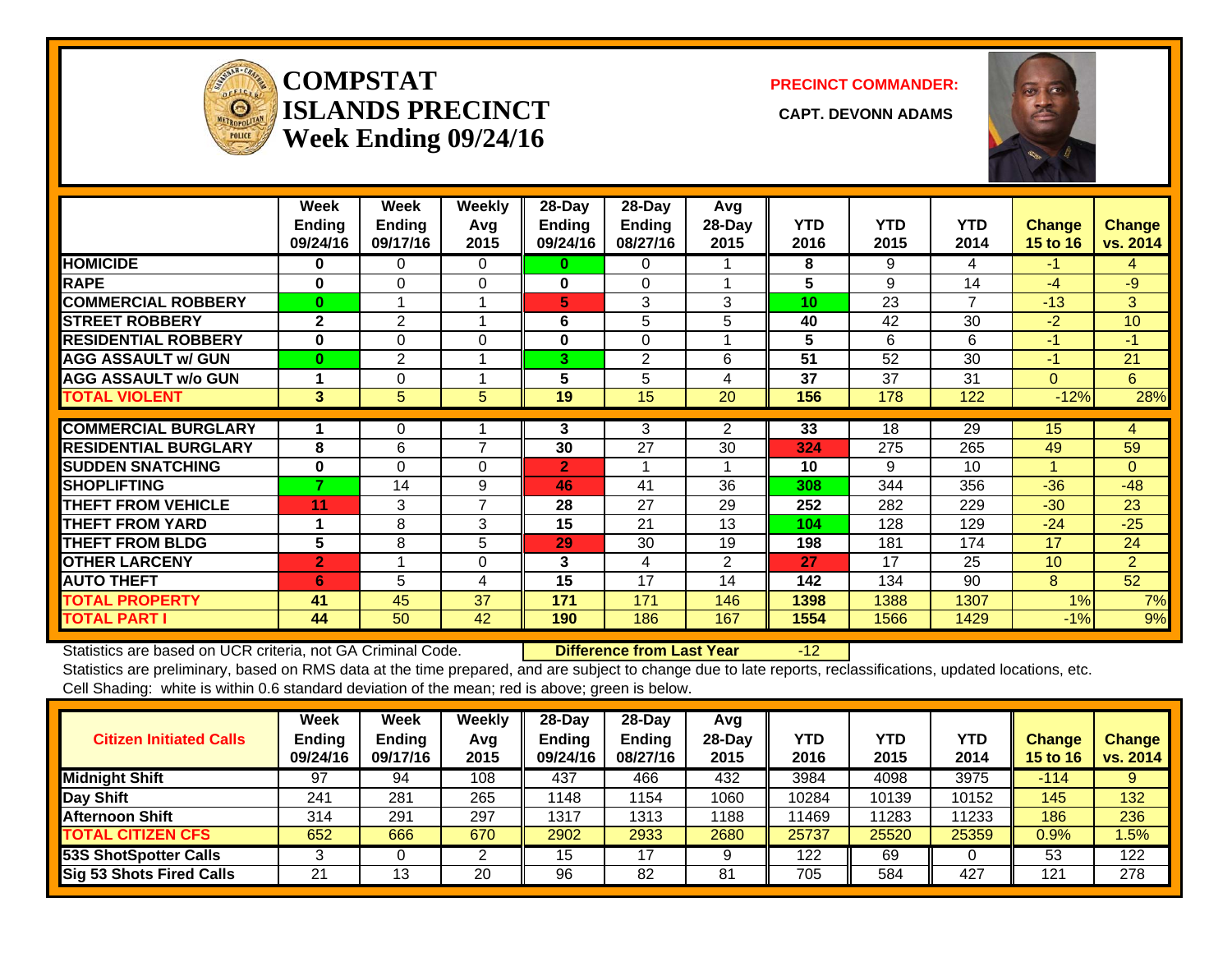# **BEAT 51 Islands Precinct Week Ending 09/24/16**



|                             |                | <b>Last 4 Weeks</b> |                |                | 28 Days        | 28 Day  |                |                |                |                      |                |
|-----------------------------|----------------|---------------------|----------------|----------------|----------------|---------|----------------|----------------|----------------|----------------------|----------------|
|                             | <b>Ending</b>  | <b>Ending</b>       | Ending         | <b>Ending</b>  | <b>Ending</b>  | Average | <b>YTD</b>     | <b>YTD</b>     | <b>YTD</b>     | <b>Change</b>        | <b>Change</b>  |
|                             | 08/27/16       | 08/27/16            | 09/17/16       | 09/24/16       | 09/24/16       | 2015    | 2016           | 2015           | 2014           | 15 to 16             | vs. 2014       |
| <b>HOMICIDE</b>             | 0              | 0                   | $\Omega$       | $\Omega$       | 0              | 0.2     | $\overline{2}$ | $\mathbf{0}$   | 1              | $\overline{2}$       | 1.             |
| <b>RAPE</b>                 | 0              | $\Omega$            | $\Omega$       | $\Omega$       | $\Omega$       | 0.1     | $\mathbf{1}$   | 1              | $\mathbf{1}$   | $\Omega$             | $\Omega$       |
| <b>COMMERCIAL ROBBERY</b>   | $\mathbf{1}$   | $\mathbf{1}$        | $\Omega$       | $\Omega$       | $\overline{2}$ | 0.7     | 2              | 8              | $\mathbf{1}$   | $-6$                 | $\mathbf{1}$   |
| <b>STREET ROBBERY</b>       | $\Omega$       | $\Omega$            | 1              | $\mathbf{1}$   | $\overline{2}$ | 2.2     | 18             | 17             | 11             | $\mathbf{1}$         | $\overline{7}$ |
| <b>RESIDENTIAL ROBBERY</b>  | $\Omega$       | 0                   | $\Omega$       | $\Omega$       | $\Omega$       | 0.2     | 3              | $\overline{2}$ | $\overline{2}$ | $\blacktriangleleft$ | $\mathbf{1}$   |
| <b>AGG ASSAULT w/ GUN</b>   | $\mathbf{1}$   | 0                   | $\mathbf{1}$   | $\mathbf{0}$   | $\overline{2}$ | 1.5     | 18             | 14             | 6              | $\overline{4}$       | 12             |
| <b>AGG ASSAULT w/o GUN</b>  | $\mathbf{1}$   | $\mathbf{1}$        | $\Omega$       | 1              | 3              | 0.8     | 6              | 7              | 6              | $-1$                 | $\Omega$       |
| <b>TOTAL VIOLENT</b>        | 3              | $\overline{2}$      | $\overline{2}$ | $\overline{2}$ | 9              | 5.6     | 50             | 49             | 28             | 2%                   | 79%            |
|                             |                |                     |                |                |                |         |                |                |                |                      |                |
| <b>COMMERCIAL BURGLARY</b>  | $\Omega$       | 0                   | 0              | 0              | $\Omega$       | 0.9     | 12             | 5              | 6              | $\overline{7}$       | 6              |
| <b>RESIDENTIAL BURGLARY</b> | 3              | 3                   | $\overline{2}$ | $\overline{2}$ | 10             | 6.1     | 66             | 45             | 47             | 21                   | 19             |
| <b>ISUDDEN SNATCHING</b>    | $\Omega$       | $\Omega$            | $\Omega$       | $\Omega$       | $\Omega$       | 0.4     | $\Omega$       | 3              | $\mathbf{1}$   | $-3$                 | $-1$           |
| <b>SHOPLIFTING</b>          | 4              | 4                   | 6              | $\Omega$       | 14             | 17.9    | 131            | 166            | 116            | $-35$                | 15             |
| <b>THEFT FROM VEHICLE</b>   | $\overline{2}$ | $\overline{2}$      | $\mathbf{1}$   | $\overline{2}$ | $\overline{7}$ | 6.9     | 57             | 65             | 50             | $-8$                 | $\overline{7}$ |
| <b>THEFT FROM YARD</b>      | $\mathbf{1}$   | 1                   | $\Omega$       | $\Omega$       | $\overline{2}$ | 2.9     | 18             | 26             | 35             | $-8$                 | $-17$          |
| <b>THEFT FROM BLDG</b>      | $\mathbf{1}$   | $\mathbf{1}$        | 3              | $\overline{2}$ | 7              | 5.2     | 42             | 45             | 39             | $-3$                 | 3              |
| <b>OTHER LARCENY</b>        | 0              | $\Omega$            | $\Omega$       | 1              | $\mathbf{1}$   | 0.3     | 5.             | 3              | $\overline{7}$ | $\overline{2}$       | $-2$           |
| <b>AUTO THEFT</b>           | $\Omega$       | $\Omega$            | $\mathbf{1}$   | 0              | $\mathbf{1}$   | 3.8     | 28             | 36             | 15             | $-8$                 | 13             |
| <b>TOTAL PROPERTY</b>       | 11             | 11                  | 13             | $\overline{7}$ | 42             | 44.4    | 359            | 394            | 316            | $-9%$                | 14%            |
| <b>TOTAL PART I</b>         | 14             | 13                  | 15             | 9              | 51             | 50.0    | 409            | 443            | 344            | $-8%$                | 19%            |

 **Difference from Last Year**‐34

Statistics are based on UCR criteria, not GA Criminal Code.

| <b>Shots Fired Calls</b>        | Week<br><b>Ending</b><br>08/27/16 | Week<br><b>Endina</b><br>08/27/16 | <b>Week</b><br>Ending<br>09/17/16 | Week<br>Ending | 28 Days<br><b>Ending</b><br>09/24/16    09/24/16 | 28 Day<br>Average II<br>2015 | YTD<br>2016 | YTD<br>2015 | YTD<br>2014 | <b>Change</b><br>15 to 16 | <b>Change</b><br>vs. 2014 |
|---------------------------------|-----------------------------------|-----------------------------------|-----------------------------------|----------------|--------------------------------------------------|------------------------------|-------------|-------------|-------------|---------------------------|---------------------------|
| <b>153S ShotSpotter Calls</b>   |                                   |                                   |                                   |                | 14                                               | 7.8                          | 115         | 60          |             | 0%                        | 0%                        |
| <b>Sig 53 Shots Fired Calls</b> | 10                                | 10                                |                                   |                | 26                                               | 19.9                         | 206         | 142         | 117         | 45%l                      | 76%                       |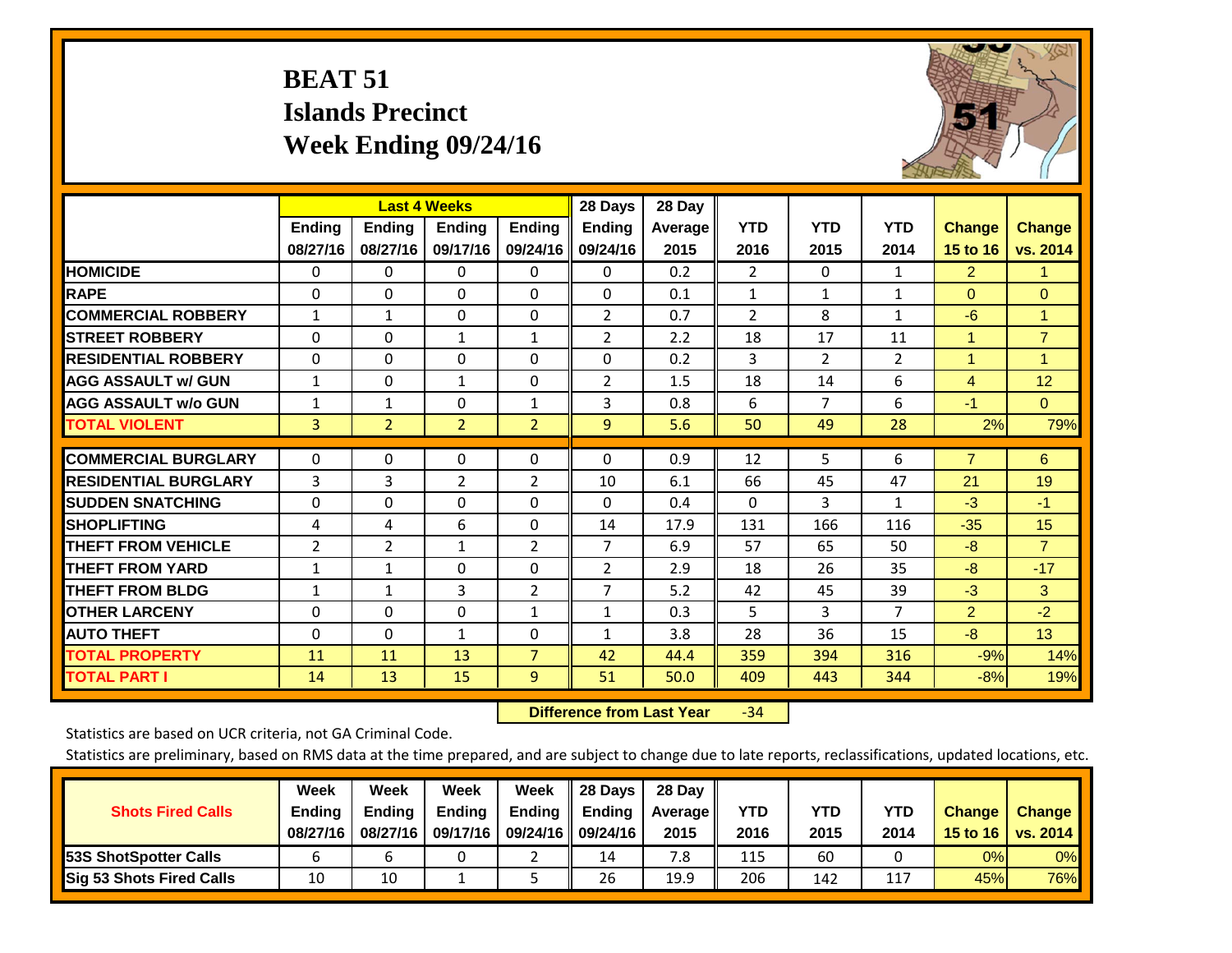# **BEAT 52 Islands Precinct Week Ending 09/24/16**



|                             |                | <b>Last 4 Weeks</b> |                |                | 28 Days       | 28 Day  |                |                |              |                |                 |
|-----------------------------|----------------|---------------------|----------------|----------------|---------------|---------|----------------|----------------|--------------|----------------|-----------------|
|                             | <b>Ending</b>  | <b>Ending</b>       | <b>Endina</b>  | <b>Ending</b>  | <b>Endina</b> | Average | <b>YTD</b>     | <b>YTD</b>     | <b>YTD</b>   | <b>Change</b>  | <b>Change</b>   |
|                             | 08/27/16       | 08/27/16            | 09/17/16       | 09/24/16       | 09/24/16      | 2015    | 2016           | 2015           | 2014         | 15 to 16       | vs. 2014        |
| <b>HOMICIDE</b>             | 0              | 0                   | $\Omega$       | 0              | 0             | 0.0     | 4              | $\Omega$       | 0            | 4              | $\overline{4}$  |
| <b>RAPE</b>                 | 0              | $\Omega$            | $\Omega$       | $\Omega$       | $\Omega$      | 0.2     | $\mathbf{1}$   | $\overline{2}$ | 5            | $-1$           | $-4$            |
| <b>COMMERCIAL ROBBERY</b>   | $\Omega$       | 0                   | $\Omega$       | 0              | $\Omega$      | 0.2     | $\overline{2}$ | 3              | 2            | $-1$           | $\Omega$        |
| <b>ISTREET ROBBERY</b>      | $\Omega$       | $\Omega$            | $\mathbf{0}$   | $\mathbf{1}$   | $\mathbf{1}$  | 0.3     | 8              | $\overline{2}$ | 5            | 6              | 3               |
| <b>RESIDENTIAL ROBBERY</b>  | $\Omega$       | 0                   | $\Omega$       | $\mathbf{0}$   | $\Omega$      | 0.1     | $\mathbf{1}$   | 0              | $\mathbf{1}$ | 1              | $\mathbf{0}$    |
| <b>AGG ASSAULT w/ GUN</b>   | 0              | $\Omega$            | $\Omega$       | $\Omega$       | 0             | 1.7     | 4              | 18             | 8            | $-14$          | $-4$            |
| <b>AGG ASSAULT w/o GUN</b>  | $\Omega$       | $\Omega$            | $\Omega$       | $\mathbf 0$    | $\Omega$      | 1.2     | 8              | 8              | 9            | $\mathbf{0}$   | $-1$            |
| <b>TOTAL VIOLENT</b>        | $\mathbf{0}$   | $\Omega$            | $\mathbf{0}$   | $\mathbf{1}$   | $\mathbf{1}$  | 3.6     | 28             | 33             | 30           | $-15%$         | $-7%$           |
| <b>COMMERCIAL BURGLARY</b>  | $\mathbf{1}$   | $\mathbf{1}$        | 0              | 0              | 2             | 0.3     | 6              | $\overline{2}$ | 5            | 4              | $\blacklozenge$ |
|                             |                |                     |                |                |               |         |                |                |              |                |                 |
| <b>RESIDENTIAL BURGLARY</b> | $\Omega$       | 0                   | $\mathbf{1}$   | $\mathbf{0}$   | $\mathbf{1}$  | 5.3     | 71             | 56             | 55           | 15             | 16              |
| <b>ISUDDEN SNATCHING</b>    | $\Omega$       | 0                   | $\Omega$       | $\Omega$       | $\Omega$      | 0.2     | $\overline{2}$ | $\overline{2}$ | 3            | $\mathbf{0}$   | $-1$            |
| <b>SHOPLIFTING</b>          | 0              | $\mathbf{1}$        | $\Omega$       | 0              | 1             | 0.4     | $\overline{7}$ | 4              | 8            | 3              | -1              |
| <b>THEFT FROM VEHICLE</b>   | $\Omega$       | 0                   | $\mathbf{0}$   | 1              | $\mathbf{1}$  | 6.0     | 37             | 51             | 57           | $-14$          | $-20$           |
| <b>THEFT FROM YARD</b>      | $\Omega$       | 0                   | 2              | $\mathbf{1}$   | 3             | 2.4     | 17             | 27             | 27           | $-10$          | $-10$           |
| <b>THEFT FROM BLDG</b>      | 1              | $\mathbf{1}$        | $\overline{2}$ | $\Omega$       | 4             | 4.1     | 51             | 37             | 51           | 14             | $\Omega$        |
| <b>OTHER LARCENY</b>        | $\Omega$       | 0                   | $\Omega$       | $\Omega$       | $\Omega$      | 0.1     | 2              | $\mathbf{1}$   | 6            | $\mathbf{1}$   | $-4$            |
| <b>AUTO THEFT</b>           | $\Omega$       | $\Omega$            | $\mathbf{0}$   | $\Omega$       | $\Omega$      | 2.6     | 26             | 24             | 18           | $\overline{2}$ | 8               |
| <b>TOTAL PROPERTY</b>       | $\overline{2}$ | 3                   | 5              | $\overline{2}$ | 12            | 21.2    | 219            | 204            | 230          | 7%             | $-5%$           |
| <b>TOTAL PART I</b>         | $\overline{2}$ | 3                   | 5              | 3              | 13            | 24.9    | 247            | 237            | 260          | 4%             | $-5%$           |

 **Difference from Last Year**r 10

Statistics are based on UCR criteria, not GA Criminal Code.

| <b>Shots Fired Calls</b>        | Week<br><b>Ending</b><br>08/27/16 | Week<br><b>Endina</b><br>08/27/16 | <b>Week</b><br>Ending<br>09/17/16 | Week<br>Ending | 28 Days<br><b>Ending</b><br>09/24/16    09/24/16 | 28 Day<br>Average II<br>2015 | YTD<br>2016 | YTD<br>2015 | YTD<br>2014 | <b>Change</b><br>15 to 16 $\vert$ | <b>Change</b><br>vs. 2014 |
|---------------------------------|-----------------------------------|-----------------------------------|-----------------------------------|----------------|--------------------------------------------------|------------------------------|-------------|-------------|-------------|-----------------------------------|---------------------------|
| <b>153S ShotSpotter Calls</b>   |                                   |                                   |                                   |                |                                                  | 0.0                          |             |             |             | 0%                                | 0%                        |
| <b>Sig 53 Shots Fired Calls</b> |                                   |                                   |                                   |                | 13                                               | 15.4                         | 113         | 100         | 89          | 13%                               | 27%                       |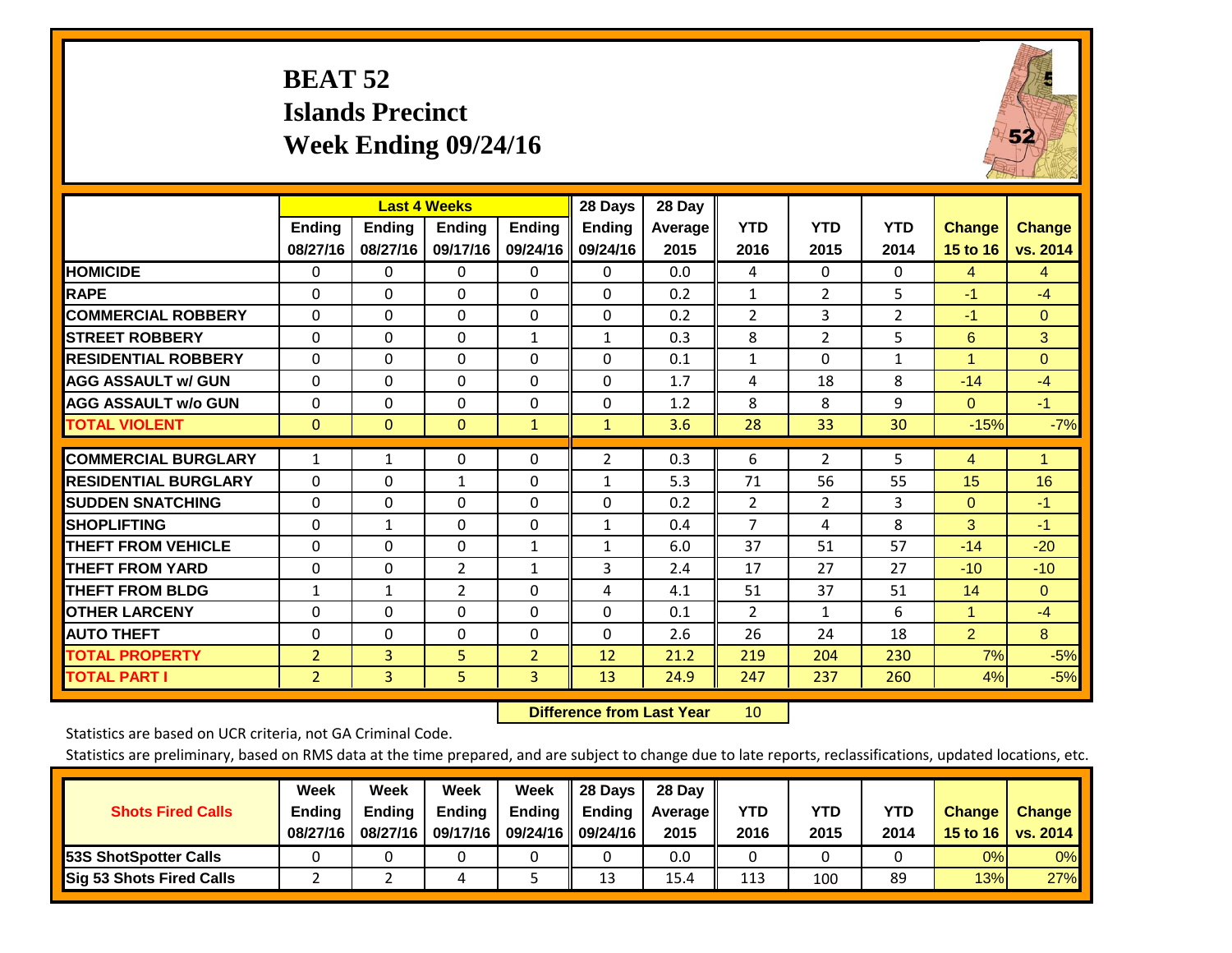# **BEAT 53 Islands Precinct Week Ending 09/24/16**



|                             |                |                | <b>Last 4 Weeks</b> |                | 28 Days        | 28 Day         |                |                |                |                |                |
|-----------------------------|----------------|----------------|---------------------|----------------|----------------|----------------|----------------|----------------|----------------|----------------|----------------|
|                             | Ending         | <b>Ending</b>  | <b>Endina</b>       | <b>Ending</b>  | <b>Ending</b>  | <b>Average</b> | <b>YTD</b>     | <b>YTD</b>     | <b>YTD</b>     | <b>Change</b>  | <b>Change</b>  |
|                             | 08/27/16       | 08/27/16       | 09/17/16            | 09/24/16       | 09/24/16       | 2015           | 2016           | 2015           | 2014           | 15 to 16       | vs. 2014       |
| <b>HOMICIDE</b>             | 0              | 0              | 0                   | 0              | 0              | 0.2            | $\mathbf{1}$   | $\overline{2}$ | 1              | $-1$           | $\Omega$       |
| <b>RAPE</b>                 | $\Omega$       | 0              | $\mathbf{0}$        | $\Omega$       | $\Omega$       | 0.2            | 0              | $\overline{2}$ | 3              | $-2$           | $-3$           |
| <b>COMMERCIAL ROBBERY</b>   | $\Omega$       | 0              | 0                   | $\Omega$       | $\Omega$       | 0.2            | 1              | $\overline{2}$ | 1              | $-1$           | $\Omega$       |
| <b>STREET ROBBERY</b>       | 0              | $\Omega$       | $\mathbf{1}$        | $\Omega$       | $\mathbf{1}$   | 0.4            | 4              | 3              | 5              | $\overline{1}$ | $-1$           |
| <b>RESIDENTIAL ROBBERY</b>  | $\Omega$       | 0              | $\mathbf 0$         | $\Omega$       | $\Omega$       | 0.1            | $\mathbf{0}$   | $\Omega$       | $\overline{2}$ | $\Omega$       | $-2$           |
| <b>AGG ASSAULT w/ GUN</b>   | 0              | 0              | 0                   | $\Omega$       | $\Omega$       | 0.9            | 10             | 5              | $\overline{7}$ | 5              | 3              |
| <b>AGG ASSAULT w/o GUN</b>  | $\mathbf{1}$   | 1              | 0                   | $\Omega$       | $\overline{2}$ | 1.2            | 8              | 11             | 3              | $-3$           | 5 <sup>5</sup> |
| <b>TOTAL VIOLENT</b>        | $\mathbf{1}$   | $\mathbf{1}$   | $\mathbf{1}$        | $\mathbf{0}$   | 3              | 3.1            | 24             | 25             | 22             | $-4%$          | 9%             |
| <b>COMMERCIAL BURGLARY</b>  | 0              | 0              | 0                   | 0              | $\Omega$       | 0.2            | $\overline{2}$ | 1              | $\overline{7}$ | 1              | $-5$           |
|                             |                |                |                     |                |                |                |                |                |                |                |                |
| <b>RESIDENTIAL BURGLARY</b> | $\mathbf{1}$   | 1              | $\mathbf{1}$        | $\overline{2}$ | 5              | 2.9            | 27             | 31             | 32             | $-4$           | $-5$           |
| <b>SUDDEN SNATCHING</b>     | $\mathbf{1}$   | 1              | $\mathbf{0}$        | $\Omega$       | $\overline{2}$ | 0.2            | 1              | $\overline{2}$ | $\mathbf{1}$   | $-1$           | $\Omega$       |
| <b>SHOPLIFTING</b>          | 1              | $\mathbf{1}$   | $\mathbf{0}$        | $\mathbf{1}$   | 3              | 0.5            | 8              | 5              | 5              | 3              | 3              |
| <b>THEFT FROM VEHICLE</b>   | $\Omega$       | 0              | 0                   | $\Omega$       | $\Omega$       | 1.9            | 24             | 18             | 13             | 6              | 11             |
| <b>THEFT FROM YARD</b>      | $\overline{2}$ | 2              | 1                   | $\Omega$       | 5              | 1.8            | 18             | 18             | 16             | $\mathbf{0}$   | $\overline{2}$ |
| <b>THEFT FROM BLDG</b>      | 0              | 0              | $\mathbf{1}$        | $\Omega$       | $\mathbf{1}$   | 1.6            | 24             | 18             | 18             | 6              | 6              |
| <b>OTHER LARCENY</b>        | $\Omega$       | 0              | $\mathbf{0}$        | $\Omega$       | $\Omega$       | 0.1            | $\overline{2}$ | $\mathbf{1}$   | 2              | 1              | $\Omega$       |
| <b>AUTO THEFT</b>           | $\mathbf{1}$   | $\mathbf{1}$   | $\mathbf{1}$        | $\mathbf{1}$   | 4              | 1.7            | 17             | 14             | 19             | 3              | $-2$           |
| <b>TOTAL PROPERTY</b>       | 6              | 6              | 4                   | $\overline{4}$ | 20             | 10.8           | 123            | 108            | 113            | 14%            | 9%             |
| <b>TOTAL PART I</b>         | $\overline{7}$ | $\overline{7}$ | 5                   | $\overline{4}$ | 23             | 14.0           | 147            | 133            | 135            | 11%            | 9%             |

 **Difference from Last Year**r 14

Statistics are based on UCR criteria, not GA Criminal Code.

| <b>Shots Fired Calls</b>        | Week<br><b>Ending</b><br>08/27/16 | Week<br><b>Endina</b><br>08/27/16 | <b>Week</b><br>Ending<br>09/17/16 | Week<br>Ending | 28 Days<br><b>Ending</b><br>09/24/16    09/24/16 | 28 Day<br>Average II<br>2015 | YTD<br>2016 | YTD<br>2015 | YTD<br>2014 | <b>Change</b><br>15 to 16 $\vert$ | <b>Change</b><br>vs. 2014 |
|---------------------------------|-----------------------------------|-----------------------------------|-----------------------------------|----------------|--------------------------------------------------|------------------------------|-------------|-------------|-------------|-----------------------------------|---------------------------|
| <b>153S ShotSpotter Calls</b>   |                                   |                                   |                                   |                |                                                  | 1.0                          |             |             |             | 0%                                | 0%                        |
| <b>Sig 53 Shots Fired Calls</b> |                                   |                                   |                                   |                | 11                                               | 15.0                         | 139         | 116         | 82          | 20%                               | 70%                       |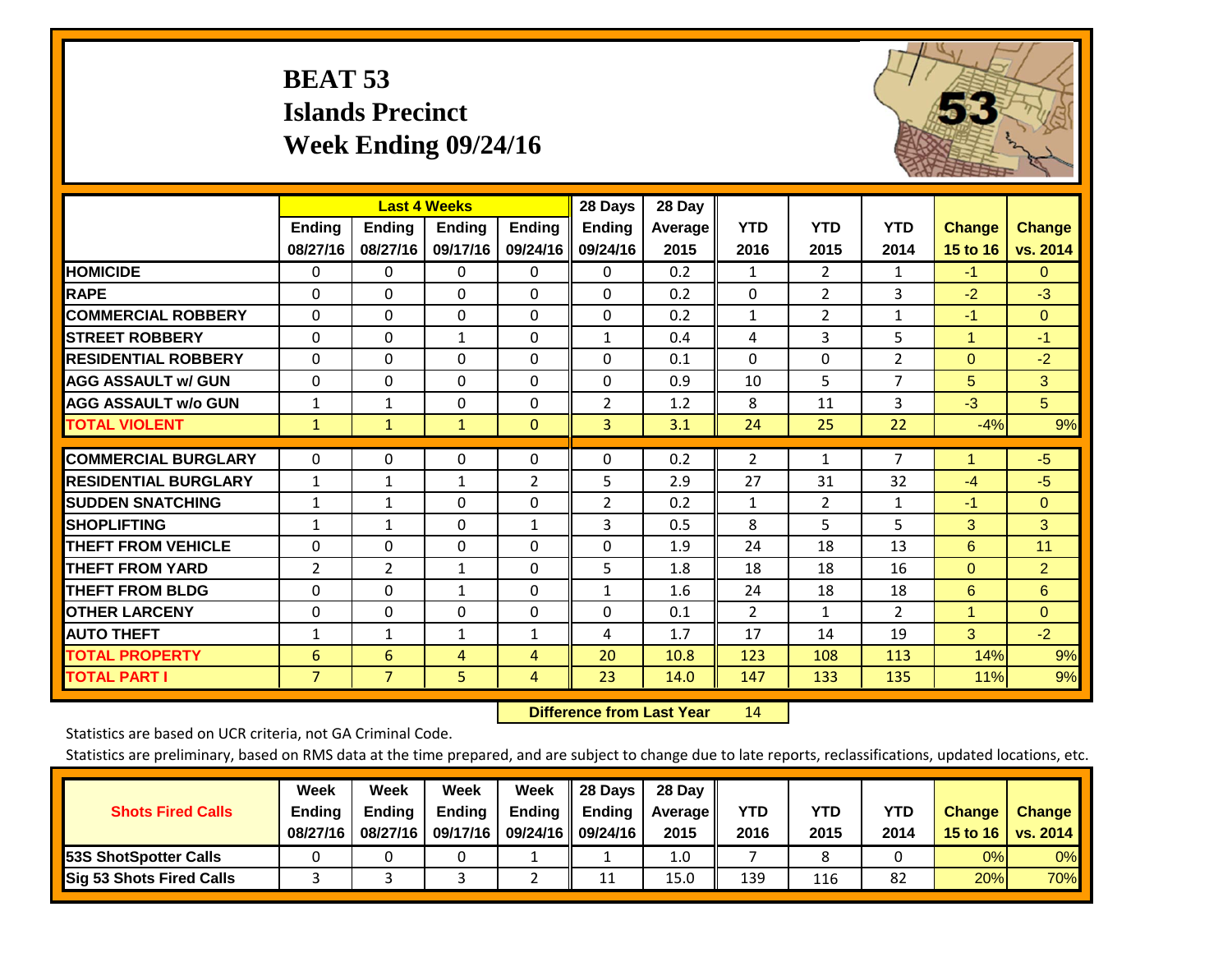# **BEAT 54 Islands Precinct Week Ending 09/24/16**



|                             |                | <b>Last 4 Weeks</b> |                |                | 28 Days        | 28 Day  |                |                |              |                |               |
|-----------------------------|----------------|---------------------|----------------|----------------|----------------|---------|----------------|----------------|--------------|----------------|---------------|
|                             | <b>Ending</b>  | <b>Ending</b>       | <b>Ending</b>  | <b>Ending</b>  | <b>Ending</b>  | Average | <b>YTD</b>     | <b>YTD</b>     | <b>YTD</b>   | <b>Change</b>  | <b>Change</b> |
|                             | 08/27/16       | 08/27/16            | 09/17/16       | 09/24/16       | 09/24/16       | 2015    | 2016           | 2015           | 2014         | 15 to 16       | vs. 2014      |
| <b>HOMICIDE</b>             | $\mathbf{0}$   | $\mathbf{0}$        | $\Omega$       | $\Omega$       | $\mathbf{0}$   | 0.3     | $\mathbf{1}$   | 4              | 1            | $-3$           | $\mathbf{0}$  |
| <b>RAPE</b>                 | $\Omega$       | $\Omega$            | $\Omega$       | $\Omega$       | $\Omega$       | 0.1     | $\mathbf{1}$   | 1              | 3            | $\Omega$       | $-2$          |
| <b>COMMERCIAL ROBBERY</b>   | $\mathbf{1}$   | $\mathbf{1}$        | 1              | $\Omega$       | 3              | 0.7     | 3              | $\overline{7}$ | 3            | $-4$           | $\Omega$      |
| <b>STREET ROBBERY</b>       | $\Omega$       | $\Omega$            | $\Omega$       | $\Omega$       | $\Omega$       | 0.8     | $\overline{7}$ | 10             | 4            | $-3$           | 3             |
| <b>RESIDENTIAL ROBBERY</b>  | $\Omega$       | $\Omega$            | $\Omega$       | $\Omega$       | 0              | 0.0     | $\Omega$       | $\Omega$       | 1            | $\mathbf{0}$   | $-1$          |
| <b>AGG ASSAULT w/ GUN</b>   | $\Omega$       | $\Omega$            | $\mathbf{1}$   | 0              | 1              | 1.0     | $\overline{7}$ | 8              | 6            | $-1$           | 1             |
| <b>AGG ASSAULT w/o GUN</b>  | $\Omega$       | $\Omega$            | $\Omega$       | $\Omega$       | $\Omega$       | 0.4     | 6              | 4              | 5            | $\overline{2}$ | $\mathbf{1}$  |
| <b>TOTAL VIOLENT</b>        | $\mathbf{1}$   | $\mathbf{1}$        | $\overline{2}$ | $\overline{0}$ | $\overline{4}$ | 3.3     | 25             | 34             | 23           | $-26%$         | 9%            |
| <b>COMMERCIAL BURGLARY</b>  | $\mathbf{0}$   | $\Omega$            | $\Omega$       | $\Omega$       | $\Omega$       | 0.4     | $\overline{2}$ | 5              | $\mathbf{1}$ | $-3$           | 1             |
| <b>RESIDENTIAL BURGLARY</b> |                |                     | $\Omega$       | 3              | 7              | 3.1     |                | 31             |              | 18             | 6             |
|                             | $\overline{2}$ | $\overline{2}$      |                |                |                |         | 49             |                | 43           |                |               |
| <b>SUDDEN SNATCHING</b>     | $\Omega$       | $\Omega$            | $\Omega$       | 0              | $\Omega$       | 0.1     | $\mathbf{0}$   | $\mathbf{1}$   | 3            | $-1$           | $-3$          |
| <b>SHOPLIFTING</b>          | $\Omega$       | $\Omega$            | $\Omega$       | $\Omega$       | $\Omega$       | 1.2     | 17             | 9              | 13           | 8              | 4             |
| <b>THEFT FROM VEHICLE</b>   | 2              | $\overline{2}$      | $\mathbf{1}$   | $\mathbf{1}$   | 6              | 5.0     | 51             | 51             | 31           | $\mathbf{0}$   | 20            |
| <b>THEFT FROM YARD</b>      | $\Omega$       | $\Omega$            | $\mathbf{1}$   | $\Omega$       | $\mathbf{1}$   | 1.5     | $\overline{7}$ | 17             | 15           | $-10$          | $-8$          |
| <b>THEFT FROM BLDG</b>      | $\mathbf{1}$   | $\mathbf{1}$        | $\Omega$       | 0              | 2              | 1.9     | 22             | 18             | 16           | 4              | 6             |
| <b>OTHER LARCENY</b>        | $\Omega$       | $\Omega$            | $\mathbf{1}$   | $\Omega$       | 1              | 0.4     | $\overline{2}$ | 3              | 3            | $-1$           | $-1$          |
| <b>AUTO THEFT</b>           | 0              | $\Omega$            | $\Omega$       | $\overline{2}$ | $\overline{2}$ | 2.5     | 30             | 22             | 19           | 8              | 11            |
| <b>TOTAL PROPERTY</b>       | 5              | 5                   | 3              | 6              | 19             | 16.0    | 180            | 157            | 144          | 15%            | 25%           |
| <b>TOTAL PART I</b>         | 6              | 6                   | 5              | 6              | 23             | 19.3    | 205            | 191            | 167          | 7%             | 23%           |

 **Difference from Last Year**r 14

Statistics are based on UCR criteria, not GA Criminal Code.

| <b>Shots Fired Calls</b>        | Week<br><b>Ending</b><br>08/27/16 | Week<br><b>Endina</b><br>08/27/16 | <b>Week</b><br>Ending<br>09/17/16 | Week<br>Ending | 28 Days<br><b>Ending</b><br>09/24/16    09/24/16 | 28 Day<br>Average II<br>2015 | YTD<br>2016 | YTD<br>2015 | YTD<br>2014 | <b>Change</b><br>15 to 16 $\vert$ | <b>Change</b><br>vs. 2014 |
|---------------------------------|-----------------------------------|-----------------------------------|-----------------------------------|----------------|--------------------------------------------------|------------------------------|-------------|-------------|-------------|-----------------------------------|---------------------------|
| <b>153S ShotSpotter Calls</b>   |                                   |                                   |                                   |                |                                                  | 0.1                          |             |             |             | 0%                                | 0%                        |
| <b>Sig 53 Shots Fired Calls</b> |                                   |                                   |                                   |                | 20                                               | 14.7                         | 94          | 102         | 60          | $-8%$                             | 57%                       |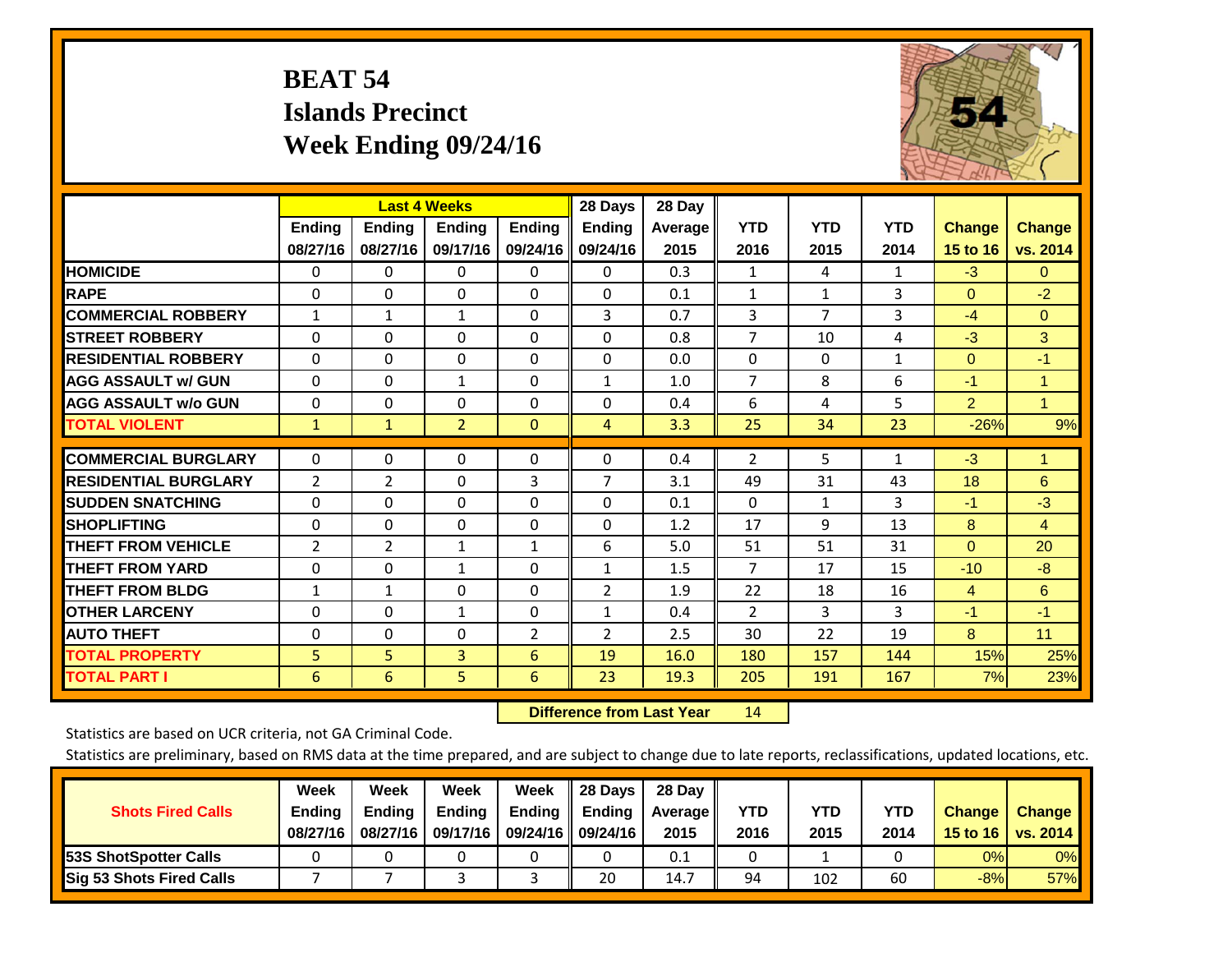# **BEAT 55 Islands Precinct Week Ending 09/24/16**



|                             | <b>Last 4 Weeks</b> |                |               |                | 28 Days       | 28 Day  |                |                |                |                |               |
|-----------------------------|---------------------|----------------|---------------|----------------|---------------|---------|----------------|----------------|----------------|----------------|---------------|
|                             | Ending              | Ending         | <b>Ending</b> | <b>Ending</b>  | <b>Ending</b> | Average | <b>YTD</b>     | <b>YTD</b>     | <b>YTD</b>     | <b>Change</b>  | <b>Change</b> |
|                             | 08/27/16            | 08/27/16       | 09/17/16      | 09/24/16       | 09/24/16      | 2015    | 2016           | 2015           | 2014           | 15 to 16       | vs. 2014      |
| <b>HOMICIDE</b>             | $\mathbf{0}$        | 0              | 0             | $\Omega$       | $\Omega$      | 0.1     | $\Omega$       | $\mathbf{1}$   | $\mathbf{1}$   | $-1$           | $-1$          |
| <b>RAPE</b>                 | $\Omega$            | $\Omega$       | $\Omega$      | $\Omega$       | 0             | 0.2     | $\mathbf{1}$   | $\overline{2}$ | $\mathbf{1}$   | $-1$           | $\mathbf{0}$  |
| <b>COMMERCIAL ROBBERY</b>   | $\Omega$            | $\Omega$       | $\Omega$      | 0              | $\Omega$      | 0.2     | $\mathbf{1}$   | $\Omega$       | 0              | $\mathbf{1}$   | $\mathbf{1}$  |
| <b>STREET ROBBERY</b>       | $\Omega$            | $\Omega$       | $\Omega$      | $\Omega$       | $\Omega$      | 0.4     | $\mathbf{1}$   | 4              | $\mathbf{1}$   | $-3$           | $\mathbf{0}$  |
| <b>RESIDENTIAL ROBBERY</b>  | $\mathbf 0$         | $\Omega$       | 0             | $\Omega$       | $\Omega$      | 0.2     | $\mathbf{0}$   | $\mathbf{1}$   | 0              | $-1$           | $\Omega$      |
| <b>AGG ASSAULT w/ GUN</b>   | $\Omega$            | $\Omega$       | $\Omega$      | $\Omega$       | 0             | 0.1     | $\mathbf{1}$   | $\mathbf{1}$   | $\mathbf{1}$   | $\Omega$       | $\mathbf{0}$  |
| <b>AGG ASSAULT w/o GUN</b>  | $\Omega$            | $\Omega$       | $\Omega$      | 0              | $\Omega$      | 0.2     | 3              | $\mathbf{1}$   | $\overline{2}$ | $\overline{2}$ | 1.            |
| <b>TOTAL VIOLENT</b>        | $\mathbf 0$         | $\overline{0}$ | $\mathbf{0}$  | $\mathbf{0}$   | $\mathbf{0}$  | 1.2     | 7              | 10             | 6              | $-30%$         | 17%           |
| <b>COMMERCIAL BURGLARY</b>  | 0                   | $\Omega$       | $\Omega$      | $\Omega$       | 0             | 0.4     | $\overline{2}$ | $\overline{2}$ | 5              | $\mathbf{0}$   | $-3$          |
|                             |                     |                |               |                |               |         |                |                |                |                |               |
| <b>RESIDENTIAL BURGLARY</b> | $\mathbf{1}$        | $\mathbf{1}$   | 1             | $\mathbf{1}$   | 4             | 4.9     | 45             | 45             | 32             | $\Omega$       | 13            |
| <b>ISUDDEN SNATCHING</b>    | 0                   | $\Omega$       | $\Omega$      | 0              | $\Omega$      | 0.0     | 4              | $\Omega$       | 0              | $\overline{4}$ | 4             |
| <b>SHOPLIFTING</b>          | 4                   | 4              | 5             | 3              | 16            | 3.4     | 66             | 36             | 54             | 30             | 12            |
| <b>THEFT FROM VEHICLE</b>   | $\overline{2}$      | $\overline{2}$ | 1             | $\mathbf{1}$   | 6             | 5.1     | 38             | 50             | 49             | $-12$          | $-11$         |
| <b>THEFT FROM YARD</b>      | $\mathbf 0$         | $\Omega$       | $\mathbf{1}$  | $\Omega$       | $\mathbf{1}$  | 2.8     | 22             | 28             | 26             | $-6$           | $-4$          |
| <b>THEFT FROM BLDG</b>      | 3                   | 3              | $\Omega$      | $\overline{2}$ | 8             | 3.3     | 33             | 37             | 33             | $-4$           | $\mathbf{0}$  |
| <b>OTHER LARCENY</b>        | 0                   | $\Omega$       | $\Omega$      | $\mathbf{1}$   | $\mathbf{1}$  | 0.5     | 12             | 5.             | 4              | $\overline{7}$ | 8             |
| <b>AUTO THEFT</b>           | $\Omega$            | $\Omega$       | $\Omega$      | $\mathbf{1}$   | $\mathbf{1}$  | 1.3     | 17             | 10             | $\overline{2}$ | $\overline{7}$ | 15            |
| <b>TOTAL PROPERTY</b>       | 10                  | 10             | 8             | 9              | 37            | 21.6    | 239            | 213            | 205            | 12%            | 17%           |
| <b>TOTAL PART I</b>         | 10                  | 10             | 8             | 9              | 37            | 22.8    | 246            | 223            | 211            | 10%            | 17%           |

 **Difference from Last Year**r 23

Statistics are based on UCR criteria, not GA Criminal Code.

| <b>Shots Fired Calls</b>        | Week<br><b>Ending</b><br>08/27/16 | Week<br><b>Endina</b><br>08/27/16 | Week<br>Ending<br>09/17/16 | Week<br>Ending | 28 Days<br><b>Ending</b><br>09/24/16    09/24/16 | 28 Day<br>Average II<br>2015 | YTD<br>2016 | YTD<br>2015 | YTD<br>2014 | <b>Change</b><br>15 to 16 $\vert$ | <b>Change</b><br>vs. 2014 |
|---------------------------------|-----------------------------------|-----------------------------------|----------------------------|----------------|--------------------------------------------------|------------------------------|-------------|-------------|-------------|-----------------------------------|---------------------------|
| <b>153S ShotSpotter Calls</b>   |                                   |                                   |                            |                |                                                  | 0.0                          |             |             |             | 0%                                | 0%                        |
| <b>Sig 53 Shots Fired Calls</b> |                                   |                                   |                            |                |                                                  | 4.8                          | 42          | 41          | 30          | 2%                                | 40%                       |